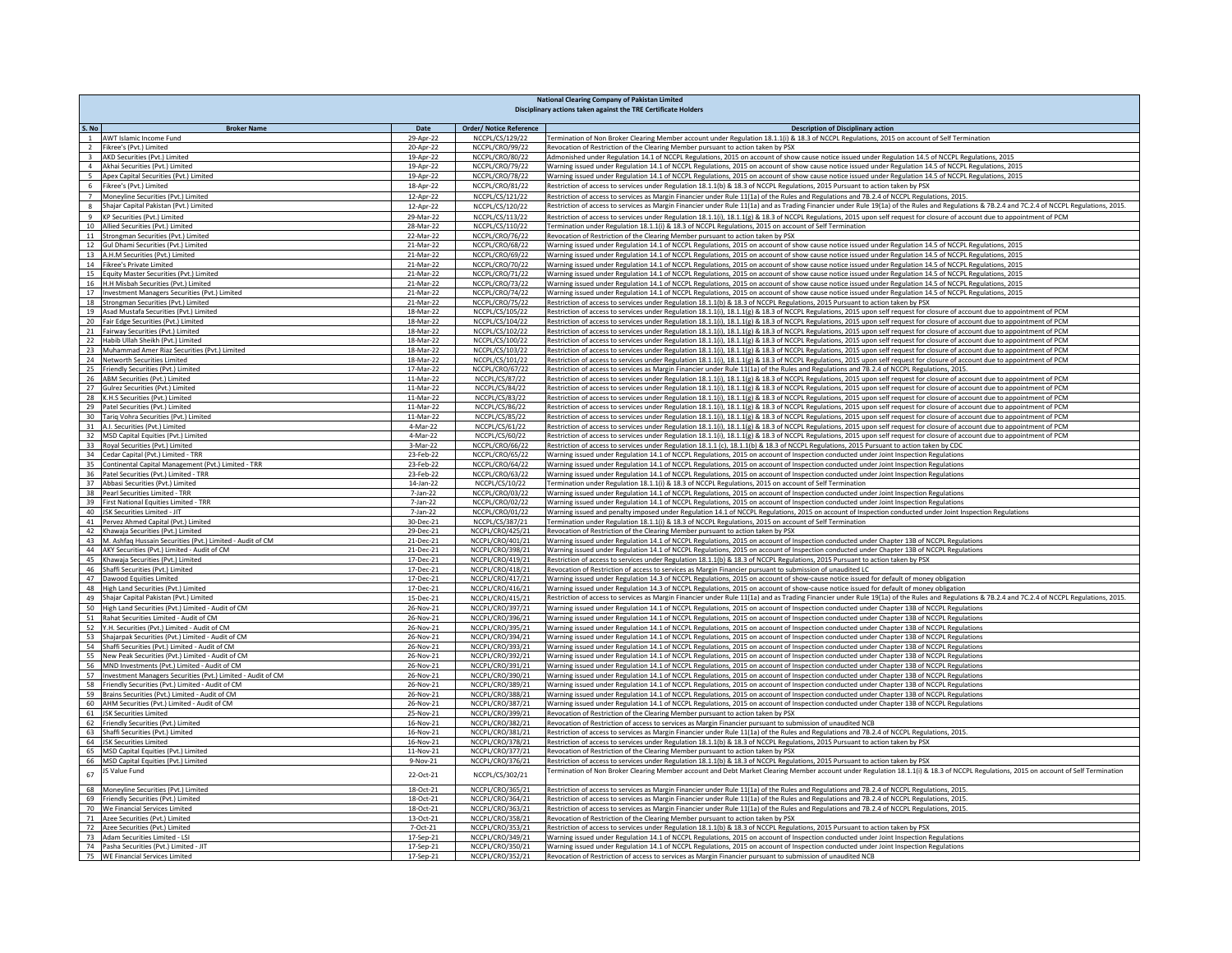| <b>National Clearing Company of Pakistan Limited</b><br>Disciplinary actions taken against the TRE Certificate Holders |                             |                                                   |                                                                                                                                                                                                                                                                                                  |
|------------------------------------------------------------------------------------------------------------------------|-----------------------------|---------------------------------------------------|--------------------------------------------------------------------------------------------------------------------------------------------------------------------------------------------------------------------------------------------------------------------------------------------------|
|                                                                                                                        |                             |                                                   |                                                                                                                                                                                                                                                                                                  |
| S. No<br><b>Broker Name</b><br>76 Falki Capital Private Limited                                                        | Date<br>17-Sep-21           | <b>Order/ Notice Reference</b><br>NCCPL/CS/259/21 | <b>Description of Disciplinary action</b><br>Restriction of access to services under Regulation 18.1.1(i), 18.1.1(g) & 18.3 of NCCPL Regulations, 2015 upon self request for closure of account due to appointment of PCM                                                                        |
| 77 Ahsam Securities (Pvt) Limited                                                                                      | 10-Sep-21                   | NCCPL/CS/253/21                                   | Restriction of access to services under Regulation 18.1.1(i), 18.1.1(g) & 18.3 of NCCPL Regulations, 2015 upon self request for closure of account due to appointment of PCM                                                                                                                     |
| 78 HP Securities (Pvt) Limited                                                                                         | 10-Sep-21                   | NCCPL/CS/252/21                                   | Restriction of access to services under Regulation 18.1.1(i), 18.1.1(g) & 18.3 of NCCPL Regulations, 2015 upon self request for closure of account due to appointment of PCM                                                                                                                     |
| 79 Royal Securities (Pvt.) Limited                                                                                     | 10-Sep-21                   | NCCPL/CRO/347/21                                  | Restriction of access to services as Margin Financier under Rule 11(1a) of the Rules and Regulations and 7B.2.4 of NCCPL Regulations, 2015.                                                                                                                                                      |
| 80 Royal Securities (Pvt.) Limited                                                                                     | 8-Sep-21                    | NCCPL/CRO/345/21                                  | Revocation of Suspension of the Clearing Member pursuant to action taken by PSX                                                                                                                                                                                                                  |
| 81 MAC Securities (Pvt.) Limited                                                                                       | 27-Aug-21                   | NCCPL/CS/221/21                                   | Termination under Regulation 18.1.1(i) & 18.3 of NCCPL Regulations, 2015 on account of Self Termination                                                                                                                                                                                          |
| 82<br>SM Securities (Pvt.) Limited                                                                                     | 27-Aug-21                   | NCCPL/CS/224/21                                   | Termination under Regulation 18.1.1(i) & 18.3 of NCCPL Regulations, 2015 on account of Self Termination                                                                                                                                                                                          |
| 83 Msmaniar Financials (Pvt.) Limited                                                                                  | 13-Aug-21                   | NCCPL/CRO/343/21                                  | Warning issued under Regulation 14.1 of NCCPL Regulations, 2015 on account of show cause notice issued under Regulation 14.5 of NCCPL Regulations, 2015                                                                                                                                          |
| 84 DJM Securities (Pvt.) Limited                                                                                       | 13-Aug-21                   | NCCPL/CRO/342/21                                  | Warning issued under Regulation 14.1 of NCCPL Regulations, 2015 on account of show cause notice issued under Regulation 14.5 of NCCPL Regulations, 2015                                                                                                                                          |
| 85 Salim Sozer Securities (Pvt.) Limited                                                                               | 13-Aug-21                   | NCCPL/CRO/341/21                                  | Warning issued under Regulation 14.1 of NCCPL Regulations, 2015 on account of show cause notice issued under Regulation 14.5 of NCCPL Regulations, 2015                                                                                                                                          |
| 86 Time Securities (Pvt) Limited                                                                                       | 13-Aug-21                   | NCCPL/CRO/340/21                                  | Warning issued under Regulation 14.1 of NCCPL Regulations, 2015 on account of show cause notice issued under Regulation 14.5 of NCCPL Regulations, 2015                                                                                                                                          |
| 87 General Investments & Securities (Pvt) Limited                                                                      | 13-Aug-21                   | NCCPL/CRO/339/21                                  | Warning issued under Regulation 14.1 of NCCPL Regulations, 2015 on account of show cause notice issued under Regulation 14.5 of NCCPL Regulations, 2015                                                                                                                                          |
| 88 New Peak Securities (Pvt.) Limited - JIT                                                                            | 13-Aug-21                   | NCCPL/CRO/338/21                                  | Warning issued under Regulation 14.1 of NCCPL Regulations, 2015 on account of Inspection conducted under Joint Inspection Regulations                                                                                                                                                            |
| 89<br>Azee Securities (Pvt.) Limited - JIT                                                                             | 13-Aug-21                   | NCCPL/CRO/337/21                                  | Warning issued and penalty imposed under Regulation 14.1 of NCCPL Regulations, 2015 on account of Inspection conducted under Joint Inspection Regulations                                                                                                                                        |
| 90 Inveslink Capital (Pvt.) Limited                                                                                    | $9-Jul-21$                  | NCCPL/CRO/250/21                                  | Warning issued under Regulation 14.1 of NCCPL Regulations, 2015 on account of show cause notice issued under Regulation 14.5 of NCCPL Regulations, 2015                                                                                                                                          |
| 91 Fikree's (Pvt.) Limited                                                                                             | $9-Jul-21$                  | NCCPL/CRO/249/21                                  | Warning issued under Regulation 14.1 of NCCPL Regulations, 2015 on account of show cause notice issued under Regulation 14.5 of NCCPL Regulations, 2015                                                                                                                                          |
| 92 Surmawala Securities (Pvt.) Limited                                                                                 | $9$ -Jul-21                 | NCCPL/CRO/252/21                                  | Warning issued under Regulation 14.1 of NCCPL Regulations, 2015 on account of show cause notice issued under Regulation 14.5 of NCCPL Regulations, 2015                                                                                                                                          |
| 93 Patel Securities (Pvt.) Limited                                                                                     | $9 -$ Jul-21                | NCCPL/CRO/253/21                                  | Warning issued under Regulation 14.1 of NCCPL Regulations, 2015 on account of show cause notice issued under Regulation 14.5 of NCCPL Regulations, 2015                                                                                                                                          |
| 94 M. Ashfaq Hussain Securities (Pvt.) Ltd                                                                             | $9$ -Jul-21                 | NCCPL/CRO/251/21                                  | Warning issued under Regulation 14.1 of NCCPL Regulations, 2015 on account of show cause notice issued under Regulation 14.5 of NCCPL Regulations, 2015                                                                                                                                          |
| 95 RAH Securities (Pvt.) Limited - Audit of CM                                                                         | 9-Jul-21<br>$9 -$ Jul $-21$ | NCCPL/CRO/244/21<br>NCCPL/CRO/234/21              | Warning issued under Regulation 14.1 of NCCPL Regulations, 2015 on account of Inspection conducted under Chapter 13B of NCCPL Regulations                                                                                                                                                        |
| 96 Ayub Chaudhry Investments (Pvt.) Limited - Audit of CM                                                              |                             |                                                   | Warning issued under Regulation 14.1 of NCCPL Regulations, 2015 on account of Inspection conducted under Chapter 13B of NCCPL Regulations                                                                                                                                                        |
| 97 Backers & Partners (Private) Limited - Audit of CM<br>98 AM Chaudhry Securities (Pvt.) Limited - JIT                | $9$ -Jul-21<br>$9-Jul-21$   | NCCPL/CRO/235/21<br>NCCPL/CRO/227/21              | Warning issued under Regulation 14.1 of NCCPL Regulations, 2015 on account of Inspection conducted under Chapter 13B of NCCPL Regulations<br>Warning issued under Regulation 14.1 of NCCPL Regulations, 2015 on account of Inspection conducted under Joint Inspection Regulations               |
| 99 Vector Securities (Pvt.) Limited - TRR                                                                              | $9 -$ Jul $-21$             | NCCPL/CRO/237/21                                  | Warning issued under Regulation 14.1 of NCCPL Regulations, 2015 on account of Inspection conducted under Joint Inspection Regulations                                                                                                                                                            |
| 100 128 Securities (Pvt.) Limited - TRR                                                                                | $9 -$ Jul-21                | NCCPL/CRO/236/21                                  | Warning issued and penalty imposed under Regulation 14.1 of NCCPL Regulations, 2015 on account of Inspection conducted under Joint Inspection Regulations                                                                                                                                        |
| 101 128 Securities (Pvt.) Limited - Audit of CM                                                                        | 30-Jun-21                   | NCCPL/CRO/243/21                                  | Warning issued under Regulation 14.1 of NCCPL Regulations, 2015 on account of Inspection conducted under Chapter 13B of NCCPL Regulations                                                                                                                                                        |
| 102 Arif Latif Securities (Pvt.) Limited - Audit of CM                                                                 | 25-Jun-21                   | NCCPL/CRO/241/21                                  | Warning issued under Regulation 14.1 of NCCPL Regulations, 2015 on account of Inspection conducted under Chapter 13B of NCCPL Regulations                                                                                                                                                        |
| 103 Salim Sozer Securities (Pvt.) Limited - Audit of CM                                                                | 25-Jun-21                   | NCCPL/CRO/239/21                                  | Warning issued under Regulation 14.1 of NCCPL Regulations, 2015 on account of Inspection conducted under Chapter 13B of NCCPL Regulations                                                                                                                                                        |
| 104 Amer Securities (Pvt.) Limited - Audit of CM                                                                       | 25-Jun-21                   | NCCPL/CRO/240/21                                  | Warning issued under Regulation 14.1 of NCCPL Regulations, 2015 on account of Inspection conducted under Chapter 13B of NCCPL Regulations                                                                                                                                                        |
| 105 HMC Stocks (Pvt.) Limited - Audit of CM                                                                            | 25-Jun-21                   | NCCPL/CRO/245/21                                  | Warning issued under Regulation 14.1 of NCCPL Regulations, 2015 on account of Inspection conducted under Chapter 13B of NCCPL Regulations                                                                                                                                                        |
| 106 Pearl Securities Limited - Audit of CM                                                                             | 25-Jun-21                   | NCCPL/CRO/246/21                                  | Warning issued under Regulation 14.1 of NCCPL Regulations, 2015 on account of Inspection conducted under Chapter 13B of NCCPL Regulations                                                                                                                                                        |
| 107 Axis Global Limited - Audit of CM                                                                                  | 25-Jun-21                   | NCCPL/CRO/242/21                                  | Warning issued under Regulation 14.1 of NCCPL Regulations, 2015 on account of Inspection conducted under Chapter 13B of NCCPL Regulations                                                                                                                                                        |
| 108 Q. Ain Khanani Securities (Pvt.) Limited                                                                           | 18-Jun-21                   | NCCPL/CRO/232/21                                  | Revocation of Restriction of Access to Services                                                                                                                                                                                                                                                  |
| 109 Vantage Commodities (Pvt.) Limited                                                                                 | 18-Jun-21                   | NCCPL/CRO/231/21                                  | Suspension under Regulation 8.2 & 8.3 of Centralized Know Your Customer Organization Regulations, 2017 Pursuant to action taken by PMEX                                                                                                                                                          |
| 110 Q. Ain Khanani Securities (Pvt.) Limited                                                                           | 16-Jun-21                   | NCCPL/CRO/230/21                                  | Restriction of access to services under Regulation 18.1.1(b) & 18.3 of NCCPL Regulations, 2015                                                                                                                                                                                                   |
| 111 Bawany Securities (Pvt.) Limited - TRR                                                                             | 11-Jun-21                   | NCCPL/CRO/226/21                                  | Warning issued under Regulation 14.1 of NCCPL Regulations, 2015 on account of Inspection conducted under Joint Inspection Regulations                                                                                                                                                            |
| 112 Integrated Equities Limited - TRR                                                                                  | $11$ -Jun- $21$             | NCCPL/CRO/225/21                                  | Warning issued under Regulation 14.1 of NCCPL Regulations, 2015 on account of Inspection conducted under Joint Inspection Regulations                                                                                                                                                            |
| 113 ACM Global (Pvt.) Limited - TRR                                                                                    | $11$ -Jun- $21$             | NCCPL/CRO/224/21                                  | Warning issued under Regulation 14.1 of NCCPL Regulations, 2015 on account of Inspection conducted under Joint Inspection Regulations                                                                                                                                                            |
| 114 Saya Securities (Pvt.) Limited - TRR                                                                               | $11$ -Jun-21                | NCCPL/CRO/223/21                                  | Warning issued under Regulation 14.1 of NCCPL Regulations, 2015 on account of Inspection conducted under Joint Inspection Regulations                                                                                                                                                            |
| 115 Nini Securities (Pvt.) Limited - TRR                                                                               | $11$ -Jun-21                | NCCPL/CRO/222/21                                  | Warning issued under Regulation 14.1 of NCCPL Regulations, 2015 on account of Inspection conducted under Joint Inspection Regulations                                                                                                                                                            |
| 116 Moneyline Securities (Pvt.) Limited - JIT                                                                          | $11$ -Jun- $21$             | NCCPL/CRO/221/21                                  | Warning issued under Regulation 14.1 of NCCPL Regulations, 2015 on account of Inspection conducted under Joint Inspection Regulations                                                                                                                                                            |
| 117 NBP Fund Management Limited - NAFA Islamic Principle Protected Fund-II                                             | 28-May-21                   | NCCPL/CS/142/21                                   | Termination under Regulation 18.1.1(i) & 18.3 of NCCPL Regulations, 2015 on account of Self Termination                                                                                                                                                                                          |
| 118 Khawaja Securities (Pvt.) Limited                                                                                  | 28-May-21                   | NCCPL/CS/141/21                                   | Termination as Margin Trading Financee under Regulation 18.1.1(i) & 18.3 of NCCPL Regulations, 2015 on account of Self Termination                                                                                                                                                               |
| 119 Azee Securities (Pvt.) Limited                                                                                     | 25-May-21                   | NCCPL/CRO/215/21                                  | Revocation of Suspension of the Clearing Member pursuant to settlement of money obligation                                                                                                                                                                                                       |
| 120 Azee Securities (Pvt.) Limited                                                                                     | 25-May-21                   | NCCPL/CRO/214/21                                  | Suspension under Regulation 18.1.1(d) of NCCPL Regulations, 2015 on account of default of money obligation                                                                                                                                                                                       |
| 121 Infinite Securities Limited                                                                                        | 18-May-21                   | NCCPL/CRO/212/21                                  | Termination under Regulation 18.1.1(b) & 18.3 of NCCPL Regulations, 2015 Pursuant to action taken by PSX                                                                                                                                                                                         |
| 122 MAS Capital Securities (Pvt.) Limited                                                                              | $4-May-21$                  | NCCPL/CS/97/21                                    | Termination under Regulation 18.1.1(i) & 18.3 of NCCPL Regulations, 2015 on account of Self Termination                                                                                                                                                                                          |
| 123 BMA Capital Management Limited - LSI                                                                               | 3-May-21                    | NCCPL/CRO/208/21                                  | Warning issued under Regulation 14.1 of NCCPL Regulations, 2015 on account of Inspection conducted under Joint Inspection Regulations                                                                                                                                                            |
| 124 Khanani Securities (Pvt.) Limited - TRR                                                                            | 3-May-21                    | NCCPL/CRO/203/21                                  | Warning issued under Regulation 14.1 of NCCPL Regulations, 2015 on account of Inspection conducted under Joint Inspection Regulations                                                                                                                                                            |
| 125 HMC Stocks (Pvt.) Limited                                                                                          | 3-May-21                    | NCCPL/CRO/202/21                                  | Warning issued under Regulation 14.1 of NCCPL Regulations, 2015 on account of show cause notice issued under Regulation 14.5 of NCCPL Regulations, 2015                                                                                                                                          |
| 126 K & I Global Capital (Pvt.) Limited                                                                                | 3-May-21                    | NCCPL/CRO/201/21<br>NCCPL/CRO/200/21              | Warning issued under Regulation 14.1 of NCCPL Regulations, 2015 on account of show cause notice issued under Regulation 14.5 of NCCPL Regulations, 2015                                                                                                                                          |
| 127 Irfan Mazhar Securities (Pvt.) Limited - TRR<br>128 Y.H. Securities (Pvt.) Limited - TRR                           | 3-May-21                    |                                                   | Warning issued under Regulation 14.1 of NCCPL Regulations, 2015 on account of Inspection conducted under Joint Inspection Regulations                                                                                                                                                            |
| 129 RAH Securities (Pvt.) Limited                                                                                      | 3-May-21<br>3-May-21        | NCCPL/CRO/199/21<br>NCCPL/CRO/198/21              | Warning issued under Regulation 14.1 of NCCPL Regulations, 2015 on account of Inspection conducted under Joint Inspection Regulations<br>Warning issued under Regulation 14.1 of NCCPL Regulations, 2015 on account of show cause notice issued under Regulation 14.5 of NCCPL Regulations, 2015 |
| 130 First National Equities Limited - TRR                                                                              | $3-May-21$                  | NCCPL/CRO/193/21                                  | Warning issued under Regulation 14.1 of NCCPL Regulations, 2015 on account of Inspection conducted under Joint Inspection Regulations                                                                                                                                                            |
| 131 Aba Ali Habib Securities (Pvt.) Limited - TRR                                                                      | 3-May-21                    | NCCPL/CRO/192/21                                  | Warning issued under Regulation 14.1 of NCCPL Regulations, 2015 on account of Inspection conducted under Joint Inspection Regulations                                                                                                                                                            |
| 132 M. Ashfaq Hussain Securities (Pvt.) Limited - TRR                                                                  | 23-Apr-21                   | NCCPL/CRO/190/21                                  | Warning issued under Regulation 14.1 of NCCPL Regulations, 2015 on account of Inspection conducted under Joint Inspection Regulations                                                                                                                                                            |
| 133 Bhayani Securities (Pvt.) Limited - TRR                                                                            | 23-Apr-21                   | NCCPL/CRO/186/21                                  | Warning issued under Regulation 14.1 of NCCPL Regulations, 2015 on account of Inspection conducted under Joint Inspection Regulations                                                                                                                                                            |
| 134 Bawany Securities (Pvt.) Limited                                                                                   | 23-Apr-21                   | NCCPL/CRO/176/21                                  | Warning issued under Regulation 14.1 of NCCPL Regulations, 2015 on account of show cause notice issued under Regulation 14.5 of NCCPL Regulations, 2015                                                                                                                                          |
| 135 Amer Securities (Pvt) Ltd                                                                                          | 23-Apr-21                   | NCCPL/CRO/175/21                                  | Warning issued under Regulation 14.1 of NCCPL Regulations, 2015 on account of show cause notice issued under Regulation 14.5 of NCCPL Regulations, 2015                                                                                                                                          |
| 136 AKY Securities Private Limited                                                                                     | 23-Apr-21                   | NCCPL/CRO/174/21                                  | Warning issued under Regulation 14.1 of NCCPL Regulations, 2015 on account of show cause notice issued under Regulation 14.5 of NCCPL Regulations, 2015                                                                                                                                          |
| Value Stock and Commodities (Pvt.) Limited<br>137                                                                      | 23-Apr-21                   | NCCPL/CRO/173/21                                  | Narning issued and penalty imposed under Regulation 14.1 of NCCPL Regulations, 2015 on account of show cause notice issued under Regulation 14.5 of NCCPL Regulations, 2015                                                                                                                      |
| Salman Majeed Securities (Pvt.) Limited<br>138                                                                         | 23-Apr-21                   | NCCPL/CRO/172/21                                  | Warning issued and penalty imposed under Regulation 14.1 of NCCPL Regulations, 2015 on account of show cause notice issued under Regulation 14.5 of NCCPL Regulations, 2015                                                                                                                      |
| A.I Securities Private Limited<br>139                                                                                  | 23-Apr-21                   | NCCPL/CRO/171/21                                  | Warning issued and penalty imposed under Regulation 14.1 of NCCPL Regulations, 2015 on account of show cause notice issued under Regulation 14.5 of NCCPL Regulations, 2015                                                                                                                      |
| Akhai Securities Private Limited<br>140                                                                                | 23-Apr-21                   | NCCPL/CRO/170/21                                  | Warning issued and penalty imposed under Regulation 14.1 of NCCPL Regulations, 2015 on account of show cause notice issued under Regulation 14.5 of NCCPL Regulations, 2015                                                                                                                      |
| 141 Fikree's Private Limited                                                                                           | 16-Apr-21                   | NCCPL/CRO/167/21                                  | Warning issued and penalty imposed under Regulation 14.1 and 14.3 of NCCPL Regulations, 2015 on account of show cause notice issued under Regulation 14.5 and 18.2 of NCCPL Regulations,                                                                                                         |
| 142 Apex Capital Securities (Pvt.) Limited - JIT                                                                       | 16-Apr-21                   | NCCPL/CRO/165/21                                  | Warning issued under Regulation 14.1 of NCCPL Regulations, 2015 on account of Inspection conducted under Joint Inspection Regulations and penalty imposed                                                                                                                                        |
| 143 Dawood Equities Limited - TRR                                                                                      | 16-Apr-21                   | NCCPL/CRO/163/21                                  | Warning issued under Regulation 14.1 of NCCPL Regulations, 2015 on account of Inspection conducted under Joint Inspection Regulations                                                                                                                                                            |
| 144 We Financial Services Limited                                                                                      | 16-Apr-21                   | NCCPL/CRO/187/21                                  | Restriction of access to services as Margin Financier under Rule 11(1a) of the Rules and Regulations and 7B.2.4 of NCCPL Regulations, 2015.                                                                                                                                                      |
| 145 ACM Gold (Pvt.) Limited                                                                                            | 14-Apr-21                   | NCCPL/CRO/184/21                                  | Revocation of Suspension of the Authorized Intermediary Pursuant to action taken by PMEX                                                                                                                                                                                                         |
| 146 ACM Gold (Pvt.) Limited                                                                                            | 12-Apr-21                   | NCCPL/CRO/178/21                                  | Suspension under Regulation 8.2 & 8.3 of Centralized Know Your Customer Organization Regulations, 2017 Pursuant to action taken by PMEX                                                                                                                                                          |
| 147 Infinite Securities Limited                                                                                        | 9-Apr-21                    | NCCPL/CRO/177/21                                  | Revocation of Restriction of Access to Services                                                                                                                                                                                                                                                  |
| 148   Icon capital Management (Pvt.) Limited                                                                           | 8-Apr-21                    | NCCPL/CS/86/21                                    | Termination under Regulation 18.1.1(i) & 18.3 of NCCPL Regulations, 2015 on account of Self Termination                                                                                                                                                                                          |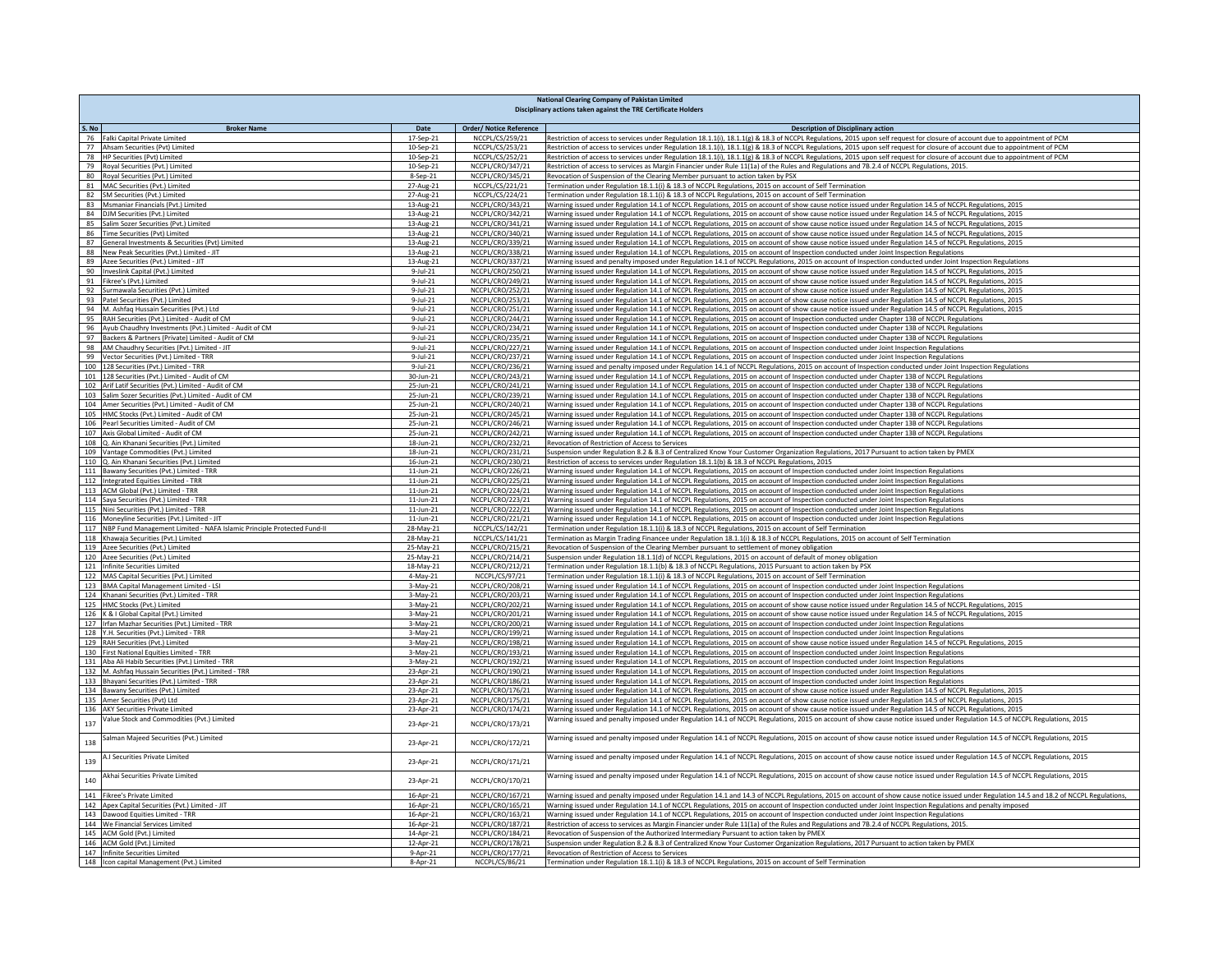|       | <b>National Clearing Company of Pakistan Limited</b><br>Disciplinary actions taken against the TRE Certificate Holders |                             |                                      |                                                                                                                                                                                                                                                                                                                    |  |
|-------|------------------------------------------------------------------------------------------------------------------------|-----------------------------|--------------------------------------|--------------------------------------------------------------------------------------------------------------------------------------------------------------------------------------------------------------------------------------------------------------------------------------------------------------------|--|
|       |                                                                                                                        |                             |                                      |                                                                                                                                                                                                                                                                                                                    |  |
| S. No | <b>Broker Name</b>                                                                                                     | Date                        | <b>Order/ Notice Reference</b>       | <b>Description of Disciplinary action</b>                                                                                                                                                                                                                                                                          |  |
|       | 149 Salim Sozer Securities (Pvt.) Limited<br>150 GMI Capital Securities (Pvt.) Limited - TRR                           | 26-Mar-21<br>26-Mar-21      | NCCPL/CRO/150/21<br>NCCPL/CRO/148/21 | Warning issued under Regulation 14.1 of NCCPL Regulations, 2015 on account of show cause notice issued under Regulation 14.5 of NCCPL Regulations, 2015<br>Warning issued under Regulation 14.1 of NCCPL Regulations, 2015 on account of Inspection conducted under Joint Inspection Regulations                   |  |
| 151   | Zafar Moti Capital Securities (Pvt.) Limited - TRR                                                                     | 26-Mar-21                   | NCCPL/CRO/149/21                     | Warning issued under Regulation 14.1 of NCCPL Regulations, 2015 on account of Inspection conducted under Joint Inspection Regulations                                                                                                                                                                              |  |
|       | 152 Salim Sozer Securities (Pvt.) Limited - TRR                                                                        | 26-Mar-21                   | NCCPL/CRO/136/21                     | Warning issued under Regulation 14.1 of NCCPL Regulations, 2015 on account of Inspection conducted under Joint Inspection Regulations                                                                                                                                                                              |  |
|       | 153 Zafar Moti Capital Securities (Pvt.) Limited - JIT                                                                 | 22-Mar-21                   | NCCPL/CRO/114/21                     | Warning issued under Regulation 14.1 of NCCPL Regulations, 2015 on account of Inspection conducted under Joint Inspection Regulations                                                                                                                                                                              |  |
|       | 154 Msmaniar Financials (Pvt.) Limited                                                                                 | 22-Mar-21                   | NCCPL/CRO/132/21                     | Warning issued under Regulation 14.1 of NCCPL Regulations, 2015 on account of show cause notice issued under Regulation 14.5 of NCCPL Regulations, 2015                                                                                                                                                            |  |
|       | 155 SAAO Capital (Pvt) Limited                                                                                         | 22-Mar-21                   | NCCPL/CRO/131/21                     | Warning issued under Regulation 14.1 of NCCPL Regulations, 2015 on account of show cause notice issued under Regulation 14.5 of NCCPL Regulations, 2015                                                                                                                                                            |  |
|       | 156 Pearl Securities Limited                                                                                           | 22-Mar-21                   | NCCPL/CRO/127/21                     | Warning issued under Regulation 14.1 of NCCPL Regulations, 2015 on account of show cause notice issued under Regulation 14.5 of NCCPL Regulations, 2015                                                                                                                                                            |  |
|       | 157 Spectrum Securities Limited - JIT<br>158 B & B Securities (Pvt.) Limited - TRR                                     | 10-Mar-21<br>9-Mar-21       | NCCPL/CRO/113/21<br>NCCPL/CRO/118/21 | Warning issued under Regulation 14.1 of NCCPL Regulations, 2015 on account of Inspection conducted under Joint Inspection Regulations<br>Warning issued under Regulation 14.1 of NCCPL Regulations, 2015 on account of Inspection conducted under Joint Inspection Regulations                                     |  |
|       | 159 Highland Securities Pvt limited - TRR                                                                              | 9-Mar-21                    | NCCPL/CRO/116/21                     | Warning issued under Regulation 14.1 of NCCPL Regulations, 2015 on account of Inspection conducted under Joint Inspection Regulations                                                                                                                                                                              |  |
|       | 160 Tariq Vohra Securities (Pvt.) Limited - TRR                                                                        | 9-Mar-21                    | NCCPL/CRO/115/21                     | Warning issued under Regulation 14.1 of NCCPL Regulations, 2015 on account of Inspection conducted under Joint Inspection Regulations                                                                                                                                                                              |  |
|       | 161 Q.Ain Khanani Securities (Pvt.) Limited                                                                            | 9-Mar-21                    | NCCPL/CRO/122/21                     | Warning issued under Regulation 14.1 of NCCPL Regulations, 2015 on account of show cause notice issued under Regulation 14.5 of NCCPL Regulations, 2015                                                                                                                                                            |  |
|       | 162 Continental Capital Management Pvt Limited                                                                         | 9-Mar-21                    | NCCPL/CRO/123/21                     | Warning issued under Regulation 14.1 of NCCPL Regulations, 2015 on account of show cause notice issued under Regulation 14.5 of NCCPL Regulations, 2015                                                                                                                                                            |  |
|       | 163 We Financial Services Limited                                                                                      | 9-Mar-21                    | NCCPL/CRO/124/21                     | Warning issued under Regulation 14.1 of NCCPL Regulations, 2015 on account of show cause notice issued under Regulation 14.5 of NCCPL Regulations, 2015                                                                                                                                                            |  |
|       | 164 Brains Securities (Pvt.) Ltd<br>165 N.U.A. Securities (Pvt.) Limited                                               | 9-Mar-21<br>15-Feb-21       | NCCPL/CRO/125/21<br>NCCPL/CRO/103/21 | Warning issued under Regulation 14.1 of NCCPL Regulations, 2015 on account of show cause notice issued under Regulation 14.5 of NCCPL Regulations, 2015<br>Warning issued under Regulation 14.1 of NCCPL Regulations, 2015 on account of show cause notice issued under Regulation 14.5 of NCCPL Regulations, 2015 |  |
|       | 166 Prime Securities (Pvt) Limited                                                                                     | 15-Feb-21                   | NCCPL/CRO/101/21                     | Warning issued under Regulation 14.1 of NCCPL Regulations, 2015 on account of show cause notice issued under Regulation 14.5 of NCCPL Regulations, 2015                                                                                                                                                            |  |
|       | 167 B & B Securities (Pvt.) Limited                                                                                    | 15-Feb-21                   | NCCPL/CRO/100/21                     | Warning issued under Regulation 14.1 of NCCPL Regulations, 2015 on account of show cause notice issued under Regulation 14.5 of NCCPL Regulations, 2015                                                                                                                                                            |  |
|       | 168 Azee Securities (Pvt.) Limited                                                                                     | 15-Feb-21                   | NCCPL/CRO/99/21                      | Warning issued under Regulation 14.1 of NCCPL Regulations, 2015 on account of show cause notice issued under Regulation 14.5 of NCCPL Regulations, 2015                                                                                                                                                            |  |
|       | 169 Merchant Investments (Pvt.) Limited                                                                                | 15-Feb-21                   | NCCPL/CRO/98/21                      | Warning issued under Regulation 14.1 of NCCPL Regulations, 2015 on account of show cause notice issued under Regulation 14.5 of NCCPL Regulations, 2015                                                                                                                                                            |  |
|       | 170 Khanani Securities (Pvt.) Limited                                                                                  | 15-Feb-21                   | NCCPL/CRO/97/21                      | Warning issued under Regulation 14.1 of NCCPL Regulations, 2015 on account of show cause notice issued under Regulation 14.5 of NCCPL Regulations, 2015                                                                                                                                                            |  |
|       | 171 Z.A Ghaffar Securities (Pvt.) Limited                                                                              | 15-Feb-21                   | NCCPL/CRO/96/21                      | Warning issued under Regulation 14.1 of NCCPL Regulations, 2015 on account of show cause notice issued under Regulation 14.5 of NCCPL Regulations, 2015                                                                                                                                                            |  |
|       | 172   Iqbal Usman Kodvavi Securities (Pvt.) Limited<br>173 M. Tariq Moti Securities (Pvt.) Limited                     | 15-Feb-21<br>15-Feb-21      | NCCPL/CRO/95/21<br>NCCPL/CRO/94/21   | Warning issued under Regulation 14.1 of NCCPL Regulations, 2015 on account of show cause notice issued under Regulation 14.5 of NCCPL Regulations, 2015                                                                                                                                                            |  |
|       | 174 Tariq Vohra Securities (Pvt.) Limited                                                                              | 15-Feb-21                   | NCCPL/CRO/93/21                      | Warning issued under Regulation 14.1 of NCCPL Regulations, 2015 on account of show cause notice issued under Regulation 14.5 of NCCPL Regulations, 2015<br>Warning issued under Regulation 14.1 of NCCPL Regulations, 2015 on account of show cause notice issued under Regulation 14.5 of NCCPL Regulations, 2015 |  |
|       | 175 We Financial Services Limited                                                                                      | 3-Feb-21                    | NCCPL/CRO/92/21                      | Revocation of Restriction of access to services as Margin Financier pursuant to submission of unaudited NCB                                                                                                                                                                                                        |  |
|       | 176 Motiwala Securities (Pvt.) Limited                                                                                 | 27-Jan-21                   | NCCPL/CS/35/21                       | ermination under Regulation 18.1.1(i) & 18.3 of NCCPL Regulations, 2015 on account of Self Termination                                                                                                                                                                                                             |  |
|       | 177 Royal Securities (Pvt.) Limited                                                                                    | 26-Jan-21                   | NCCPL/CRO/29/21                      | Suspension under Regulation 18.1.1(a), 18.1.1(c) & 18.3 of NCCPL Regulations, 2015 Pursuant to action taken by CDC                                                                                                                                                                                                 |  |
|       | 178 128 Securities Pvt Limited - Audit of CM                                                                           | 25-Jan-21                   | NCCPL/CRO/27/21                      | Warning issued under Regulation 14.1 of NCCPL Regulations, 2015 on account of Inspection conducted under Chapter 13B of NCCPL Regulations and penalty imposed                                                                                                                                                      |  |
| 179   | Time Securities (Pvt) Limited - JIT                                                                                    | 25-Jan-21                   | NCCPL/CRO/32/21                      | Notice issued to resolve open observation under Regulation 14.1 of NCCPL Regulations, 2015 on account of Inspection conducted under Joint Inspection Regulations and penalty imposed                                                                                                                               |  |
| 180   | Msmaniar Financials Private Limited - JIT                                                                              | 25-Jan-21                   | NCCPL/CRO/31/21                      | lotice issued to resolve open observation under Regulation 14.1 of NCCPL Regulations, 2015 on account of Inspection conducted under Joint Inspection Regulations and penalty imposed                                                                                                                               |  |
| 181   | Friendly Securities Private Limited - JIT                                                                              | 25-Jan-21                   | NCCPL/CRO/30/21                      | Notice issued to resolve open observation under Regulation 14.1 of NCCPL Regulations, 2015 on account of Inspection conducted under Joint Inspection Regulations and penalty imposed                                                                                                                               |  |
|       | 182 Shajar Capital Private Limited - TRR                                                                               | 15-Jan-21                   | NCCPL/CRO/8/21                       | Warning issued under Regulation 14.1 of NCCPL Regulations, 2015 on account of Inspection conducted under Joint Inspection Regulations                                                                                                                                                                              |  |
|       | 183   INA Securities (Pvt.) Ltd - JIT                                                                                  | 15-Jan-21                   | NCCPL/CRO/7/21                       | Warning issued under Regulation 14.1 of NCCPL Regulations, 2015 on account of Inspection conducted under Joint Inspection Regulations                                                                                                                                                                              |  |
|       | 184 Pearl Securities Limited                                                                                           | $11$ -Jan- $21$             | NCCPL/CRO/5/21                       | Warning issued and penalty imposed under Regulation 14.1.1 and 14.6 of NCCPL Regulations, 2015 on account of matters identified in Inspection conducted by SECP                                                                                                                                                    |  |
| 185   | <b>Infinite Securities Limited</b><br>186 Abbasi Securities (Pvt.) Limited                                             | $11$ -Jan- $21$<br>4-Jan-21 | NCCPL/CRO/004/21<br>NCCPL/CRO/001/21 | Restriction of access to services under Regulation 18.1.1(a), 18.1.1(b) & 18.3 of NCCPL Regulations, 2015<br>Restriction of access to services under Regulation 18.1.1(c) & 18.3 of NCCPL Regulations, 2015                                                                                                        |  |
|       | 187 Ismail Iqbal Securities (Pvt.) Limited                                                                             | 31-Dec-20                   | NCCPL/CRO/348/20                     | Warning issued under Regulation 14.1 of NCCPL Regulations, 2015 on account of Inspection conducted under Joint Inspection Regulations                                                                                                                                                                              |  |
|       | 188 Spinzer Equities (Pvt.) Limited                                                                                    | 31-Dec-20                   | NCCPL/CRO/256/20                     | Warning issued under Regulation 14.1 of NCCPL Regulations, 2015 on account of Inspection conducted under Joint Inspection Regulations                                                                                                                                                                              |  |
|       | 189 Khadim Ali Shah Bukhari Securities (Pvt.) Limited                                                                  | 31-Dec-20                   | NCCPL/CRO/349/20                     | Warning issued under Regulation 14.1 of NCCPL Regulations, 2015 on account of Inspection conducted under Joint Inspection Regulations                                                                                                                                                                              |  |
|       | 190 Taurus Securities Limited                                                                                          | 31-Dec-20                   | NCCPL/CRO/358/20                     | Warning issued under Regulation 14.1 of NCCPL Regulations, 2015 on account of Inspection conducted under Joint Inspection Regulations                                                                                                                                                                              |  |
|       | 191 Dawood Equities Limited - Audit of CM                                                                              | 31-Dec-20                   | NCCPL/CRO/359/20                     | Warning issued under Regulation 14.1 of NCCPL Regulations, 2015 on account of Inspection conducted under Chapter 13B of NCCPL Regulations                                                                                                                                                                          |  |
|       | 192 HP. Byramji & Co. (Pvt.) Limited<br>193 Progressive Securities (Pvt.) Limited - Audit of CM                        | 24-Dec-20<br>11-Dec-20      | NCCPL/CS/410/20<br>NCCPL/CRO/353/20  | ermination under Regulation 18.1.1(b) & 18.3 of NCCPL Regulations, 2015 Pursuant to action taken by PSX<br>Warning issued under Regulation 14.1 of NCCPL Regulations, 2015 on account of Inspection conducted under Chapter 13B of NCCPL Regulations                                                               |  |
|       | 194 MGM Securities (Pvt.) Limited - Audit of CM                                                                        | 11-Dec-20                   | NCCPL/CRO/352/20                     | Warning issued under Regulation 14.1 of NCCPL Regulations, 2015 on account of Inspection conducted under Chapter 13B of NCCPL Regulations                                                                                                                                                                          |  |
|       | 195 Khawaja Securities (Pvt.) Limited - Audit of CM                                                                    | 11-Dec-20                   | NCCPL/CRO/351/20                     | Warning issued under Regulation 14.1 of NCCPL Regulations, 2015 on account of Inspection conducted under Chapter 13B of NCCPL Regulations                                                                                                                                                                          |  |
|       | 196 ASA Stocks (Pvt.) Limited - Audit of CM                                                                            | 11-Dec-20                   | NCCPL/CRO/350/20                     | Warning issued under Regulation 14.1 of NCCPL Regulations, 2015 on account of Inspection conducted under Chapter 13B of NCCPL Regulations                                                                                                                                                                          |  |
|       | 197 MSD Capital Equities (Pvt.) Limited                                                                                | 11-Dec-20                   | NCCPL/CRO/347/20                     | Warning issued under Regulation 14.1 of NCCPL Regulations, 2015 on account of Inspection conducted under Joint Inspection Regulations                                                                                                                                                                              |  |
|       | 198 Shaukat Shafi Securities (Pvt.) Limited                                                                            | 2-Dec-20                    | NCCPL/CS/401/20                      | Termination under Regulation 18.1.1(c) & 18.3 of NCCPL Regulations, 2015 Pursuant to action taken by CDC                                                                                                                                                                                                           |  |
|       | 199 Amer Securities (Pvt.) Limited<br>200 Akhai Securities (Pvt) Limited                                               | 26-Nov-20<br>12-Nov-20      | NCCPL/CS/396/20<br>NCCPL/CRO/333/20  | Termination as Margin Financier under Regulation 18.1.1(i) & 18.3 of NCCPL Regulations, 2015 on account of Self Termination<br>Revocation of Restriction of Access to Services                                                                                                                                     |  |
|       | 201 M Ashfaq Hussain Securities (Pvt) Limited                                                                          | 11-Nov-20                   | NCCPL/CRO/332/20                     | Revocation of Restriction of Access to Services                                                                                                                                                                                                                                                                    |  |
|       | 202 M Ashfaq Hussain Securities (Pvt) Limited                                                                          | 10-Nov-20                   | NCCPL/CRO/329/20                     | Restriction of access to services under Regulation 18.1.1(b) & 18.3 of NCCPL Regulations, 2015                                                                                                                                                                                                                     |  |
|       | 203 Akhai Securities (Pvt) Limited                                                                                     | 10-Nov-20                   | NCCPL/CRO/328/20                     | Restriction of access to services under Regulation 18.1.1(b) & 18.3 of NCCPL Regulations, 2015                                                                                                                                                                                                                     |  |
|       | 204 Q. Ain Khanani Securities (Pvt.) Limited                                                                           | 10-Nov-20                   | NCCPL/CRO/327/20                     | Revocation of Restriction of Access to Services                                                                                                                                                                                                                                                                    |  |
|       | 205 Continental Capital Management (Pvt.) Limited                                                                      | 4-Nov-20                    | NCCPL/CRO/313/20                     | Revocation of Restriction of Access to Services                                                                                                                                                                                                                                                                    |  |
|       | 206 We Financials Services Limited                                                                                     | 3-Nov-20                    | NCCPL/CRO/312/20                     | Restriction of access to services as Margin Financier under Rule 11(1a) of the Rules and Regulations and 7B.2.4 of NCCPL Regulations, 2015.                                                                                                                                                                        |  |
|       | 207 Amer Securities (Pvt.) Limited                                                                                     | 3-Nov-20                    | NCCPL/CRO/311/20<br>NCCPL/CRO/310/20 | Restriction of access to services as Margin Financier under Rule 11(1a) of the Rules and Regulations and 7B.2.4 of NCCPL Regulations, 2015.                                                                                                                                                                        |  |
|       | 208 Continental Capital Management (Pvt.) Limited<br>209 Fairway Securities (Pvt.) Limited                             | 3-Nov-20<br>3-Nov-20        | NCCPL/CRO/309/20                     | Restriction of access to services under Regulation 18.1.1(b) & 18.3 of NCCPL Regulations, 2015<br>Revocation of Restriction of access to services as Margin Financier and Trading Financier pursuant to submission of audited NCB                                                                                  |  |
|       | 210 Q. Ain Khanani Securities (Pvt.) Limited                                                                           | 3-Nov-20                    | NCCPL/CRO/308/20                     | Restriction of access to services under Regulation 18.1.1(b) & 18.3 of NCCPL Regulations, 2015                                                                                                                                                                                                                     |  |
|       | 211 A.I Securities (Pvt.) Limited                                                                                      | 2-Nov-20                    | NCCPL/CRO/305/20                     | Revocation of Restriction of Access to Services                                                                                                                                                                                                                                                                    |  |
|       | 212 A.I Securities (Pvt.) Limited                                                                                      | 29-Oct-20                   | NCCPL/CRO/301/20                     | Restriction of access to services under Regulation 18.1.1(b) & 18.3 of NCCPL Regulations, 2015                                                                                                                                                                                                                     |  |
|       | 213 Salman Maieed Sec                                                                                                  | 27-Oct-20                   | NCCPL/CRO/290/20                     | Warning issued under Regulation 14.1 of NCCPL Regulations, 2015 on account of Inspection conducted under Joint Inspection Regulations                                                                                                                                                                              |  |
|       | 214 Rafi Securities (Pvt.) Limited<br>215 Memon Securities (Pvt.) Limited                                              | 27-Oct-20<br>27-Oct-20      | NCCPL/CRO/296/20<br>NCCPL/CRO/293/20 | Warning issued under Regulation 14.1 of NCCPL Regulations, 2015 on account of Inspection conducted under Joint Inspection Regulations                                                                                                                                                                              |  |
|       | 216 Next Capital Limited                                                                                               | 27-Oct-20                   | NCCPL/CRO/289/20                     | Warning issued under Regulation 14.1 of NCCPL Regulations, 2015 on account of Inspection conducted under Joint Inspection Regulations<br>Warning issued under Regulation 14.1 of NCCPL Regulations, 2015 on account of Inspection conducted under Joint Inspection Regulations                                     |  |
|       | 217 N. U. A. Securities (Pvt.) Limited                                                                                 | 27-Oct-20                   | NCCPL/CRO/291/20                     | Warning issued under Regulation 14.1 of NCCPL Regulations, 2015 on account of Inspection conducted under Joint Inspection Regulations                                                                                                                                                                              |  |
|       | 218 Brains Securities (Pvt.) Ltd                                                                                       | 27-Oct-20                   | NCCPL/CRO/295/20                     | Warning issued under Regulation 14.1 of NCCPL Regulations, 2015 on account of Inspection conducted under Joint Inspection Regulations                                                                                                                                                                              |  |
|       | 219 Topline Securities Limited - Audit of CM                                                                           | 27-Oct-20                   | NCCPL/CRO/294/20                     | Warning issued under Regulation 14.1 of NCCPL Regulations, 2015 on account of Inspection conducted under Chapter 13B of NCCPL Regulations                                                                                                                                                                          |  |
|       | 220 Patel Securities Pvt Limited - Audit of CM                                                                         | 27-Oct-20                   | NCCPL/CRO/288/20                     | Warning issued under Regulation 14.1 of NCCPL Regulations, 2015 on account of Inspection conducted under Chapter 13B of NCCPL Regulations                                                                                                                                                                          |  |
|       | 221 Millennium Brokerage (Pvt.) Limited - Audit of CM<br>222 Xpert Securities (Pvt.) Limited                           | 27-Oct-20<br>7-Oct-20       | NCCPL/CRO/292/20<br>NCCPL/CRO/286/20 | Warning issued under Regulation 14.1 of NCCPL Regulations, 2015 on account of Inspection conducted under Chapter 13B of NCCPL Regulations<br>Revocation of Restriction of Access to Services                                                                                                                       |  |
|       |                                                                                                                        |                             |                                      |                                                                                                                                                                                                                                                                                                                    |  |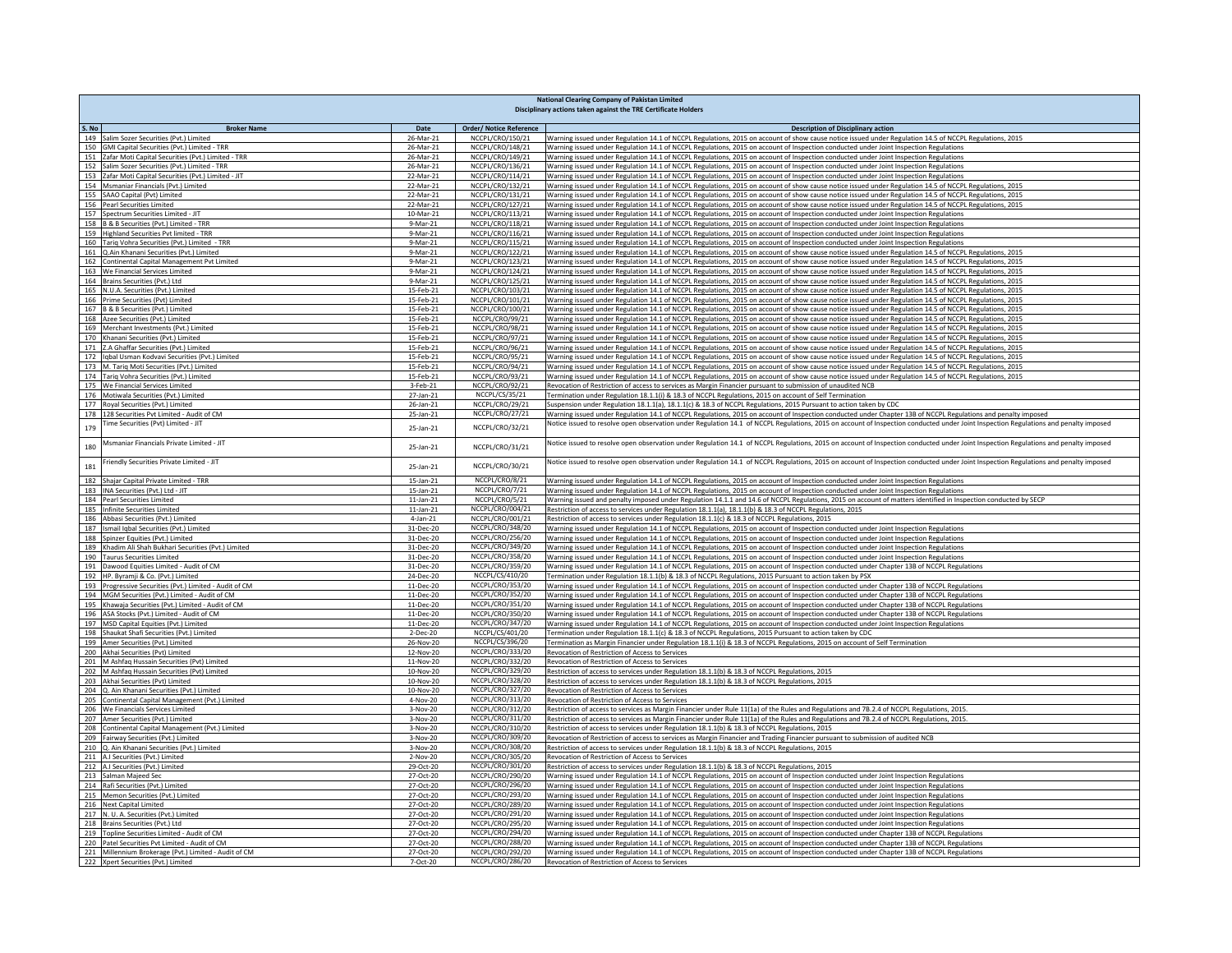|       | <b>National Clearing Company of Pakistan Limited</b><br>Disciplinary actions taken against the TRE Certificate Holders |                        |                                                    |                                                                                                                                                                                                                                                                                                    |  |  |
|-------|------------------------------------------------------------------------------------------------------------------------|------------------------|----------------------------------------------------|----------------------------------------------------------------------------------------------------------------------------------------------------------------------------------------------------------------------------------------------------------------------------------------------------|--|--|
|       |                                                                                                                        |                        |                                                    |                                                                                                                                                                                                                                                                                                    |  |  |
| S. No | <b>Broker Name</b><br>223 MSD capital Equities (Pvt.) Limited                                                          | Date<br>5-Oct-20       | <b>Order/ Notice Reference</b><br>NCCPL/CRO/285/20 | <b>Description of Disciplinary action</b><br>Revocation of Restriction of Access to Services                                                                                                                                                                                                       |  |  |
|       | 224 Reliance Securities Limited                                                                                        | 29-Sep-20              | NCCPL/CRO/284/20                                   | Restriction of access to services under Regulation 18.1.1(b) & 18.3 of NCCPL Regulations, 2015                                                                                                                                                                                                     |  |  |
|       | 225 Asa Stocks Pvt Limited- TRR                                                                                        | 28-Sep-20              | NCCPL/CRO/271/20                                   | Warning issued under Regulation 14.1 of NCCPL Regulations, 2015 on account of Inspection conducted under Joint Inspection Regulations                                                                                                                                                              |  |  |
|       | 226 Arif Latif securities Pvt Limited                                                                                  | 28-Sep-20              | NCCPL/CRO/273/20                                   | Warning issued under Regulation 14.1 of NCCPL Regulations, 2015 on account of Inspection conducted under Joint Inspection Regulations                                                                                                                                                              |  |  |
|       | 227 Fikree's (Pvt) Ltd                                                                                                 | 28-Sep-20              | NCCPL/CRO/274/20                                   | Warning issued under Regulation 14.1 of NCCPL Regulations, 2015 on account of Inspection conducted under Joint Inspection Regulations                                                                                                                                                              |  |  |
|       | 228 Kosmopolitan Securities<br>229 Cedar Capital (Pvt.) Limited                                                        | 28-Sep-20<br>28-Sep-20 | NCCPL/CRO/272/20<br>NCCPL/CRO/275/20               | Warning issued under Regulation 14.1 of NCCPL Regulations, 2015 on account of Inspection conducted under Joint Inspection Regulations<br>Warning issued under Regulation 14.1 of NCCPL Regulations, 2015 on account of Inspection conducted under Joint Inspection Regulations                     |  |  |
|       | 230 General Investments & Securities (Pvt) Limited                                                                     | 28-Sep-20              | NCCPL/CRO/277/20                                   | Warning issued under Regulation 14.1 of NCCPL Regulations, 2015 on account of Inspection conducted under Joint Inspection Regulations                                                                                                                                                              |  |  |
|       | 231 Hamza Farhad Securities (Pvt) Limited                                                                              | 28-Sep-20              | NCCPL/CRO/279/20                                   | Warning issued under Regulation 14.1 of NCCPL Regulations, 2015 on account of Inspection conducted under Joint Inspection Regulations                                                                                                                                                              |  |  |
|       | 232 Saz Capital Securities (Pvt.) Limited                                                                              | 28-Sep-20              | NCCPL/CRO/280/20                                   | Warning issued under Regulation 14.1 of NCCPL Regulations, 2015 on account of Inspection conducted under Joint Inspection Regulations                                                                                                                                                              |  |  |
|       | 233 FM Securities (Pvt) Limited                                                                                        | 18-Sep-20              | NCCPL/CS/299/20                                    | Termination under Regulation 18.1.1(i) & 18.3 of NCCPL Regulations, 2015 on account of Self Termination                                                                                                                                                                                            |  |  |
| 235   | 234 New Peak Securities (Pvt.) Limited<br>Arch Capital Securities (Pvt) Limited                                        | 18-Sep-20<br>18-Sep-20 | NCCPL/CRO/278/20<br>NCCPL/CS/302/20                | Restriction of access to services under Regulation 18.1.1(b) & 18.3 of NCCPL Regulations, 2015 Pursuant to action taken by PSX<br>Termination under Regulation 18.1.1(i) & 18.3 of NCCPL Regulations, 2015 on account of Self Termination                                                          |  |  |
|       | 236 ASDA Securities (Pvt) Limited                                                                                      | 3-Sep-20               | NCCPL/CRO/265/20                                   | Revocation of Restriction of access to services as Margin Financier pursuant to submission of unaudited NCB                                                                                                                                                                                        |  |  |
|       | 237 Amer Securities (Pvt.) Limited                                                                                     | 18-Aug-20              | NCCPL/CRO/248/20                                   | Revocation of Restriction of access to services as Margin Financier pursuant to submission of unaudited NCB                                                                                                                                                                                        |  |  |
|       | 238 We Financial Services Limited                                                                                      | 18-Aug-20              | NCCPL/CRO/249/20                                   | Revocation of Restriction of access to services as Margin Financier pursuant to submission of unaudited NCB                                                                                                                                                                                        |  |  |
|       | 239 Asian Securities (Pvt.) Limited-TRR                                                                                | 17-Aug-20              | NCCPL/CRO/241/20                                   | Warning issued under Regulation 14.1 of NCCPL Regulations, 2015 on account of Inspection conducted under Joint Inspection Regulations                                                                                                                                                              |  |  |
|       | 240 Dattoo Securities (Pvt.) Limited - TRR                                                                             | 17-Aug-20              | NCCPL/CRO/242/20                                   | Warning issued under Regulation 14.1 of NCCPL Regulations, 2015 on account of Inspection conducted under Joint Inspection Regulations                                                                                                                                                              |  |  |
|       | 241 Eleven Stars Securities (Pvt.) Limited - TRR<br>242 Friendly Securites (Pvt.) Limited-TRR                          | 17-Aug-20<br>17-Aug-20 | NCCPL/CRO/243/20<br>NCCPL/CRO/244/20               | Warning issued under Regulation 14.1 of NCCPL Regulations, 2015 on account of Inspection conducted under Joint Inspection Regulations<br>Warning issued under Regulation 14.1 of NCCPL Regulations, 2015 on account of Inspection conducted under Joint Inspection Regulations                     |  |  |
|       | 243 Interactive Sec (Pvt.) Limited - TRR                                                                               | 17-Aug-20              | NCCPL/CRO/245/20                                   | Warning issued under Regulation 14.1 of NCCPL Regulations, 2015 on account of Inspection conducted under Joint Inspection Regulations                                                                                                                                                              |  |  |
|       | 244 Msmaniar Financials (Pvt.) Limited-TRR                                                                             | 17-Aug-20              | NCCPL/CRO/246/20                                   | Warning issued under Regulation 14.1 of NCCPL Regulations, 2015 on account of Inspection conducted under Joint Inspection Regulations                                                                                                                                                              |  |  |
|       | 245 RAH Securities (Pvt.) Limited- TRR                                                                                 | 17-Aug-20              | NCCPL/CRO/247/20                                   | Warning issued under Regulation 14.1 of NCCPL Regulations, 2015 on account of Inspection conducted under Joint Inspection Regulations                                                                                                                                                              |  |  |
|       | 246 128 securities (Pvt) Limited                                                                                       | 12-Aug-20              | NCCPL/CS/265/20                                    | Termination as MTS fianancee under Regulation 18.1.1(i) & 18.3 of NCCPL Regulations, 2015 on account of Self Termination                                                                                                                                                                           |  |  |
|       | 247 Horizon Securities Limited                                                                                         | 30-Jul-20              | NCCPL/CS/263/20                                    | Termination of SLB account on account of Self Termination                                                                                                                                                                                                                                          |  |  |
|       | 248 Asad Mustafa Securities (Pvt.) Limited<br>249 Patel Securities (Pvt.) Limited                                      | 16-Jul-20<br>14-Jul-20 | NCCPL/CRO/224/20<br>NCCPL/CRO/222/20               | Revocation of Restriction of access to services as Margin Financier and Trading Financier pursuant to submission of unaudited NCB<br>Revocation of Suspension of the Clearing Member pursuant to settlement of money obligation                                                                    |  |  |
|       | 250 Patel Securities (Pvt.) Limited                                                                                    | 14-Jul-20              | NCCPL/CRO/221/20                                   | Suspension under Regulation 18.1.1(d) of NCCPL Regulations, 2015 on account of default of money obligation                                                                                                                                                                                         |  |  |
|       | 251 Askari Securities (Pvt) Limited - Audit of CM                                                                      | 3-Jul-20               | NCCPL/CRO/215/20                                   | Warning issued under Regulation 14.1 of NCCPL Regulations, 2015 on account of Inspection conducted under Chapter 13B of NCCPL Regulations                                                                                                                                                          |  |  |
|       | 252 Summit Capital (Pvt) Limited - Audit of CM                                                                         | 3-Jul-20               | NCCPL/CRO/214/20                                   | Warning issued under Regulation 14.1 of NCCPL Regulations, 2015 on account of Inspection conducted under Chapter 13B of NCCPL Regulations                                                                                                                                                          |  |  |
|       | 253 SAAO Capital (Pvt.) Limited                                                                                        | 3-Jul-20               | NCCPL/CRO/209/20                                   | Warning issued under Regulation 14.1 of NCCPL Regulations, 2015 on account of Inspection conducted under Joint Inspection Regulations                                                                                                                                                              |  |  |
|       | 254 Sethi Securities (Pvt.) Limited                                                                                    | 3-Jul-20               | NCCPL/CRO/211a/20                                  | Warning issued under Regulation 14.1 of NCCPL Regulations, 2015 on account of Inspection conducted under Joint Inspection Regulations                                                                                                                                                              |  |  |
|       | 255 Royal Securities (Pvt.) Limited<br>256 Dosslani Securities (Pvt.) Limited                                          | 3-Jul-20               | NCCPL/CRO/211/20<br>NCCPL/CRO/212/20               | Warning issued under Regulation 14.1 of NCCPL Regulations, 2015 on account of Inspection conducted under Joint Inspection Regulations and penalty imposed                                                                                                                                          |  |  |
|       | 257 Growth Securities (Pvt.) Limited                                                                                   | 3-Jul-20<br>24-Jun-20  | NCCPL/CRO/194/20                                   | Warning issued under Regulation 14.1 of NCCPL Regulations, 2015 on account of Inspection conducted under Joint Inspection Regulations and penalty imposed<br>Warning issued under Regulation 14.1 of NCCPL Regulations, 2015 on account of Inspection conducted under Joint Inspection Regulations |  |  |
|       | 258 Gulrez Securities (Pvt.) Limited                                                                                   | 24-Jun-20              | NCCPL/CRO/195/20                                   | Warning issued under Regulation 14.1 of NCCPL Regulations, 2015 on account of Inspection conducted under Joint Inspection Regulations                                                                                                                                                              |  |  |
|       | 259 Fair Edge Securities (Pvt.) Limited                                                                                | 24-Jun-20              | NCCPL/CRO/196/20                                   | Warning issued under Regulation 14.1 of NCCPL Regulations, 2015 on account of Inspection conducted under Joint Inspection Regulations                                                                                                                                                              |  |  |
|       | 260 Tariq Moti Securities (Pvt.) Limited                                                                               | 24-Jun-20              | NCCPL/CRO/197/20                                   | Warning issued under Regulation 14.1 of NCCPL Regulations, 2015 on account of Inspection conducted under Joint Inspection Regulations                                                                                                                                                              |  |  |
|       | 261 Creative Capital Securities (Pvt.) Limited                                                                         | 24-Jun-20              | NCCPL/CRO/198/20                                   | Warning issued under Regulation 14.1 of NCCPL Regulations, 2015 on account of Inspection conducted under Joint Inspection Regulations                                                                                                                                                              |  |  |
|       | 262 Asad Mustafa Securities (Pvt.) Limited<br>263 Elixir Securities Pakistan (Pvt.) Limited                            | 16-Jun-20              | NCCPL/CRO/187/20<br>NCCPL/CS/214/20                | Restriction of access to services as Margin Financier and Trading Financier under 12.3.1B(i) of NCCPL Regulations, 2015<br>Termination under Regulation 18.1.1(i) & 18.3 of NCCPL Regulations, 2015 on account of Self Termination                                                                 |  |  |
|       | 264 Vector Securities (Pvt) Limited                                                                                    | 9-Jun-20<br>18-May-20  | NCCPL/CRO/182/20                                   | Revocation of Restriction of access to services as Margin Financier pursuant to submission of unaudited NCB                                                                                                                                                                                        |  |  |
|       | 265 First Street Capital (Pvt.) Limited                                                                                | 15-May-20              | NCCPL/CRO/181/20                                   | Revocation of Restriction of access to services as Margin Financier and Trading Financier pursuant to submission of unaudited NCB                                                                                                                                                                  |  |  |
|       | 266 Mayari Securities (Pvt.) Limited                                                                                   | 5-May-20               | NCCPL/CRO/180/20                                   | Warning issued under Regulation 14.1 of NCCPL Regulations, 2015 on account of Inspection conducted under Joint Inspection Regulations                                                                                                                                                              |  |  |
|       | 267 Bawa Securities (Pvt.) Limited                                                                                     | 5-May-20               | NCCPL/CRO/174/20                                   | Warning issued under Regulation 14.1 of NCCPL Regulations, 2015 on account of Inspection conducted under Joint Inspection Regulations                                                                                                                                                              |  |  |
|       | 268 Falki Capital (Pvt.) Limited                                                                                       | 5-May-20               | NCCPL/CRO/173/20                                   | Warning issued under Regulation 14.1 of NCCPL Regulations, 2015 on account of Inspection conducted under Joint Inspection Regulations                                                                                                                                                              |  |  |
|       | 269 Integrated Equities Limited<br>270 Rahat Securities (Pvt.) Limited                                                 | 5-May-20<br>5-May-20   | NCCPL/CRO/178/20<br>NCCPL/CRO/179/20               | Warning issued under Regulation 14.1 of NCCPL Regulations, 2015 on account of Inspection conducted under Joint Inspection Regulations<br>Warning issued under Regulation 14.1 of NCCPL Regulations, 2015 on account of Inspection conducted under Joint Inspection Regulations                     |  |  |
|       | 271 ASDA Securities Private Limited-TRR                                                                                | 5-May-20               | NCCPL/CRO/171/20                                   | Warning issued under Regulation 14.1 of NCCPL Regulations, 2015 on account of Inspection conducted under Joint Inspection Regulations                                                                                                                                                              |  |  |
|       | 272 Zillion Capital Securities Private Limited-TRR                                                                     | 5-May-20               | NCCPL/CRO/170/20                                   | Warning issued under Regulation 14.1 of NCCPL Regulations, 2015 on account of Inspection conducted under Joint Inspection Regulations                                                                                                                                                              |  |  |
|       | 273 Allied Bank Limited-Settling Bank Branch                                                                           | 28-Apr-20              | NCCPL/CS/185/2020                                  | Termination under Regulation 18.1.1(i) of NCCPL Regulations, 2015 on account of Self Termination                                                                                                                                                                                                   |  |  |
|       | 274 Allied Bank Limited                                                                                                | 28-Apr-20              | NCCPL/CS/184/2020                                  | Termination under Regulation 18.1.1(i) & 18.3 of NCCPL Regulations, 2015 on account of Self Termination                                                                                                                                                                                            |  |  |
|       | 275 Zillion Capital Securities (Pvt) Limited-MF                                                                        | 27-Apr-20              | NCCPL/CS/186/2020                                  | Termination as Margin Financier under Regulation 18.1.1(i) & 18.3 of NCCPL Regulations, 2015 on account of Self Termination                                                                                                                                                                        |  |  |
|       | 276 Progressive Investment Management (Pvt.) Limited<br>277 Bridge Securities (Pvt) Limited                            | 21-Apr-20<br>21-Apr-20 | NCCPL/CRO/166/20<br>NCCPL/CRO/168/20               | Warning issued under Regulation 14.1 of NCCPL Regulations, 2015 on account of Inspection conducted under Joint Inspection Regulations<br>Warning issued under Regulation 14.1 of NCCPL Regulations, 2015 on account of Inspection conducted under Joint Inspection Regulations                     |  |  |
|       | 278 Asad Mustafa Securities (Pvt) Limited                                                                              | 21-Apr-20              | NCCPL/CRO/167/20                                   | Warning issued under Regulation 14.1 of NCCPL Regulations, 2015 on account of Inspection conducted under Joint Inspection Regulations                                                                                                                                                              |  |  |
|       | 279 Dr. Arslan Razaque Securities (Pvt) Limited                                                                        | 21-Apr-20              | NCCPL/CRO/165/20                                   | Notice issued to resolve open observation under Regulation 14.1 of NCCPL Regulations, 2015 on account of Inspection conducted under Joint Inspection Regulations                                                                                                                                   |  |  |
|       | 280 First Street Capital (Pvt.) Limited                                                                                | 17-Apr-20              | NCCPL/CRO/164/20                                   | Restriction of access to services as Margin Financier and Trading Financier under 12.3.1B(i) of NCCPL Regulations, 2015.                                                                                                                                                                           |  |  |
|       | 281 Vector Securities (Pvt) Limites                                                                                    | 17-Apr-20              | NCCPL/CRO/163/20                                   | Restriction of access to services as Margin Financier under Rule 11(1a) of the Rules and Regulations and 7B.2.4 of NCCPL Regulations, 2015                                                                                                                                                         |  |  |
|       | 282 Zillion Capital Securities (Pvt) Limited-MF                                                                        | 17-Apr-20              | NCCPL/CRO/162/20                                   | Restriction of access to services as Margin Financier under Rule 11(1a) of the Rules and Regulations and 7B.2.4 of NCCPL Regulations, 2015.                                                                                                                                                        |  |  |
|       | 283 Alfa Adhi Securities (Pvt) Limited - Audit of CM<br>284 Escorts Capital Limited                                    | 15-Apr-20<br>26-Mar-20 | NCCPL/CRO/147/20<br>NCCPL/CS/175/2020              | Warning issued under Regulation 14.1 of NCCPL Regulations, 2015 on account of Inspection conducted under Chapter 13B of NCCPL Regulations<br>Termination under Regulation 18.1.1(i) & 18.3 of NCCPL Regulations, 2015 on account of Self Termination                                               |  |  |
|       | 285 Akhai Securities (Pvt) Limited                                                                                     | 24-Mar-20              | NCCPL/CRO/154/20                                   | Revocation of Restriction of the Clearing Member pursuant to action taken by PSX and submission of audited NCB                                                                                                                                                                                     |  |  |
|       | 286 Al-Haq Securities Pvt. Ltd                                                                                         | 17-Mar-20              | NCCPL/CRO/131/20                                   | Revocation of Restriction of the Clearing Member as Trading Financier pursuant to submission of audited NCB                                                                                                                                                                                        |  |  |
|       | 287 Akhai Securities (Pvt) Limited                                                                                     | 17-Mar-20              | NCCPL/CRO/128/20                                   | Restriction of access to services under Regulation 18.1.1(b) & 18.3 of NCCPL Regulations, 2015 Pursuant to action taken by PSX                                                                                                                                                                     |  |  |
|       | 288 JSK Securities Ltd                                                                                                 | 17-Mar-20              | NCCPL/CRO/129/20                                   | Restriction of access to services under Regulation 18.1.1(b) & 18.3 of NCCPL Regulations, 2015 Pursuant to action taken by PSX                                                                                                                                                                     |  |  |
|       | 289 ASDA Securities (Pvt) Limited                                                                                      | 17-Mar-20              | NCCPL/CRO/127/20                                   | Restriction of access to services as Margin Financier under Rule 11(1a) of the Rules and Regulations and 7B.2.4 of NCCPL Regulations, 2015.                                                                                                                                                        |  |  |
|       | 290 Amer Securities (Pvt.) Limited<br>291 Zillion Capital Securities (Pvt) Limited                                     | 17-Mar-20<br>13-Mar-20 | NCCPL/CRO/130/20<br>NCCPL/CRO/124/20               | Restriction of access to services as Margin Financier under Rule 11(1a) of the Rules and Regulations and 7B.2.4 of NCCPL Regulations, 2015.<br>Revocation of Restriction of the Clearing Member as Margin Financier pursuant to submission of audited NCB                                          |  |  |
|       | 292 Amer Securities (Pvt.) Limited                                                                                     | 13-Mar-20              | NCCPL/CRO/122/20                                   | Revocation of Restriction of the Clearing Member as Margin Financier pursuant to submission of audited NCB                                                                                                                                                                                         |  |  |
|       | 293 R.A Securities (Pvt) Limited                                                                                       | 9-Mar-20               | NCCPL/CS/105/2020                                  | Termination under Regulation 18.1.1(i) & 18.3 of NCCPL Regulations, 2015 on account of Self Termination                                                                                                                                                                                            |  |  |
|       | 294 M.J Memon Securities (Pvt) Limited                                                                                 | 3-Mar-20               | NCCPL/CS/101/2020                                  | Termination under Regulation 18.1.1(i) & 18.3 of NCCPL Regulations, 2015 on account of Self Termination                                                                                                                                                                                            |  |  |
|       | 295 Reliance Securities Limited                                                                                        | 17-Feb-20              | NCCPL/CRO/101/20                                   | Suspension under Regulation 18.1.1(b) & 18.3 of NCCPL Regulations, 2015 Pursuant to action taken by PSX                                                                                                                                                                                            |  |  |
|       | 296 Galaxy Capital Securities (Pvt) limited - Audit of CM                                                              | 14-Feb-20              | NCCPL/CRO/94/20                                    | Warning issued under Regulation 14.1 of NCCPL Regulations, 2015 on account of Inspection conducted under Chapter 13B of NCCPL Regulations                                                                                                                                                          |  |  |
|       | 297 Prime Securities (Pvt) Limited - Audit of CM<br>298 Asian Securities (Pvt) Limited - Audit of CM                   | 14-Feb-20<br>14-Feb-20 | NCCPL/CRO/95/20<br>NCCPL/CRO/96/20                 | Warning issued under Regulation 14.1 of NCCPL Regulations, 2015 on account of Inspection conducted under Chapter 13B of NCCPL Regulations<br>Warning issued under Regulation 14.1 of NCCPL Regulations, 2015 on account of Inspection conducted under Chapter 13B of NCCPL Regulations             |  |  |
|       | 299 HH Misbah Securities (Pvt) Limited - Audit of CM                                                                   | 14-Feb-20              | NCCPL/CRO/97/20                                    | Warning issued under Regulation 14.1 of NCCPL Regulations, 2015 on account of Inspection conducted under Chapter 13B of NCCPL Regulations                                                                                                                                                          |  |  |
|       |                                                                                                                        |                        |                                                    |                                                                                                                                                                                                                                                                                                    |  |  |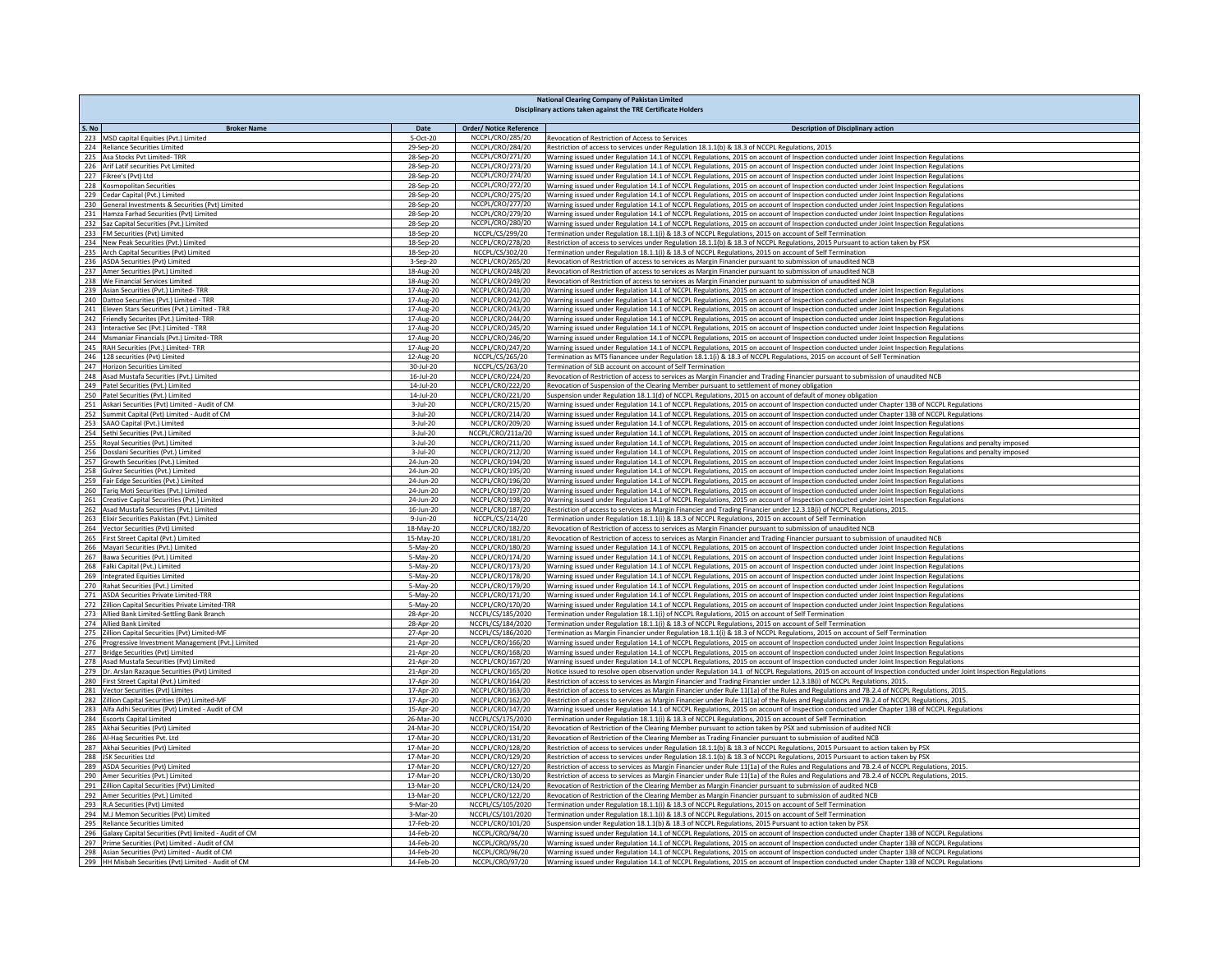|                                                                                  | <b>National Clearing Company of Pakistan Limited</b> |                                      |                                                                                                                                                                                                                                                                                    |  |  |
|----------------------------------------------------------------------------------|------------------------------------------------------|--------------------------------------|------------------------------------------------------------------------------------------------------------------------------------------------------------------------------------------------------------------------------------------------------------------------------------|--|--|
|                                                                                  |                                                      |                                      | Disciplinary actions taken against the TRE Certificate Holders                                                                                                                                                                                                                     |  |  |
| S. No<br><b>Broker Name</b>                                                      | Date                                                 | <b>Order/ Notice Reference</b>       | <b>Description of Disciplinary action</b>                                                                                                                                                                                                                                          |  |  |
| 300 RAH Securities (Pvt) Limited - Audit of CM                                   | 14-Feb-20                                            | NCCPL/CRO/99/20                      | Warning issued under Regulation 14.1 of NCCPL Regulations, 2015 on account of Inspection conducted under Chapter 13B of NCCPL Regulations                                                                                                                                          |  |  |
| 301 K&I Global Capital (Pvt) Limited                                             | 14-Feb-20                                            | NCCPL/CRO/98/20                      | Warning issued under Regulation 14.1.1 of NCCPL Regulations, 2015 on account of Inspection conducted under Joint Inspection Regulations                                                                                                                                            |  |  |
| 302 AMCAP Securities (Pvt) Limited                                               | 11-Feb-20                                            | NCCPL/CS/75/2020                     | Termination under Regulation 18.1.1(b) & 18.3 of NCCPL Regulations, 2015 Pursuant to action taken by PSX                                                                                                                                                                           |  |  |
| 303 Azee Securities (Pvt) Limited<br>304 Azee Securities (Pvt) Limited           | 10-Feb-20<br>10-Feb-20                               | NCCPL/CRO/90/20<br>NCCPL/CRO/89/20   | Revocation of Suspension of the Clearing Member pursuant to settlement of money obligation<br>Suspension under Regulation 18.1.1(d) of NCCPL Regulations, 2015 on account of default of money obligation                                                                           |  |  |
| 305 Din Capital Limited                                                          | 23-Jan-20                                            | NCCPL/CS/70/2020                     | Termination under Regulation 18.1.1(i) & 18.3 of NCCPL Regulations, 2015 on account of Self Termination                                                                                                                                                                            |  |  |
| 306 Unex Securities (Pvt.) Limited                                               | $9-Jan-20$                                           | NCCPL/CS/52/2020                     | Termination under Regulation 18.1.1(i) & 18.3 of NCCPL Regulations, 2015 on account of Self Termination                                                                                                                                                                            |  |  |
| 307 Concordia Securities (Pvt.) Limited                                          | 9-Jan-20                                             | NCCPL/CS/65/2020                     | Termination under Regulation 18.1.1(i) & 18.3 of NCCPL Regulations, 2015 on account of Self Termination                                                                                                                                                                            |  |  |
| 308 Dawood Equities Limited                                                      | 27-Dec-19                                            | NCCPL/CRO/216/19                     | Notice issued to resolve open observation identified under Inspection conducted under Joint Inspection Regulations, 2015 and penalty imposed                                                                                                                                       |  |  |
| 309 Dattoo Securities (Pvt) Limited                                              | 27-Dec-19                                            | NCCPL/CRO/211/19                     | Notice issued to resolve open observation identified under Inspection conducted under Joint Inspection Regulations, 2015                                                                                                                                                           |  |  |
| 310 ASDA Securities (Pvt) Limited                                                | 19-Dec-19                                            | NCCPL/CRO/209/19                     | Revocation of Restriction of the Clearing Member pursuant to submission of audited NCB                                                                                                                                                                                             |  |  |
| 311 IAK Securities (Pvt.) Ltd                                                    | 18-Dec-19                                            | NCCPL/CS/462/19                      | Termination under Regulation 18.1.1(i) & 18.3 of NCCPL Regulations, 2015 on account of Self Termination                                                                                                                                                                            |  |  |
| 312 HP Byramji and Co (Pvt) Limited                                              | 13-Dec-19<br>13-Dec-19                               | NCCPL/CRO/203/19                     | Warning issued under Regulation 14.1.1 of NCCPL Regulations, 2015 on account of Inspection conducted under Joint Inspection Regulations                                                                                                                                            |  |  |
| 313 Al Habib Capital Markets Pvt Ltd<br>314 Ayub Chaudhry Investments Pvt Ltd    | 13-Dec-19                                            | NCCPL/CRO/205/19<br>NCCPL/CRO/204/19 | Warning issued under Regulation 14.1.1 of NCCPL Regulations, 2015 on account of Inspection conducted under Joint Inspection Regulations<br>Warning issued under Regulation 14.1.1 of NCCPL Regulations, 2015 on account of Inspection conducted under Joint Inspection Regulations |  |  |
| 315 Yasir Mahmood Securities Pvt Ltd                                             | 22-Nov-19                                            | NCCPL/CRO/199/19                     | Warning issued under Regulation 14.1.1 of NCCPL Regulations, 2015 on account of Inspection conducted under Joint Inspection Regulations                                                                                                                                            |  |  |
| 316 AAA Securties Pvt Ltd                                                        | 22-Nov-19                                            | NCCPL/CRO/197/19                     | Warning issued under Regulation 14.1.1 of NCCPL Regulations, 2015 on account of Inspection conducted under Joint Inspection Regulations                                                                                                                                            |  |  |
| 317 Rafi Securities (Pvt) Ltd                                                    | 22-Nov-19                                            | NCCPL/CRO/198/19                     | Warning issued under Regulation 14.1.1 of NCCPL Regulations, 2015 on account of Inspection conducted under Joint Inspection Regulations                                                                                                                                            |  |  |
| 318 FairEdge Securities (Pvt) Ltd                                                | 22-Nov-19                                            | NCCPL/CRO/195/19                     | Warning issued under Regulation 14.1.1 of NCCPL Regulations, 2015 on account of Inspection conducted under Joint Inspection Regulations                                                                                                                                            |  |  |
| 319 Highland Securities Pvt limited                                              | 22-Nov-19                                            | NCCPL/CRO/196/19                     | Warning issued under Regulation 14.1.1 of NCCPL Regulations, 2015 on account of Inspection conducted under Joint Inspection Regulations                                                                                                                                            |  |  |
| 320 MSD Capital Equities (Pvt) Ltd                                               | 18-Nov-19                                            | NCCPL/CRO/201/19                     | Restriction of access to services under Regulation 18.1.1(b) & 18.3 of NCCPL Regulations, 2015 Pursuant to action taken by PSX                                                                                                                                                     |  |  |
| 321 Xpert Securities (Pvt.) Limited                                              | 18-Nov-19                                            | NCCPL/CRO/200/19                     | Restriction of access to services under Regulation 18.1.1(b) & 18.3 of NCCPL Regulations, 2015 Pursuant to action taken by PSX                                                                                                                                                     |  |  |
| 322 Baba Equities (Pvt.) Limited                                                 | 7-Nov-19                                             | NCCPL/CS/405/19                      | Termination under Regulation 18.1.1(i) & 18.3 of NCCPL Regulations, 2015 on account of Self Termination                                                                                                                                                                            |  |  |
| 323 Azee Securities (Pvt.) Limited                                               | 22-Oct-19                                            | NCCPL/CRO/187/19                     | Suspension under Regulation 18.1.1(d) of NCCPL Regulations, 2015 on account of default of money obligation                                                                                                                                                                         |  |  |
| 324 Azee Securities (Pvt.) Limited<br>325 Pervez Ahmed Capital (Pvt.) Limited    | 22-Oct-19<br>7-Oct-19                                | NCCPL/CRO/188/19                     | Revocation of Suspension of the Clearing Member pursuant to settlement of money obligation<br>Suspension under Regulation 18.1.1(a) & (b) of NCCPL Regulations, 2015 on account of notice issued by SECP                                                                           |  |  |
| 326 Gul Dhami Securities (Pvt.) Limited                                          | 4-Oct-19                                             | NCCPL/CRO/186/19<br>NCCPL/CRO/140/19 | Warning issued under Regulation 14.1.1 of NCCPL Regulations, 2015 on account of Inspection conducted under Joint Inspection Regulations                                                                                                                                            |  |  |
| 327 Salman Majeed Securities (Pvt.) Limited                                      | 4-Oct-19                                             | NCCPL/CRO/142/19                     | Warning issued under Regulation 14.1.1 of NCCPL Regulations, 2015 on account of Inspection conducted under Joint Inspection Regulations                                                                                                                                            |  |  |
| 328 Zahid Latif Khan Securities (Pvt.) Limited                                   | 4-Oct-19                                             | NCCPL/CRO/141/19                     | Warning issued under Regulation 14.1.1 of NCCPL Regulations, 2015 on account of Inspection conducted under Joint Inspection Regulations                                                                                                                                            |  |  |
| 329 Hamza Farhad Securities (Pvt.) Limited                                       | 27-Sep-19                                            | NCCPL/CRO/139/19                     | Revocation of Restriction of the Clearing Member pursuant to action taken by PSX and submission of audited NCB                                                                                                                                                                     |  |  |
| 330 Memon Securities (Pvt.) Limited                                              | 24-Sep-19                                            | NCCPL/CRO/135/19                     | Warning issued under Regulation 14.1.1 of NCCPL Regulations, 2015 on account of Inspection conducted under Joint Inspection Regulations                                                                                                                                            |  |  |
| 331 Khawaja Securities Pvt Limited                                               | 23-Sep-19                                            | NCCPL/CRO/124/19                     | Notice issued to resolve open observation identified under Inspection conducted under Joint Inspection Regulations, 2015                                                                                                                                                           |  |  |
| 332 Insight securities (Pvt.) Limited                                            | 23-Sep-19                                            | NCCPL/CRO/125/19                     | Warning issued under Regulation 14.1.1 of NCCPL Regulations, 2015 on account of Inspection conducted under Joint Inspection Regulations                                                                                                                                            |  |  |
| 333 Hamza Farhad Securities (Pvt.) Limited                                       | 19-Sep-19                                            | NCCPL/CRO/133/19                     | Restriction of access to services under Regulation 18.1.1(b) & 18.3 of NCCPL Regulations, 2015 Pursuant to action taken by PSX                                                                                                                                                     |  |  |
| 334 Elixir Securities (Pvt) Limited                                              | 17-Sep-19                                            | NCCPL/CS/318/19                      | Termination as Trading Financier and Margin Financier under Regulation 18.1.1(i) & 18.3 of NCCPL Regulations, 2015 on account of Self Termination                                                                                                                                  |  |  |
| 335 Asda Securities (Pvt.) Limited                                               | 17-Sep-19                                            | NCCPL/CRO/127/19                     | Restriction of access to services as Margin Financier under Rule 11(1a) of the Rules and Regulations and 7B.2.4 of NCCPL Regulations, 2015.                                                                                                                                        |  |  |
| 336 We Financial Services Limited<br>337 Baba Equities (Pvt.) Limited            | 16-Sep-19<br>16-Sep-19                               | NCCPL/CRO/131/19<br>NCCPL/CRO/129/19 | Revocation of restriction of Clearing Member on account of notice issued by SECP<br>Restriction of access to services under Regulation 18.1.1(b) & 18.3 of NCCPL Regulations, 2015 Pursuant to action taken by PSX                                                                 |  |  |
| 338 Amer Securities (Pvt.) Limited                                               | 16-Sep-19                                            | NCCPL/CRO/123/19                     | Restriction of access to services as Margin Financier under Rule 11(1a) of the Rules and Regulations and 7B.2.4 of NCCPL Regulations, 2015.                                                                                                                                        |  |  |
| 339 Zillion Capital Securities (Pvt) Limited                                     | 13-Sep-19                                            | NCCPL/CRO/122/19                     | Restriction of access to services as Margin Financier under Rule 11(1a) of the Rules and Regulations and 7B.2.4 of NCCPL Regulations, 2015.                                                                                                                                        |  |  |
| 340 We Financial Services Limited                                                | 6-Sep-19                                             | NCCPL/CRO/120/19                     | Suspension under Regulation 18.1.1(a) of NCCPL Regulations, 2015 On account of notice issued by SECP                                                                                                                                                                               |  |  |
| 341 M.H Securities (Pvt) Limited                                                 | 28-Aug-19                                            | NCCPL/CS/286/19                      | Termination as Margin Financier under Regulation 18.1.1(i) & 18.3 of NCCPL Regulations, 2015 on account of Self Termination                                                                                                                                                        |  |  |
| 342 M.H Securities (Pvt) Limited                                                 | 28-Aug-19                                            | NCCPL/CS/285/19                      | Termination under Regulation 18.1.1(i) & 18.3 of NCCPL Regulations, 2015 on account of Self Termination                                                                                                                                                                            |  |  |
| 343 Zillion Capital Securities (Pvt.) Limited                                    | $30 -$ Jul-19                                        | NCCPL/CRO/109/19                     | Warning issued under Regulation 14.1.1 of NCCPL Regulations, 2015 on account of Inspection conducted under Joint Inspection Regulations                                                                                                                                            |  |  |
| 344 Multiline Securities (Pvt.) Limited                                          | 29-Jul-19                                            | NCCPL/CRO/108/19                     | Warning issued under Regulation 14.1.1 of NCCPL Regulations, 2015 on account of Inspection conducted under Joint Inspection Regulations                                                                                                                                            |  |  |
| 345 Al- Hoqani Securities And Investment Corporation Limited                     | 29-Jul-19                                            | NCCPL/CS/271/19                      | Termination under Regulation 18.1.1(i) & 18.3 of NCCPL Regulations, 2015 on account of Self Termination                                                                                                                                                                            |  |  |
| 346 MF Stocks (Pvt.) Limited<br>347 Techno Fundamental Securities (Pvt.) Limited | 25-Jul-19<br>23-Jul-19                               | NCCPL/CS/267/19<br>NCCPL/CS/262/19   | Termination under Regulation 18.1.1(i) & 18.3 of NCCPL Regulations, 2015 on account of Self Termination<br>Termination under Regulation 18.1.1(i) & 18.3 of NCCPL Regulations, 2015 on account of Self Termination                                                                 |  |  |
| 348   IAK Securities (Pvt.) Limited                                              | 18-Jul-19                                            | NCCPL/CRO/107/19                     | Revocation of Restriction of the Clearing Member pursuant to action taken by PSX and submission of audited NCB                                                                                                                                                                     |  |  |
| 349 IAK Securities (Pvt.) Limited                                                | 16-Jul-19                                            | NCCPL/CRO/106/19                     | Restriction of access to services under Regulation 18.1.1(b) & 18.3 of NCCPL Regulations, 2015 Pursuant to action taken by PSX                                                                                                                                                     |  |  |
| 350 Shajarpak Securities (Pvt.) Limited                                          | $15 - 10 - 19$                                       | NCCPL/CRO/96/19                      | Warning issued under Regulation 14.1.1 of NCCPL Regulations, 2015 on account of Inspection conducted under Joint Inspection Regulations                                                                                                                                            |  |  |
| 351 MAAN Securities (Pvt.) Limited                                               | 15-Jul-19                                            | NCCPL/CRO/98/19                      | Warning issued under Regulation 14.1.1 of NCCPL Regulations, 2015 on account of Inspection conducted under Joint Inspection Regulations                                                                                                                                            |  |  |
| 352 Shaffi Securities (Pvt.) Limited                                             | 15-Jul-19                                            | NCCPL/CRO/97/19                      | Warning issued under Regulation 14.1.1 of NCCPL Regulations, 2015 on account of Inspection conducted under Joint Inspection Regulations                                                                                                                                            |  |  |
| 353 Azee Securities (Pvt) Limited                                                | 15-Jul-19                                            | NCCPL/CRO/104/19                     | Revocation of Suspension of the Clearing Member pursuant to settlement of money obligation                                                                                                                                                                                         |  |  |
| 354 Azee Securities (Pvt.) Limited                                               | 15-Jul-19                                            | NCCPL/CRO/103/19                     | Suspension under Regulation 18.1.1(d) of NCCPL Regulations, 2015 on account of default of money obligation                                                                                                                                                                         |  |  |
| 355 KP Securities (Pvt.) Limited                                                 | 15-Jul-19                                            | NCCPL/CRO/105/19                     | Restriction of access to services under Regulation 18.1.1(b) & 18.3 of NCCPL Regulations, 2015 Pursuant to action taken by PSX                                                                                                                                                     |  |  |
| 356 Chenab Stock Services (Pvt.) Limited                                         | 12-Jul-19                                            | NCCPL/CS/248/19                      | Termination under Regulation 18.1.1(i) & 18.3 of NCCPL Regulations, 2015 on account of Self Termination                                                                                                                                                                            |  |  |
| 357 Tariq Sayeed Securities (Pvt.) Limited                                       | 12-Jul-19                                            | NCCPL/CS/251/19                      | Termination under Regulation 18.1.1(i) & 18.3 of NCCPL Regulations, 2015 on account of Self Termination                                                                                                                                                                            |  |  |
| 358 Jamshaid and Hasan Securities (Pvt.) Limited                                 | 10-Jul-19                                            | NCCPL/CS/228/19                      | Termination under Regulation 18.1.1(i) & 18.3 of NCCPL Regulations, 2015 on account of Self Termination                                                                                                                                                                            |  |  |
| 359 AHKD Securities (Pvt.) Limited<br>360 Reliance Securities Limited            | $5 -$ Jul $-19$                                      | NCCPL/CS/225/19                      | Termination under Regulation 18.1.1(i) & 18.3 of NCCPL Regulations, 2015 on account of Self Termination<br>Revocation of Restriction of access to services, Pursuant to action taken by PSX and submission of audited NCB                                                          |  |  |
| 361 SHARE CENTRE (PVT.) LIMITED                                                  | $1-Jul-19$                                           | NCCPL/CRO/95/19                      | Termination under Regulation 18.1.1(i) & 18.3 of NCCPL Regulations, 2015 on account of Self Termination                                                                                                                                                                            |  |  |
| 362 DAWOOD EQUITIES LIMITED                                                      | 27-Jun-19                                            | NCCPL/CS/217/19<br>NCCPL/CRO/93/19   | Revocation of Suspension of the Clearing Member pursuant to settlement of money obligation                                                                                                                                                                                         |  |  |
| 363 DAWOOD EQUITIES LIMITED                                                      | 26-Jun-19                                            |                                      | Suspension under Regulation 18.1.1(d) of NCCPL Regulations, 2015 on account of default of money obligation                                                                                                                                                                         |  |  |
| 364 FIRST CAPITAL EQUITIES LIMITED                                               | 26-Jun-19                                            | NCCPL/CRO/92/19                      |                                                                                                                                                                                                                                                                                    |  |  |
| 365 RELIANCE SECURITIES LIMITED                                                  | 25-Jun-19                                            | NCCPL/CS/212/19                      | Termination under Regulation 18.1.1(i) & 18.3 of NCCPL Regulations, 2015 on account of Self Termination<br>Restriction of access to services under Regulation 18.1.1(b) & 18.3 of NCCPL Regulations, 2015 Pursuant to action taken by PSX                                          |  |  |
|                                                                                  | 18-Jun-19                                            | NCCPL/CRO/90/19                      |                                                                                                                                                                                                                                                                                    |  |  |
| 366 AZEE SECURITIES PRIVATE LIMITED<br>367 AZEE SECURITIES PRIVATE LIMITED       | $10$ -Jun-19                                         | NCCPL/CS/198/19                      | Termination of Margin Financier and Financee accounts under Regulation 18.1.1(i) & 18.3 of NCCPL Regulations, 2015 on account of Self Termination                                                                                                                                  |  |  |
|                                                                                  | 31-May-19                                            | NCCPL/CRO/86/19                      | Warning issued under Regulation 14.3 of NCCPL Regulations, 2015 on account of default of money obligation, including imposition of financial penalty of PKR 150,000                                                                                                                |  |  |
| 368 ASA STOCKS PRIVATE LIMITED                                                   | 23-May-19                                            | NCCPL/CRO/75/19                      | Warning issued under Regulation 14.1.1 of NCCPL Regulations, 2015 on account of Inspection conducted under Joint Inspection Regulations                                                                                                                                            |  |  |
| 369 ASHFAQ ASHRAF SECURITIES PRIVATE LIMITED                                     | 23-May-19                                            | NCCPL/CS/190/19                      | Termination under Regulation 18.1.1(i) & 18.3 of NCCPL Regulations, 2015 on account of Self Termination                                                                                                                                                                            |  |  |
| 370 ALFA ADHI SECURITIES PRIVATE LIMITED                                         | 21-May-19                                            | NCCPL/CRO/71/19                      | Warning issued under Regulation 14.1.1 of NCCPL Regulations, 2015 on account of Inspection conducted under Joint Inspection Regulations                                                                                                                                            |  |  |
| 371 MILLENIUM BROKERAGE PRIVATE LIMITED                                          | 21-May-19                                            | NCCPL/CRO/72/19                      | Notice issued to resolve open observation identified under Inspection conducted under Joint Inspection Regulations, 2015                                                                                                                                                           |  |  |
| 372 FIRST CAPITAL EQUITIES LIMITED<br>373 FIRST CAPITAL EQUITIES LIMITED         | 21-May-19<br>16-May-19                               | NCCPL/CRO/74/19<br>NCCPL/CRO/70/19   | Revocation of Restriction of the Clearing Member pursuant to action taken by PSX and submission of audited NCB<br>Restriction of access to services under Regulation 18.1.1(b) & 18.3 of NCCPL Regulations, 2015 Pursuant to action taken by PSX                                   |  |  |
| 374 AZEE SECURITIES PRIVATE LIMITED                                              |                                                      |                                      | Suspension under Regulation 18.1.1(d) of NCCPL Regulations, 2015 on account of default of money obligation                                                                                                                                                                         |  |  |
|                                                                                  | 14-May-19                                            | NCCPL/CRO/68/19                      |                                                                                                                                                                                                                                                                                    |  |  |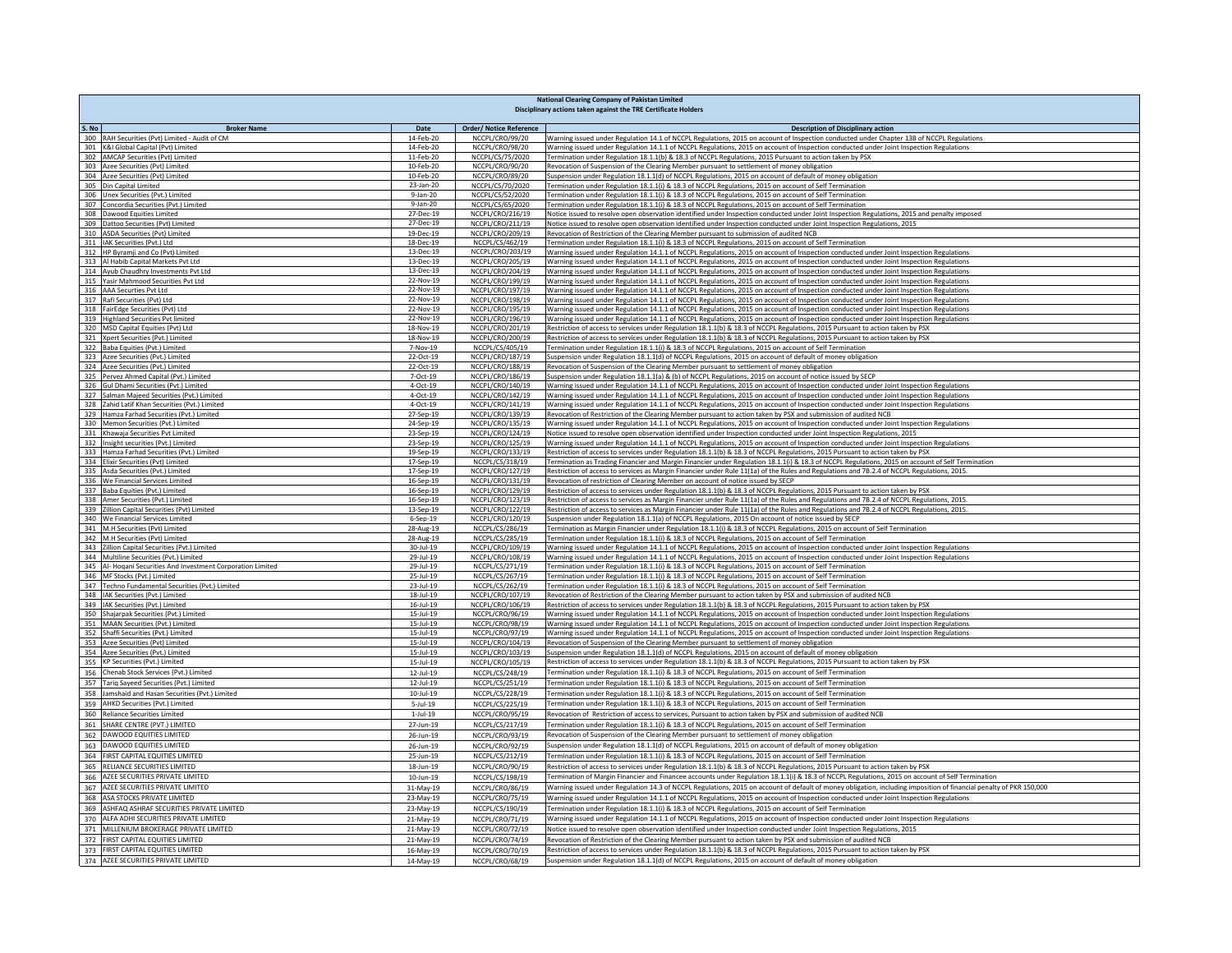|            | <b>National Clearing Company of Pakistan Limited</b><br>Disciplinary actions taken against the TRE Certificate Holders |                             |                                      |                                                                                                                                                                                                                                                                                |  |  |
|------------|------------------------------------------------------------------------------------------------------------------------|-----------------------------|--------------------------------------|--------------------------------------------------------------------------------------------------------------------------------------------------------------------------------------------------------------------------------------------------------------------------------|--|--|
| S. No      | <b>Broker Name</b>                                                                                                     | Date                        | <b>Order/ Notice Reference</b>       | <b>Description of Disciplinary action</b>                                                                                                                                                                                                                                      |  |  |
|            | 375 AZEE SECURITIES PRIVATE LIMITED                                                                                    | 14-May-19                   | NCCPL/CRO/69/19                      | Revocation of Suspension of the Clearing Member pursuant to settlement of money obligation                                                                                                                                                                                     |  |  |
|            | 376 SHAJAR CAPITAL PRIVATE LIMITED                                                                                     | 14-May-19                   | NCCPL/CRO/61/19                      | Notice issued to resolve open observation identified under Inspection conducted under Joint Inspection Regulations, 2015                                                                                                                                                       |  |  |
|            | 377 AZEE SECURITIES PRIVATE LIMITED                                                                                    | 9-May-19                    | NCCPL/CRO/66/19                      | Suspension under Regulation 18.1.1(d) of NCCPL Regulations, 2015 On account of default of money obligation                                                                                                                                                                     |  |  |
|            | 378 AZEE SECURITIES PRIVATE LIMITED                                                                                    | 9-May-19                    | NCCPL/CRO/67/19                      | Revocation of Clearing Member Pursuant to settlement of money obligation                                                                                                                                                                                                       |  |  |
|            | 379 FORTUNE SECURITIES LIMITED                                                                                         | 7-May-19                    | NCCPL/CRO/60/19                      | Warning issued under Regulation 14.3 and 14.6 of NCCPI Regulations, 2015 on account of matter pertaining to submission of NCB                                                                                                                                                  |  |  |
| 380        | FAIRWAY SECURITIES (PVT.) LIMITED<br>381 Y.H SECURITIES PRIVATE LIMITED                                                | 7-May-19<br>25-Apr-19       | NCCPL/CRO/62/19<br>NCCPL/CS/158/19   | Votice issued to resolve open observation identified under Inspection conducted under Joint Inspection Regulations, 2015<br>Termination of Trading Financee ID under Regulation 18.1.1(i) & 18.3 of NCCPL Regulations, 2015 on account of Self Termination                     |  |  |
| 382        | GROWTH SECURITIES (PVT.) LIMITED                                                                                       | 17-Apr-19                   | NCCPL/CRO/56/19                      | Notice issued to resolve open observation identified under Inspection conducted under Joint Inspection Regulations, 2015                                                                                                                                                       |  |  |
|            | 383 TS SECURITIES (PVT.) LIMITED                                                                                       | 17-Apr-19                   | NCCPL/CRO/57/19                      | Notice issued to resolve open observation identified under Inspection conducted under Joint Inspection Regulations, 2015                                                                                                                                                       |  |  |
|            | 384 DIN CAPITAL LIMITED                                                                                                | 16-Apr-19                   | NCCPL/CS/137/19                      | Termination of Trading Financier ID under Regulation 18.1.1(i) & 18.3 of NCCPL Regulations, 2015 on account of Self Termination                                                                                                                                                |  |  |
|            | 385 K & I GLOBAL CAPITAL (PVT.) LIMITED                                                                                | 5-Apr-19                    | NCCPL/CRO/55/19                      | Warning issued under Regulation 14.1.1 of NCCPL Regulations, 2015 on account of Inspection conducted under Joint Inspection Regulations                                                                                                                                        |  |  |
|            | 386 RAHAT SECURITIES (PVT.) LIMITED                                                                                    | 5-Apr-19                    | NCCPL/CRO/54/19                      | Warning issued under Regulation 14.1.1 of NCCPL Regulations, 2015 on account of Inspection conducted under Joint Inspection Regulations                                                                                                                                        |  |  |
|            | 387 STRONGMAN SECURITIES (PVT.) LIMITED                                                                                | 29-Mar-19<br>29-Mar-19      | NCCPL/CRO/52/19                      | Warning issued under Regulation 14.1.1 of NCCPL Regulations, 2015 on account of Inspection conducted under Joint Inspection Regulations                                                                                                                                        |  |  |
|            | 388 FAWAD YUSUF SECURITIES (PVT.) LIMITED<br>389 GULREZ SECURITIES (PVT.) LIMITED                                      | 28-Mar-19                   | NCCPL/CRO/53/19                      | Notice issued to resolve open observation identified under Inspection conducted under Joint Inspection Regulations, 2015<br>Warning issued under Regulation 14.1.1 of NCCPL Regulations, 2015 on account of Inspection conducted under Joint Inspection Regulations            |  |  |
|            | 390 SAKARWALA CAPITAL SECURITIES PVT LIMITED                                                                           | 28-Mar-19                   | NCCPL/CRO/47/19<br>NCCPL/CRO/48/19   | Warning issued under Regulation 14.1.1 of NCCPL Regulations, 2015 on account of Inspection conducted under Joint Inspection Regulations                                                                                                                                        |  |  |
|            | 391 TECHNO FUNDAMENTAL (PVT.) LIMITED                                                                                  | 28-Mar-19                   | NCCPL/CRO/49/19                      | Warning issued under Regulation 14.1.1 of NCCPL Regulations, 2015 on account of Inspection conducted under Joint Inspection Regulations                                                                                                                                        |  |  |
|            | 392 MAAN SECURITIES (PVT.) LIMITED                                                                                     | 28-Mar-19                   | NCCPL/CRO/50/19                      | Warning issued under Regulation 14.1.1 of NCCPL Regulations, 2015 on account of Inspection conducted under Joint Inspection Regulations                                                                                                                                        |  |  |
|            | 393 IAK SECURITIES PVT. LIMITED                                                                                        | 22-Mar-19                   | NCCPL/CRO/42/19                      | Revocation of Restriction of access to services, Pursuant to action taken by PSX and submission of audited NCB                                                                                                                                                                 |  |  |
|            | 394 HABIB METROPOLITAN FINACIAL SERVICES LIMITED                                                                       | 20-Mar-19                   | NCCPL/CRO/38/19                      | Notice issued to resolve open observation identified under Inspection conducted under Joint Inspection Regulations, 2015                                                                                                                                                       |  |  |
|            | 395 M H SECURITIES (PVT.) LTD.                                                                                         | 18-Mar-19                   | NCCPL/CRO/43/19                      | Restriction of access to services as Margin Financier under Rule 11(1a) of the Rules and Regulations and 7B.2.4 of NCCPL Regulations, 2015.                                                                                                                                    |  |  |
|            | 396 WE FINANCIAL SERVICES LTD.<br>397 AL-HAQ SECURITIES (PVT.) LTD.                                                    | 18-Mar-19                   | NCCPL/CRO/44/19                      | Restriction of access to services as Margin Financier under Rule 11(1a) of the Rules and Regulations and 7B.2.4 of NCCPL Regulations, 2015.                                                                                                                                    |  |  |
|            | 398   IAK SECURITIES (PVT.) LIMITED                                                                                    | 18-Mar-19<br>18-Mar-19      | NCCPL/CRO/45/19<br>NCCPL/CRO/39/19   | Restriction of access to services as Trading Financier under Rule 19(1a) of the Rules and Regulations and 7C.2.4 of NCCPL Regulations, 2015.<br>Restriction of access to services under Regulation 18.1.1(b) & 18.3 of NCCPL Regulations, 2015 Pursuant to action taken by PSX |  |  |
|            | 399 M.F STOCKS (PVT.) LIMITED                                                                                          | 18-Mar-19                   | NCCPL/CRO/41/19                      | Restriction of access to services under Regulation 18.1.1(b) & 18.3 of NCCPL Regulations, 2015 Pursuant to action taken by PSX                                                                                                                                                 |  |  |
|            | 400 RUC SECURITES (PVT.) LIMITED                                                                                       | 18-Mar-19                   | NCCPL/CRO/40/19                      | Restriction of access to services under Regulation 18.1.1(b) & 18.3 of NCCPL Regulations, 2015 Pursuant to action taken by PSX                                                                                                                                                 |  |  |
| 401        | HAJI ABDUL SATTAR SECURITIES (PVT.) LTD                                                                                | 15-Mar-19                   | NCCPL/CS/114/19                      | Termination under Regulation 18.1.1(i) & 18.3 of NCCPL Regulations, 2015 On account of Self Termination                                                                                                                                                                        |  |  |
| 402        | CHENAB STOCK SERVICES (PVT.) LIMITED                                                                                   | 12-Mar-19                   | NCCPL/CRO/34/19                      | Warning issued under Regulation 14.1.1 of NCCPL Regulations, 2015 on account of Inspection conducted under Joint Inspection Regulations, 2015.                                                                                                                                 |  |  |
|            | 403 FOUNDATION SECURITIES (PVT) LTD                                                                                    | 12-Mar-19                   | NCCPL/CRO/35/19                      | Notice issued to resolve open observation identified under Inspection conducted under Joint Inspection Regulations, 2015                                                                                                                                                       |  |  |
|            | 404 SOUTH ASIAN SECURITIES (PVT) LTD.                                                                                  | 12-Mar-19                   | NCCPL/CS/110/19                      | Termination under Regulation 18.1.1(i) & 18.3 of NCCPL Regulations, 2015 On account of Self Termination                                                                                                                                                                        |  |  |
|            | 405 NAYYAR SHEIKH SECURITIES (PVT) LTD<br>406 INVEST CAPITAL MARKETS LIMITED                                           | $6 - Mar - 19$<br>22-Feb-19 | NCCPL/CS/96/19<br>NCCPL/CRO/32/19    | Termination under Regulation 18.1.1(i) & 18.3 of NCCPL Regulations, 2015 On account of Self Termination<br>Termination under Regulation 18.1.1(b) & 18.3 of NCCPL Regulations, 2015 Pursuant to action taken by PSX                                                            |  |  |
|            | 407 AMCAP SECURITIES (PVT.) LTD.                                                                                       | 21-Feb-19                   | NCCPL/CRO/31/19                      | Further suspension under Regulation 18.1.1 (e) & 14.7 of NCCPL Regulations, 2015 On account of matters identified under Joint Inspection                                                                                                                                       |  |  |
|            | 408 128 SECURITIES (PVT) LTD.                                                                                          | 19-Feb-19                   | NCCPL/CRO/30/19                      | Revocation of restriction on opening of new client accounts of Clearing Member Pursuant to action taken by PSX                                                                                                                                                                 |  |  |
|            | 409 CASSIM INVESTMENTS (PRIVATE) LIMITED                                                                               | 19-Feb-19                   | NCCPL/CS/72/19                       | Termination under Regulation 18.1.1(i) & 18.3 of NCCPL Regulations, 2015 On account of Self Termination                                                                                                                                                                        |  |  |
|            | 410 SOUTH ASIAN SECURITIES (PRIVATE) LIMITED                                                                           | 18-Feb-19                   | NCCPL/CRO/29/19                      | Restriction of access to services under Regulation 18.1.1(b) & 18.3 of NCCPL Regulations, 2015 Pursuant to action taken by PSX                                                                                                                                                 |  |  |
| 411        | M. SALIM KASMANI SECURITIES (PVT.) LIMITED                                                                             | 18-Feb-19                   | NCCPL/CRO/27/19                      | Warning issued on account of Inspection conducted under Joint Inspection Regulations                                                                                                                                                                                           |  |  |
| 412        | HH MISBAH SECURITIES (PVT.) LIMITED                                                                                    | 18-Feb-19                   | NCCPL/CRO/25/19                      | Notice issued to resolve open observation identified under Inspection conducted under Joint Inspection Regulations, 2015                                                                                                                                                       |  |  |
|            | 413 GALAXY CAPITAL SECURITIES (PVT.) LIMITED<br>414 ABBASI & CO. (PVT.) LIMITED                                        | 18-Feb-19                   | NCCPL/CRO/26/19<br>NCCPL/CRO/23/19   | Warning issued on account of Inspection conducted under Joint Inspection Regulations                                                                                                                                                                                           |  |  |
|            | 415 NETWORTH SECURITIES LIMITED                                                                                        | 18-Feb-19<br>18-Feb-19      | NCCPL/CRO/24/19                      | Warning issued on account of Inspection conducted under Joint Inspection Regulations<br>Warning issued on account of Inspection conducted under Joint Inspection Regulations                                                                                                   |  |  |
|            | 416 DALAL SECURITIES (PVT.) LIMITED                                                                                    | 18-Feb-19                   | NCCPL/CRO/28/19                      | Notice issued to resolve open observation identified under Inspection conducted under Joint Inspection Regulations, 2015                                                                                                                                                       |  |  |
|            | 417 RFJ EQUITY (PVT) LTD                                                                                               | 29-Jan-19                   | NCCPL/CS/29/19                       | Termination under Regulation 18.1.1(i) & 18.3 of NCCPL Regulations, 2015 On account of Self Termination                                                                                                                                                                        |  |  |
|            | 418 HMC STOCKS (PVT) LTD                                                                                               | 23-Jan-19                   | NCCPL/CRO/15/19                      | Revocation of Clearing Member Pursuant to action taken by PSX and submission of audited NCB                                                                                                                                                                                    |  |  |
|            | 419 K.H.S. SECURITIES (PVT.) LIMITED.                                                                                  | 22-Jan-19                   | NCCPL/CRO/14/19                      | Revocation of Clearing Member Pursuant to action taken by PSX and submission of audited NCB                                                                                                                                                                                    |  |  |
|            | 420 K.H.S. SECURITIES (PVT.) LIMITED.                                                                                  | 16-Jan-19                   | NCCPL/CRO/12/19                      | Restriction of access to services under Regulation 18.1.1(b) & 18.3 of NCCPL Regulations, 2015 Pursuant to action taken by PSX                                                                                                                                                 |  |  |
|            | 421 HMC STOCKS (PVT) LTD<br>SOUTH ASIAN SECURITIES (PRIVATE) LIMITED                                                   | 16-Jan-19<br>$4$ -Jan-19    | NCCPL/CRO/13/19<br>NCCPL/CRO/8/19    | Restriction of access to services under Regulation 18.1.1(b) & 18.3 of NCCPL Regulations, 2015 Pursuant to action taken by PSX<br>Revocation of Clearing Member Pursuant to action taken by PSX                                                                                |  |  |
| 422<br>423 | SAIMA QAISER SECURITIES (PVT.) LIMITED                                                                                 | $4$ -Jan-19                 | NCCPL/CRO/6/19                       | Warning issued on account of Inspection conducted under Joint Inspection Regulations                                                                                                                                                                                           |  |  |
|            | 424 ABM SECURITIES (PVT.) LIMITED                                                                                      | 4-Jan-19                    | NCCPL/CRO/7/19                       | Warning issued on account of Inspection conducted under Joint Inspection Regulations                                                                                                                                                                                           |  |  |
| 425        | FDM CAPITAL SECURITIES (PVT.) LIMITED                                                                                  | $1$ -Jan- $19$              | NCCPL/CRO/1/19                       | Notice issued to resolve open observation identified under Inspection conducted under Joint Inspection Regulations, 2015                                                                                                                                                       |  |  |
|            | 426 SAL SECURITIES (PVT) LTD.                                                                                          | 31-Dec-18                   | NCCPL/CS/485/18                      | Termination under Regulation 18.1.1(i) & 18.3 of NCCPL Regulations, 2015 On account of self Termination                                                                                                                                                                        |  |  |
|            | 427 OMNI CAPITAL MANAGEMENT (PRIVATE) LIMITED                                                                          | 28-Dec-18                   | NCCPL/CS/478/18                      | Termination under Regulation 18.1.1(i) & 18.3 of NCCPL Regulations, 2015 On account of Self Termination                                                                                                                                                                        |  |  |
|            | 428 RUC SECURITIES (PRIVATE) LIMITED                                                                                   | 18-Dec-18                   | NCCPL/CRO/225/18                     | Revocation of Clearing Member Pursuant to action taken by PSX                                                                                                                                                                                                                  |  |  |
|            | 429 FIRST CAPITAL EQUITIES LIMITED<br>430 OPTIMUS CAPITAL MANAGEMENT (PVT.) LIMITED                                    | 17-Dec-18<br>14-Dec-18      | NCCPL/CRO/220/18<br>NCCPL/CRO/221/18 | Warning issued under Regulation 18.1.1(e) of NCCPI Regulations, 2015 on account of matter pertaining to delay in payment of money obligation<br>Notice issued to resolve open observation identified under Inspection conducted under Joint Inspection Regulations, 2015       |  |  |
|            | 431 FAIR TRADE CAPITAL SECURITIES (PVT.) LIMITED                                                                       | 14-Dec-18                   | NCCPL/CRO/222/18                     | Notice issued to resolve open observation identified under Inspection conducted under Joint Inspection Regulations, 2015                                                                                                                                                       |  |  |
|            | 432 EFG HERMES PAKISTAN LIMITED                                                                                        | 14-Dec-18                   | NCCPL/CRO/223/18                     | Notice issued to resolve open observation identified under Inspection conducted under Joint Inspection Regulations, 2015                                                                                                                                                       |  |  |
|            | 433 DIYANAH ISLAMIC FINANCIAL SERVICES (PRIVATE) LIMITED                                                               | $6$ -Dec-18                 | <b>NCCPL/CS/443/18</b>               | Termination under Regulation 18.1.1(i) & 18.3 of NCCPL Regulations, 2015 On account of Self Termination                                                                                                                                                                        |  |  |
|            | 434 TARIQ SAYEED SECURITIES (PVT) LIMITED                                                                              | 28-Nov-18                   | NCCPL/CRO/217/18                     | Revocation of Clearing Member On account of notice issued by SECP                                                                                                                                                                                                              |  |  |
|            | 435 SHER CAPITAL EQUITIES (PVT.) LTD.                                                                                  | 28-Nov-18                   | NCCPL/CS/428/18                      | Termination under Regulation 18.1.1(i) & 18.3 of NCCPL Regulations, 2015 On account of Self Termination                                                                                                                                                                        |  |  |
|            | 436 AM CHAUDHRY SECURITIES (PVT.) LIMITED                                                                              | 19-Nov-18                   | NCCPL/CRO/206/18                     | Revocation of Clearing Member On account of notice issued by SECP                                                                                                                                                                                                              |  |  |
|            | 437 RUC SECURITIES (PRIVATE) LIMITED<br>438 ARIF LATIF SECURITIES (PVT.) LIMITED                                       | 16-Nov-18                   | NCCPL/CRO/205/18<br>NCCPL/CRO/195/18 | Restriction of access to services under Regulation 18.1.1(b) & 18.3 of NCCPL Regulations, 2015 Pursuant to action taken by PSX                                                                                                                                                 |  |  |
|            | 439 RIAZ AHMED SECURITIES (PVT.) LIMITED                                                                               | 9-Nov-18<br>9-Nov-18        | NCCPL/CRO/193/18                     | Warning issued on account of Inspection conducted under Joint Inspection Regulations<br>Warning issued on account of Inspection conducted under Joint Inspection Regulations                                                                                                   |  |  |
|            | 440 TRUST SECURITIES & BROKERAGE (PVT.) LIMITED                                                                        | 9-Nov-18                    | NCCPL/CRO/194/18                     | Warning issued on account of Inspection conducted under Joint Inspection Regulations                                                                                                                                                                                           |  |  |
|            | 441 UNEX SECURITIES (PVT.) LIMITED                                                                                     | $9-Nov-18$                  | NCCPL/CRO/197/18                     | Notice issued to resolve open observation identified under Inspection conducted under Joint Inspection Regulations, 2015                                                                                                                                                       |  |  |
|            | 442 PINE SECURITIES (PRIVATE) LIMITED                                                                                  | 7-Nov-18                    | NCCPL/CS/407/18                      | Termination under Regulation 18.1.1(i) & 18.3 of NCCPL Regulations, 2015 On account of self Termination                                                                                                                                                                        |  |  |
|            | 443 BABA EQUITIES (PVT.) LIMITED                                                                                       | 29-Oct-18                   | NCCPL/CRO/187/18                     | Warning issued on account of Inspection conducted under Joint Inspection Regulations                                                                                                                                                                                           |  |  |
|            | 444 128 SECURITIES (PVT.) LIMITED-LSI                                                                                  | 29-Oct-18                   | NCCPL/CRO/190/18                     | Notice issued to resolve open observation identified under Inspection conducted under Joint Inspection Regulations, 2015                                                                                                                                                       |  |  |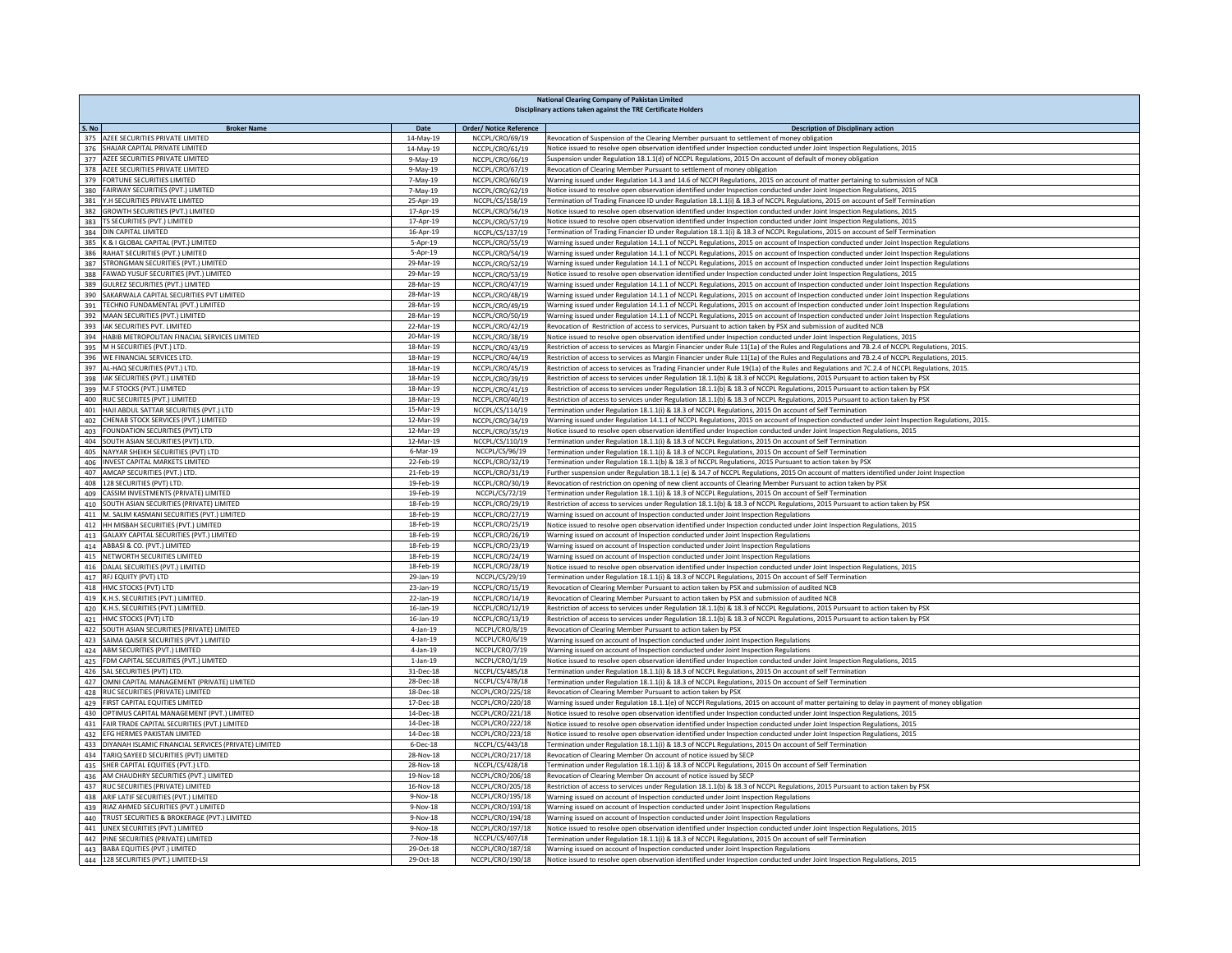|            | <b>National Clearing Company of Pakistan Limited</b><br>Disciplinary actions taken against the TRE Certificate Holders |                             |                                      |                                                                                                                                                                                                                                                      |  |  |
|------------|------------------------------------------------------------------------------------------------------------------------|-----------------------------|--------------------------------------|------------------------------------------------------------------------------------------------------------------------------------------------------------------------------------------------------------------------------------------------------|--|--|
| S. No      | <b>Broker Name</b>                                                                                                     | Date                        | <b>Order/ Notice Reference</b>       | <b>Description of Disciplinary action</b>                                                                                                                                                                                                            |  |  |
|            | 445 JAVED IQBAL SECURITIES (PVT.) LIMITED-LSI                                                                          | 29-Oct-18                   | NCCPL/CRO/189/18                     | Notice issued to resolve open observation identified under Inspection conducted under Joint Inspection Regulations, 2015                                                                                                                             |  |  |
|            | 446 NUA SECURITIES (PVT.) LIMITED-LSI                                                                                  | 29-Oct-18                   | NCCPL/CRO/188/18                     | Notice issued to resolve open observation identified under Inspection conducted under Joint Inspection Regulations, 2015                                                                                                                             |  |  |
|            | 447 ZAHID LATIF KHAN SECURITIES (PVT) LTD.                                                                             | 26-Oct-18                   | NCCPL/CS/386/18                      | Termination of MF CM Account under Regulation 18.1.1(i) of NCCPL Regulations, 2015 On account of self termination                                                                                                                                    |  |  |
|            | 448 F.M. SECURITIES (PVT.) LTD.                                                                                        | 26-Oct-18                   | NCCPL/CRO/192/18                     | Restriction of access to services under Regulation 18.1.1(b) & 18.3 of NCCPL Regulations, 2015 Pursuant to action taken by PSX                                                                                                                       |  |  |
|            | 449 XPERT SECURITIES (PRIVATE) LIMITED<br>450 A.S.SECURITIES (PRIVATE) LIMITED                                         | 24-Oct-18<br>16-Oct-18      | NCCPL/CRO/186/18<br>NCCPL/CRO/183/18 | Revocation of Clearing Member Pursuant to action taken by PSX and submission of audited NCB<br>Restriction of access to services under Regulation 18.1.1(b) & 18.3 of NCCPL Regulations, 2015 Pursuant to action taken by PSX                        |  |  |
|            | 451 XPERT SECURITIES (PRIVATE) LIMITED                                                                                 | $16$ -Oct- $18$             | NCCPL/CRO/181/18                     | Warning issued under Regulation 14.3 of NCCPI Regulations, 2015 On account of matter pertaining to submission of NCB                                                                                                                                 |  |  |
|            | 452 AZEE SECURITIES                                                                                                    | 16-Oct-18                   | NCCPL/CRO/182/18                     | Warning issued under Regulation 18.1.1(e) of NCCPI Regulations, 2015 on account of matter pertaining to delay in payment of money obligation                                                                                                         |  |  |
|            | 453 MARKET 786 (PVT.) LIMITED                                                                                          | $15$ -Oct-18 $\,$           | NCCPL/CRO/179/18                     | Warning issued on account of Inspection conducted under Joint Inspection Regulations                                                                                                                                                                 |  |  |
|            | 454 CAMCO (PVT.) LIMITED                                                                                               | 12-Oct-18                   | NCCPL/CRO/178/18                     | Revocation of Clearing Member Pursuant to action taken by PSX                                                                                                                                                                                        |  |  |
| 455        | FIRST CAPITAL EQUITIES LIMITED                                                                                         | 9-Oct-18                    | NCCPL/CRO/176/18                     | Revocation of Clearing Member Pursuant to settlement of money obligation                                                                                                                                                                             |  |  |
|            | 456 INA SECURITIES (PVT) LTD                                                                                           | 9-Oct-18                    | NCCPL/CRO/177/18                     | Revocation of Clearing Member Pursuant to action taken by PSX                                                                                                                                                                                        |  |  |
|            | 457 FIRST CAPITAL EQUITIES LIMITED<br>458 MGM SECURITIES (PVT.) LIMITED                                                | 9-Oct-18<br>4-Oct-18        | NCCPL/CRO/175/18<br>NCCPL/CRO/170/18 | Suspension under Regulation 18.1.1(d) of NCCPL Regulations, 2015 On account of default of money obligation<br>Warning issued on account of Inspection conducted under Joint Inspection Regulations                                                   |  |  |
|            | 459 CASSIM INVESTMENTS (PVT.) LIMITED                                                                                  | 4-Oct-18                    | NCCPL/CRO/171/18                     | Notice issued to resolve open observation identified under Inspection conducted under Joint Inspection Regulations, 2015                                                                                                                             |  |  |
|            | 460 ASDA SECURITIES (PVT.) LIMITED                                                                                     | 4-Oct-18                    | NCCPL/CRO/172/18                     | Notice issued to resolve open observation identified under Inspection conducted under Joint Inspection Regulations, 2015                                                                                                                             |  |  |
|            | 461 B&B SECURITIES(PVT.) LIMITED                                                                                       | 4-Oct-18                    | NCCPL/CRO/169/18                     | Notice issued to resolve open observation identified under Inspection conducted under Joint Inspection Regulations, 2015                                                                                                                             |  |  |
|            | 462 APEX CAPITAL SECURITIES (PVT) LIMITED                                                                              | 18-Sep-18                   | NCCPL/CRO/157/18                     | Restriction of access to services under Regulation 18.1.1(b) & 18.3 of NCCPL Regulations, 2015 Pursuant to action taken by PSX                                                                                                                       |  |  |
|            | 463 CAMCO (PVT.) LIMITED                                                                                               | 18-Sep-18                   | NCCPL/CRO/165/18                     | Restriction of access to services under Regulation 18.1.1(b) & 18.3 of NCCPL Regulations, 2015 Pursuant to action taken by PSX                                                                                                                       |  |  |
|            | 464 INA SECURITIES (PVT) LTD                                                                                           | 18-Sep-18                   | NCCPL/CRO/158/18                     | Restriction of access to services under Regulation 18.1.1(b) & 18.3 of NCCPL Regulations, 2015 Pursuant to action taken by PSX                                                                                                                       |  |  |
|            | 465 PROGRESSIVE INV. MANAGEMENT (PVT) LTD.<br>466 XPERT SECURITIES (PRIVATE) LIMITED                                   | 18-Sep-18<br>18-Sep-18      | NCCPL/CRO/160/18<br>NCCPL/CRO/156/18 | Revocation of Clearing Member Pursuant to action taken by CDC<br>Restriction of access to services under Regulation 18.1.1(b) & 18.3 of NCCPL Regulations, 2015 Pursuant to action taken by PSX                                                      |  |  |
|            | 467 MSD CAPITAL EQUITIES (PVT) LTD.                                                                                    | 18-Sep-18                   | NCCPL/CRO/161/18                     | Revocation of Clearing Member Pursuant to action taken by PSX                                                                                                                                                                                        |  |  |
|            | 468 APEX CAPITAL SECURITIES (PVT) LIMITED                                                                              | 18-Sep-18                   | NCCPL/CRO/164/18                     | Revocation of Clearing Member Pursuant to action taken by PSX                                                                                                                                                                                        |  |  |
|            | 469 MSD CAPITAL EQUITIES (PVT) LTD.                                                                                    | 18-Sep-18                   | NCCPL/CRO/159/18                     | Restriction of access to services under Regulation 18.1.1(b) & 18.3 of NCCPL Regulations, 2015 Pursuant to action taken by PSX                                                                                                                       |  |  |
|            | 470 CMA SECURITIES (PVT.) LIMITED                                                                                      | 18-Sep-18                   | NCCPL/CRO/162/18                     | Restriction of access to services under Regulation 18.1.1(b) & 18.3 of NCCPL Regulations, 2015 Pursuant to action taken by PSX                                                                                                                       |  |  |
| 471        | PROGRESSIVE INV. MANAGEMENT (PVT) LTD.                                                                                 | 14-Sep-18                   | NCCPL/CRO/156/18                     | Restriction of access to services under Regulation 18.1.1('c) & 18.3 of NCCPL Regulations, 2015 Pursuant to action taken by CDC                                                                                                                      |  |  |
|            | 472 MOHAMMAD MUNIR MOHAMMAD                                                                                            | 12-Sep-18                   | NCCPL/CRO/153/18                     | Warning issued on account of matters forwarded by the Commission                                                                                                                                                                                     |  |  |
|            | 473 CONTINENTAL CAPITAL MANAGEMENT (PVT.) LIMITED                                                                      | 12-Sep-18                   | NCCPL/CRO/152/18                     | Notice issued to resolve open observation identified under Inspection conducted under Joint Inspection Regulations, 2015                                                                                                                             |  |  |
|            | 474 HIGHLAND SECURITIES (PVT.) LIMITED<br>SUMMIT CAPITAL (PVT.) LIMITED                                                | 12-Sep-18<br>12-Sep-18      | NCCPL/CRO/146/18<br>NCCPL/CRO/147/18 | Notice issued to resolve open observation identified under Inspection conducted under Joint Inspection Regulations, 2015                                                                                                                             |  |  |
| 475<br>476 | AMCAP SECURITIES (PVT.) LTD.                                                                                           | 10-Sep-18                   | NCCPL/CRO/150/18                     | Notice issued to resolve open observation identified under Inspection conducted under Joint Inspection Regulations, 2015<br>Suspension under Regulation 18.1.1(b) & 18.3 of NCCPL Regulations, 2015 Pursuant to action taken by PSX                  |  |  |
|            | 477 SMAC INVESTMENTS (SMC-PVT) LTD.                                                                                    | 7-Sep-18                    | NCCPL/CS/319/18                      | Termination under Regulation 18.1.1(i) & 18.3 of NCCPL Regulations, 2015 On account of Self Termination                                                                                                                                              |  |  |
|            | 478 FAIRTRADE CAPITAL SECURITIES (PVT.) LIMITED                                                                        | 31-Aug-18                   | NCCPL/CRO/148/18                     | Revocation of Clearing Member Pursuant to action taken by PSX                                                                                                                                                                                        |  |  |
|            | 479 SAIMA QAISER SECURITIES (PVT) LIMITED                                                                              | 24-Aug-18                   | NCCPL/CRO/145/18                     | Revocation of Clearing Member Pursuant to action taken by PSX                                                                                                                                                                                        |  |  |
|            | 480 DJM SECURITIES (PVT.) LIMITED                                                                                      | 20-Aug-18                   | NCCPL/CRO/142/18                     | Warning issued on account of Inspection conducted under Joint Inspection Regulations                                                                                                                                                                 |  |  |
|            | 481 M. TARIQ MOTI SECURITIES (PVT.) LIMITED                                                                            | 20-Aug-18                   | NCCPL/CRO/139/18                     | Notice issued to resolve open observation identified under Inspection conducted under Joint Inspection Regulations, 2015                                                                                                                             |  |  |
| 482        | SAKARWALA CAPITAL SECURITIES (PVT.) LIMITED                                                                            | 20-Aug-18                   | NCCPL/CRO/141/18<br>NCCPL/CRO/143/18 | Notice issued to resolve open observation identified under Inspection conducted under Joint Inspection Regulations, 2015                                                                                                                             |  |  |
| 483<br>484 | SAIMA QAISER SECURITIES (PVT) LIMITED<br>VENUS SECURITIES (PVT.) LIMITED                                               | 17-Aug-18<br>15-Aug-18      | NCCPL/CRO/140/18                     | Restriction of access to services under Regulation 18.1.1(b) & 18.3 of NCCPL Regulations, 2015 Pursuant to action taken by PSX<br>Revocation of Clearing Member On account of notice issued by SECP                                                  |  |  |
| 485        | OMNI CAPITAL MANAGEMENT (PRIVATE) LIMITED                                                                              | 2-Aug-18                    | NCCPL/CRO/129/18                     | Revocation of Clearing Member Pursuant to action taken by PSX                                                                                                                                                                                        |  |  |
| 486        | VALUE STOCK AND COMMODITIES (PVT.) LTD.                                                                                | 2-Aug-18                    | NCCPL/CRO/130/18                     | Removal of restriction on opening of new client accounts of Clearing Member Pursuant to action taken by PSX                                                                                                                                          |  |  |
|            | 487 YASIR MAHMOOD SECURITIES (PVT.) LIMITED                                                                            | 26-Jul-18                   | NCCPL/CRO/124/18                     | Warning issued on account of Inspection conducted under Joint Inspection Regulations                                                                                                                                                                 |  |  |
|            | 488 BISMILLAH SECURITIES (PVT.) LIMITED                                                                                | 26-Jul-18                   | NCCPL/CRO/127/18                     | Notice issued to resolve open observation identified under Inspection conducted under Joint Inspection Regulations, 2015                                                                                                                             |  |  |
|            | 489 DARSON SECURITIES (PVT.) LIMITED(LSI)                                                                              | 26-Jul-18                   | NCCPL/CRO/117/18                     | Notice issued to resolve open observation identified under Inspection conducted under Joint Inspection Regulations, 2015                                                                                                                             |  |  |
|            | 490 FALKI CAPITAL (PVT.) LIMITED                                                                                       | 26-Jul-18<br>$26 - 11 - 18$ | NCCPL/CRO/126/18<br>NCCPL/CRO/128/18 | Notice issued to resolve open observation identified under Inspection conducted under Joint Inspection Regulations, 2015                                                                                                                             |  |  |
|            | 491 GULREZ SECURITIES (PVT.) LIMITED<br>492 RAHAT SECURITIES LIMITED                                                   | 26-Jul-18                   | NCCPL/CRO/125/18                     | Notice issued to resolve open observation identified under Inspection conducted under Joint Inspection Regulations, 2015<br>Notice issued to resolve open observation identified under Inspection conducted under Joint Inspection Regulations, 2015 |  |  |
|            | 493 AHSAM SECURITIES (PVT.) LIMITED                                                                                    | 24-Jul-18                   | NCCPL/CRO/121/18                     | Revocation of Clearing Member On account of notice issued by SECP                                                                                                                                                                                    |  |  |
|            | 494 R.F.J. EQUITY (PRIVATE) LIMITED                                                                                    | 24-Jul-18                   | NCCPL/CRO/122/18                     | Revocation of Clearing Member On account of notice issued by SECP                                                                                                                                                                                    |  |  |
|            | 495 SMAC INVESTMENTS (SMC-PVT) LTD.                                                                                    | 19-Jul-18                   | NCCPL/CRO/108/18                     | Revocation of Clearing Member On account of notice issued by SECP                                                                                                                                                                                    |  |  |
|            | 496 GROWTH SECURITIES (PVT.) LIMITED COMMISSION                                                                        | 17-Jul-18                   | NCCPL/CRO/90/18                      | Warning issued on account of matters forwarded by the Commission                                                                                                                                                                                     |  |  |
|            | 497 PROGRESSIVE INVESTMENT MANAGEMENT (PVT.) LIMITED                                                                   | 17-Jul-18                   | NCCPL/CRO/92/18                      | Notice issued to resolve open observation identified under Inspection conducted under Joint Inspection Regulations, 2015                                                                                                                             |  |  |
|            | 498 FAIR EDGE SECURITIES (PVT.) LIMITED                                                                                | 17-Jul-18                   | NCCPL/CRO/107/18                     | Notice issued to resolve open observation identified under Inspection conducted under Joint Inspection Regulations, 2015                                                                                                                             |  |  |
|            | 499 FIRST CAPITAL EQUITIES LIMITED<br>500 FIRST EQUITY MODARABA                                                        | 17-Jul-18<br>17-Jul-18      | NCCPL/CRO/108/18<br>NCCPL/CRO/106/18 | Notice issued to resolve open observation identified under Inspection conducted under Joint Inspection Regulations, 2015<br>Notice issued to resolve open observation identified under Inspection conducted under Joint Inspection Regulations, 2015 |  |  |
| 501        | IQBAL USMAN KODVAVI SECURITIES (PVT.) LIMITED                                                                          | 17-Jul-18                   | NCCPL/CRO/89/18                      | Notice issued to resolve open observation identified under Inspection conducted under Joint Inspection Regulations, 2015                                                                                                                             |  |  |
| 502        | SEVEN STAR SECURITIES (PVT.) LIMITED                                                                                   | 17-Jul-18                   | NCCPL/CRO/91/18                      | Notice issued to resolve open observation identified under Inspection conducted under Joint Inspection Regulations, 2015                                                                                                                             |  |  |
| 503        | INTERACTIVE SECURITIES (PVT.) LIMITED                                                                                  | $16$ -Jul- $18$             | NCCPL/CRO/93/18                      | Revocation of Clearing Member On account of notice issued by SECP                                                                                                                                                                                    |  |  |
|            | 504 PEARL BROKERAGE PRIVATE LIMITED                                                                                    | $6$ -Jul-18                 | NCCPL/CS/266/18                      | Termination under Regulation 18.1.1(i) & 18.3 of NCCPL Regulations, 2015 On account of self Termination                                                                                                                                              |  |  |
|            | 505 FAIR DEAL SECURITIES (PVT) LTD.                                                                                    | $5$ -Jul-18                 | NCCPL/CS/262/18                      | Termination under Regulation 18.1.1(i) & 18.3 of NCCPL Regulations, 2015 On account of Self Termination                                                                                                                                              |  |  |
|            | 506 SAL SECURITIES (PVT.) LIMITED                                                                                      | $3$ -Jul-18                 | NCCPL/CRO/86/18                      | Warning issued on account of Inspection conducted under Joint Inspection Regulation:                                                                                                                                                                 |  |  |
|            | 507 WE FINANCIAL SERVICES LIMITED                                                                                      | $3$ -Jul-18                 | NCCPL/CRO/88/18                      | Notice issued to resolve open observation identified under Inspection conducted under Joint Inspection Regulations, 2015                                                                                                                             |  |  |
|            | 508 ASA STOCKS (PVT.) LIMITED<br>509 KP SECURITIES (PRIVATE) LIMITED                                                   | 29-Jun-18<br>28-Jun-18      | NCCPL/CRO/85/18<br>NCCPL/CRO/84/18   | Revocation of Clearing Member Pursuant to action taken by PSX<br>Revocation of Clearing Member Pursuant to action taken by PSX                                                                                                                       |  |  |
| 510        | AWT INVESTMENT LIMITED                                                                                                 | 27-Jun-18                   | NCCPL/CS/242/18                      | Termination under Regulation 18.1.1(i) & 18.3 of NCCPL Regulations, 2015 On account of Self Termination                                                                                                                                              |  |  |
| 511        | FAIRTRADE CAPITAL SECURITIES (PVT.) LIMITED                                                                            | 25-Jun-18                   | NCCPL/CRO/83/18                      | Restriction of access to services under Regulation 18.1.1(b) & 18.3 of NCCPL Regulations, 2015 Pursuant to action taken by PSX                                                                                                                       |  |  |
| 512        | ASA STOCKS (PVT.) LIMITED                                                                                              | 20-Jun-18                   | NCCPL/CRO/82/18                      | Restriction of access to services under Regulation 18.1.1(b) & 18.3 of NCCPL Regulations, 2015 Pursuant to action taken by PSX                                                                                                                       |  |  |
|            | 513 KP SECURITIES (PRIVATE) LIMITED                                                                                    | 20-Jun-18                   | NCCPL/CRO/81/18                      | Restriction of access to services under Regulation 18.1.1(b) & 18.3 of NCCPL Regulations, 2015 Pursuant to action taken by PSX                                                                                                                       |  |  |
|            | 514 AMCAP SECURITIES (PVT.) LTD.                                                                                       | 19-Jun-18                   | NCCPL/CRO/79/18                      | Revocation of Clearing Member Pursuant to settlement of money obligation                                                                                                                                                                             |  |  |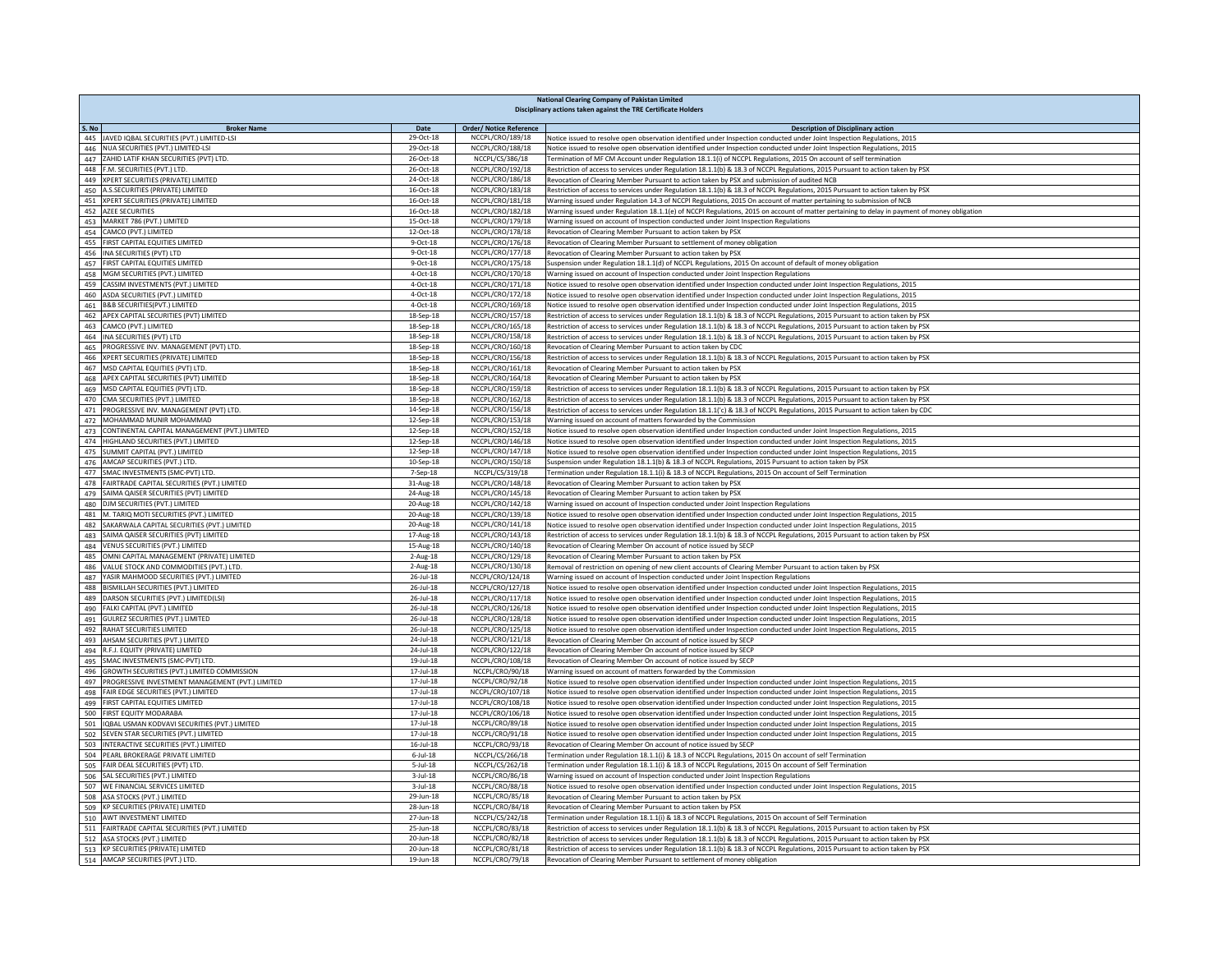| S. No<br><b>Broker Name</b><br><b>Order/ Notice Reference</b><br>Date<br><b>Description of Disciplinary action</b><br>515 AMCAP SECURITIES (PVT.) LTD.<br>19-Jun-18<br>NCCPL/CRO/78/18<br>Suspension under Regulation 18.1.1(d) of NCCPL Regulations, 2015 On account of default of money obligation<br>516 ABA ALI HABIB SECURITIES (PVT.) LIMITED<br>14-Jun-18<br>NCCPL/CRO/75/18<br>Notice issued to resolve open observation identified under Inspection conducted under Joint Inspection Regulations, 2015<br>NCCPL/CRO/74/18<br>517 DIN CAPITAL LIMITED<br>14-Jun-18<br>Notice issued to resolve open observation identified under Inspection conducted under Joint Inspection Regulations, 2015<br>NCCPL/CRO/76/18<br>518 ROYAL SECURITIES (PVT.) LIMITED<br>14-Jun-18<br>Notice issued to resolve open observation identified under Inspection conducted under Joint Inspection Regulations, 2015<br>519 JAWED ZAKARIYA GULABI SECURITIES (PVT) LIMITED<br>13-Jun-18<br>NCCPL/CS/235/18<br>Termination under Regulation 18.1.1(i) & 18.3 of NCCPL Regulations, 2015 On account of Self Termination<br>520 DAWOOD EQUITIES LIMITED - COMMISSION<br>8-Jun-18<br>NCCPL/CRO/73/18<br>Warning issued on account of matters forwarded by the Commission<br>$8 - Jun - 18$<br>NCCPL/CRO/72/18<br>521 ELIXIR SECURITIES PAKISTAN (PVT.) LIMITED<br>Notice issued to resolve open observation identified under Inspection conducted under Joint Inspection Regulations, 2015<br>522 F.M SECURITIES (PVT.) LIMITED<br>NCCPL/CRO/70/18<br>$R$ -lun-18<br>Notice issued to resolve open observation identified under Inspection conducted under Joint Inspection Regulations, 2015<br>523 FIRST NATIONAL EQUITIES LIMITED<br>$8$ -Jun-18<br>NCCPL/CRO/71/18<br>Notice issued to resolve open observation identified under Inspection conducted under Joint Inspection Regulations, 2015<br>524 TAURUS SECURITIES LIMITED<br>8-Jun-18<br>NCCPL/CRO/69/18<br>Notice issued to resolve open observation identified under Inspection conducted under Joint Inspection Regulations, 2015<br>ABID ALI HABIB SECURITIES (PVT) LIMITED<br>NCCPL/CS/209/18<br>525<br>29-May-18<br>Termination under Regulation 18.1.1(i) & 18.3 of NCCPL Regulations, 2015 On account of Self Termination<br>526 ASKARI SECURITIES LIMITED<br>18-May-18<br>NCCPL/CRO/67/18<br>Notice issued to resolve open observation identified under Inspection conducted under Joint Inspection Regulations, 2015<br>527 DOSSLANI SECURITIES (PVT.) LIMITED<br>18-May-18<br>NCCPL/CRO/68/18<br>Notice issued to resolve open observation identified under Inspection conducted under Joint Inspection Regulations, 2015<br>528 VALUE STOCK & COMMODITIES (PVT.) LIMITED (LSI)<br>18-May-18<br>NCCPL/CRO/66/18<br>Notice issued to resolve open observation identified under Inspection conducted under Joint Inspection Regulations, 2015<br>529 JAHANZAIB SECURITIES (PVT) LIMITED<br>17-May-18<br>NCCPL/CS/196/18<br>Termination under Regulation 18.1.1(i) & 18.3 of NCCPL Regulations, 2015 On account of Self Termination<br>530 FAIR DEAL SECURITIES (PVT) LTD.<br>16-May-18<br>NCCPL/CRO/69/18<br>Restriction of access to services under Regulation 18.1.1(b) & 18.3 of NCCPL Regulations, 2015 Pursuant to action taken by PSX<br>531 KSR STOCK BROKERAGE (PVT) LTD<br>10-May-18<br>NCCPL/CS/188/18<br>Termination under Regulation 18.1.1(i) & 18.3 of NCCPL Regulations, 2015 On account of self termination<br>532 MANNOO CAPITAL (PVT.) LIMITED<br>20-Apr-18<br>NCCPL/CRO/48/18<br>Warning issued on account of Inspection conducted under Joint Inspection Regulations<br>533 128 SECURITIES (PVT.) LIMITED<br>NCCPL/CRO/44/18<br>20-Apr-18<br>Notice issued to resolve open observation identified under Inspection conducted under Joint Inspection Regulations, 2015<br>NCCPL/CRO/45/18<br>534 ABBASI SECURITIES (PVT.) LIMITED<br>20-Apr-18<br>Notice issued to resolve open observation identified under Inspection conducted under Joint Inspection Regulations, 2015<br>535 AMCAP SECURITIES (PVT.) LIMITED<br>20-Apr-18<br>NCCPL/CRO/46/18<br>Notice issued to resolve open observation identified under Inspection conducted under Joint Inspection Regulations, 2015<br>536 K&I GLOBAL CAPITAL (PVT.) LIMITED<br>20-Apr-18<br>NCCPL/CRO/47/18<br>Notice issued to resolve open observation identified under Inspection conducted under Joint Inspection Regulations, 2015<br>537 PATEL SECURITIES (PVT.) LIMITED<br>20-Apr-18<br>NCCPL/CRO/43/18<br>Notice issued to resolve open observation identified under Inspection conducted under Joint Inspection Regulations, 2015<br>538 SHAFFI SECURITIES (PVT) LIMITED<br>NCCPL/CRO/42/18<br>Restriction of access to services under Regulation 18.1.1(b) & 18.3 of NCCPL Regulations, 2015 Pursuant to action taken by PSX<br>19-Mar-18<br>539 SHAFFI SECURITIES (PVT) LIMITED<br>NCCPL/CRO/43/18<br>19-Mar-18<br>Revocation of Clearing Member Pursuant to action taken by PSX<br>MAHA SECURITIES (PVT.) LIMITED<br>NCCPL/CS/112/18<br>12-Mar-18<br>Termination under Regulation 18.1.1(i) & 18.3 of NCCPL Regulations, 2015 On account of self Termination<br>540<br>ALFALAH SECURITIES (PVT.) LIMITED<br>NCCPL/CRO/28/18<br>541<br>12-Mar-18<br>Notice issued to resolve open observation identified under Inspection conducted under Joint Inspection Regulations, 2015<br>AXIS GLOBAL LIMITED<br>12-Mar-18<br>NCCPL/CRO/33/18<br>542<br>Notice issued to resolve open observation identified under Inspection conducted under Joint Inspection Regulations, 2015<br>543 ICON CAPITAL MANAGEMENT (PVT.) LIMITED<br>NCCPL/CRO/29/18<br>12-Mar-18<br>Notice issued to resolve open observation identified under Inspection conducted under Joint Inspection Regulations, 2015<br>INTERMARKET SECURITIES LIMITED<br>12-Mar-18<br>NCCPL/CRO/31/18<br>544<br>Notice issued to resolve open observation identified under Inspection conducted under Joint Inspection Regulations, 2015<br>12-Mar-18<br>NCCPL/CRO/30/18<br>545 M.M SECURITIES (PVT.) LIMITED<br>Notice issued to resolve open observation identified under Inspection conducted under Joint Inspection Regulations, 2015<br>12-Mar-18<br>NCCPL/CRO/27/18<br>546 SHAFFI SECURITIES (PVT.) LIMITED<br>Notice issued to resolve open observation identified under Inspection conducted under Joint Inspection Regulations, 2015<br>547<br>TOPLINE SECURITIES LIMITED<br>12-Mar-18<br>NCCPL/CRO/32/18<br>Notice issued to resolve open observation identified under Inspection conducted under Joint Inspection Regulations, 2015<br>548 F.M. SECURITIES (PVT.) LTD.<br>$9-Mar-18$<br>NCCPL/CRO/35/18<br>Restriction of access to services under Regulation 18.1.1(b) & 18.3 of NCCPL Regulations, 2015 Pursuant to action taken by PSX<br>549 128 SECURITIES (PVT) LTD.<br>$1-Mar-18$<br>NCCPL/CRO/23/18<br>Restriction of access to services under Regulation 18.1.1(b) & 18.3 of NCCPL Regulations, 2015 Pursuant to action taken by PSX<br>ALI HUSAIN RAJABALI LTD<br>23-Feb-18<br>NCCPL/CS/93/18<br>Termination under Regulation 18.1.1(i) & 18.3 of NCCPL Regulations, 2015 On account of self Termination<br>550<br>H.M. IDREES H. ADAM (PVT.) LIMITED<br>NCCPL/CS/56/18<br>Termination under Regulation 18.1.1(i) & 18.3 of NCCPL Regulations, 2015 On account of self Termination<br>551<br>29-Jan-18<br>552 KHAYYAM SECURITIES (PVT) LIMITED<br>25-Jan-18<br>NCCPL/CS/53/18<br>Termination under Regulation 18.1.1(i) & 18.3 of NCCPL Regulations, 2015 On account of Self Termination<br>553 INVEST FORUM (PVT) LIMITED<br>23-Jan-18<br>NCCPL/CS/50/18<br>Termination under Regulation 18.1.1(i) & 18.3 of NCCPL Regulations, 2015 On account of Self Termination<br>554 ISMAIL IQBAL SECURITIES (PVT.) LTD.<br>22-Jan-18<br>NCCPL/CRO/8/18<br>Notice issued to resolve open observation identified under Inspection conducted under Joint Inspection Regulations, 2015<br>555 JSK SECURITIES LTD<br>22-Jan-18<br>NCCPL/CRO/10/18<br>Notice issued to resolve open observation identified under Inspection conducted under Joint Inspection Regulations, 2015<br>556 RELIANCE SECURITIES LIMITED<br>NCCPL/CRO/6/18<br>$22$ -Jan-18<br>Notice issued to resolve open observation identified under Inspection conducted under Joint Inspection Regulations, 2015<br>557 SHERMAN SECURITIES PVT. LIMITED<br>22-Jan-18<br>NCCPL/CRO/7/18<br>Notice issued to resolve open observation identified under Inspection conducted under Joint Inspection Regulations, 2015<br>18-Jan-18<br>NCCPL/CRO/009/18<br>558 XPERT SECURITIES (PRIVATE) LIMITED<br>Revocation of Clearing Member Pursuant to action taken by CDC<br>NCCPL/CS/08/18<br>$4$ -Jan-18<br>559 FIRST ZEIVA (PVT.) LTD.<br>Termination under Regulation 18.1.1(i) & 18.3 of NCCPL Regulations, 2015 On account of Self Termination<br>$1$ -Jan-18<br>NCCPL/CRO/001/18<br>560 MILLENIUM SECURITIES AND INVESTMENT (PVT) LIMITED<br>Suspension under Regulation 18.1.1(b) & 18.3 of NCCPL Regulations, 2015 Pursuant to action taken by PSX<br>561 PEARL BROKERAGE (PVT) LIMITED<br>NCCPL/CRO/002/18<br>$1$ -Jan- $18$<br>Revocation of Clearing Member Pursuant to action taken by PSX<br>562 PEARL BROKERAGE (PVT.) LIMITED - COMMISSION<br>27-Dec-17<br>NCCPL/CRO/321/17<br>Warning issued on account of matters forwarded by the Commission<br>563 PEARL BROKERAGE (PVT) LIMITED<br>NCCPL/CRO/321/17<br>26-Dec-17<br>Restriction of access to services under Regulation 18.1.1(b) & 18.3 of NCCPL Regulations, 2015 Pursuant to action taken by PSX<br>564 ADEEL ZAFAR SECURITIES (PVT.) LTD.<br>21-Dec-17<br>NCCPL/CS/510/17<br>Termination under Regulation 18.1.1(i) & 18.3 of NCCPL Regulations, 2015 On account of Self Termination<br>565 XPERT SECURITIES (PRIVATE) LIMITED<br>20-Dec-17<br>NCCPL/CRO/312/17<br>Restriction of access to services under Regulation 18.1.1('c) & 18.3 of NCCPL Regulations, 2015 Pursuant to action taken by CDC<br>566 K.H.S. SECURITIES (PVT.) LIMITED.<br>19-Dec-17<br>NCCPL/CRO/311/17<br>Revocation of Clearing Member Pursuant to action taken by PSX<br>HH MISBAH SECURITIES (PVT.) LIMITED<br>NCCPL/CRO/302/17<br>567<br>19-Dec-17<br>Notice issued to resolve open observation identified under Inspection conducted under Joint Inspection Regulations, 2015<br>568 MAAN SECURITIES (PVT.) LIMITED<br>NCCPL/CRO/303/17<br>19-Dec-17<br>Notice issued to resolve open observation identified under Inspection conducted under Joint Inspection Regulations, 2015<br>STRONGMAN SECURITIES (PVT.) LIMITED<br>19-Dec-17<br>NCCPL/CRO/301/17<br>Notice issued to resolve open observation identified under Inspection conducted under Joint Inspection Regulations, 2015<br>569<br>570<br>TECHNO FUNDAMENTAL SECURITIES (PVT.) LIMITED<br>19-Dec-17<br>NCCPL/CRO/300/17<br>Notice issued to resolve open observation identified under Inspection conducted under Joint Inspection Regulations, 2015<br>NCCPL/CRO/309/17<br>571<br>INVEST FORUM SECURITIES (PVT) LIMITED<br>14-Dec-17<br>Suspension under Regulation 18.1.1(a) of NCCPL Regulations, 2015 On account of notice issued by SECP<br>NCCPL/CRO/310/17<br>AHKD SECURITIES (PVT) LIMITED<br>14-Dec-17<br>Suspension under Regulation 18.1.1(a) of NCCPL Regulations, 2015 On account of notice issued by SECP<br>572<br>AM CHAUDHRY SECURITIES (PVT.) LIMITED<br>12-Dec-17<br>NCCPL/CRO/307/17<br>Suspension under Regulation 18.1.1(a) of NCCPL Regulations, 2015 On account of notice issued by SECP<br>573<br>SHAUKAT SHAFI SECURITIES (PVT.) LIMITED<br>12-Dec-17<br>NCCPL/CRO/306/17<br>Suspension under Regulation 18.1.1(a) of NCCPL Regulations, 2015 On account of notice issued by SECP<br>574<br>JAHANZAIB SECURITIES (PVT) LIMITED<br>12-Dec-17<br>NCCPL/CRO/305/17<br>Suspension under Regulation 18.1.1(a) of NCCPL Regulations, 2015 On account of notice issued by SECP<br>575<br>HK SECURITIES PRIVATE LIMITED<br>NCCPL/CS/480/17<br>Termination under Regulation 18.1.1(i) & 18.3 of NCCPL Regulations, 2015 On account of Self Termination<br>576<br>11-Dec-17<br>M.A.N SECURITIES (PVT) LIMITED<br>NCCPL/CS/472/17<br>577<br>5-Dec-17<br>Termination under Regulation 18.1.1(i) & 18.3 of NCCPL Regulations, 2015 On account of Self Termination<br>AM CHAUDHRY SECURITIES (PVT.) LIMITED<br>NCCPL/CRO/296/17<br>Suspension under Regulation of NCCPL Regulations, 2015 Pursuant to action taken by PSX<br>30-Nov-17<br>578<br>EQUITY MASTER SECURITIES (PVT.) LIMITED<br>28-Nov-17<br>NCCPL/CRO/286/17<br>579<br>Warning issued on account of Inspection conducted under Joint Inspection Regulations<br>A.N. EQUITIES (PVT.) LIMITED<br>NCCPL/CRO/293/17<br>580<br>28-Nov-17<br>Notice issued to resolve open observation identified under Inspection conducted under Joint Inspection Regulations, 2015<br>581<br>BEST SECURITIES (PVT.) LIMITED<br>28-Nov-17<br>NCCPL/CRO/288/17<br>Notice issued to resolve open observation identified under Inspection conducted under Joint Inspection Regulations, 2015<br>582 BMA CAPITAL MANAGEMENT LIMITED<br>28-Nov-17<br>NCCPL/CRO/292/17<br>Notice issued to resolve open observation identified under Inspection conducted under Joint Inspection Regulations, 2015<br>583 FOUNDATION SECURITIES (PVT.) LIMITED<br>28-Nov-17<br>NCCPL/CRO/287/17<br>Notice issued to resolve open observation identified under Inspection conducted under Joint Inspection Regulations, 2015<br>584 GHANI OSMAN SECURITIES (PVT.) LIMITED<br>28-Nov-17 | <b>National Clearing Company of Pakistan Limited</b><br>Disciplinary actions taken against the TRE Certificate Holders |  |                  |                                                                                                                          |  |  |
|-------------------------------------------------------------------------------------------------------------------------------------------------------------------------------------------------------------------------------------------------------------------------------------------------------------------------------------------------------------------------------------------------------------------------------------------------------------------------------------------------------------------------------------------------------------------------------------------------------------------------------------------------------------------------------------------------------------------------------------------------------------------------------------------------------------------------------------------------------------------------------------------------------------------------------------------------------------------------------------------------------------------------------------------------------------------------------------------------------------------------------------------------------------------------------------------------------------------------------------------------------------------------------------------------------------------------------------------------------------------------------------------------------------------------------------------------------------------------------------------------------------------------------------------------------------------------------------------------------------------------------------------------------------------------------------------------------------------------------------------------------------------------------------------------------------------------------------------------------------------------------------------------------------------------------------------------------------------------------------------------------------------------------------------------------------------------------------------------------------------------------------------------------------------------------------------------------------------------------------------------------------------------------------------------------------------------------------------------------------------------------------------------------------------------------------------------------------------------------------------------------------------------------------------------------------------------------------------------------------------------------------------------------------------------------------------------------------------------------------------------------------------------------------------------------------------------------------------------------------------------------------------------------------------------------------------------------------------------------------------------------------------------------------------------------------------------------------------------------------------------------------------------------------------------------------------------------------------------------------------------------------------------------------------------------------------------------------------------------------------------------------------------------------------------------------------------------------------------------------------------------------------------------------------------------------------------------------------------------------------------------------------------------------------------------------------------------------------------------------------------------------------------------------------------------------------------------------------------------------------------------------------------------------------------------------------------------------------------------------------------------------------------------------------------------------------------------------------------------------------------------------------------------------------------------------------------------------------------------------------------------------------------------------------------------------------------------------------------------------------------------------------------------------------------------------------------------------------------------------------------------------------------------------------------------------------------------------------------------------------------------------------------------------------------------------------------------------------------------------------------------------------------------------------------------------------------------------------------------------------------------------------------------------------------------------------------------------------------------------------------------------------------------------------------------------------------------------------------------------------------------------------------------------------------------------------------------------------------------------------------------------------------------------------------------------------------------------------------------------------------------------------------------------------------------------------------------------------------------------------------------------------------------------------------------------------------------------------------------------------------------------------------------------------------------------------------------------------------------------------------------------------------------------------------------------------------------------------------------------------------------------------------------------------------------------------------------------------------------------------------------------------------------------------------------------------------------------------------------------------------------------------------------------------------------------------------------------------------------------------------------------------------------------------------------------------------------------------------------------------------------------------------------------------------------------------------------------------------------------------------------------------------------------------------------------------------------------------------------------------------------------------------------------------------------------------------------------------------------------------------------------------------------------------------------------------------------------------------------------------------------------------------------------------------------------------------------------------------------------------------------------------------------------------------------------------------------------------------------------------------------------------------------------------------------------------------------------------------------------------------------------------------------------------------------------------------------------------------------------------------------------------------------------------------------------------------------------------------------------------------------------------------------------------------------------------------------------------------------------------------------------------------------------------------------------------------------------------------------------------------------------------------------------------------------------------------------------------------------------------------------------------------------------------------------------------------------------------------------------------------------------------------------------------------------------------------------------------------------------------------------------------------------------------------------------------------------------------------------------------------------------------------------------------------------------------------------------------------------------------------------------------------------------------------------------------------------------------------------------------------------------------------------------------------------------------------------------------------------------------------------------------------------------------------------------------------------------------------------------------------------------------------------------------------------------------------------------------------------------------------------------------------------------------------------------------------------------------------------------------------------------------------------------------------------------------------------------------------------------------------------------------------------------------------------------------------------------------------------------------------------------------------------------------------------------------------------------------------------------------------------------------------------------------------------------------------------------------------------------------------------------------------------------------------------------------------------------------------------------------------------------------------------------------------------------------------------------------------------------------------------------------------------------------------------------------------------------------------------------------------------------------------------------------------------------------------------------------------------------------------------------------------------------------------------------------------------------------------------------------------------------------------------------------------------------------------------------------------------------------------------------------------------------------------------------------------------------------------------------------------------------------------------------------------------------------------------------------------------------------------------------------------------------------------------------------------------------------------------------------------------------------------------------------------------------------------------------------------------------------------------------------------------------------------------------------------------------------------------------------------------------------------------------------------------------------------------------------------------------------------------------------------------------------------------------------------------------------------------------------------------------------------------------------------------------------------------------------------------------------------------------------------------------------------------------------------------------------------------------------------------------------------------------------------------------------------------------------------------------------------------------------------------------------------------------------------------------------------------------------------------------------------------------------------------------------------------------------------------------------------------------------------------------------------------------------------------------------------------------------------------------------------------------------------------------------------------------------------------------------------------------------------------------------------------------------------------------------------------------------------------------------------------------------------------------------------------------------------------------------------------------------------------------------------------------------------------------------------------------------------------------------------------------------------------------------------------------------------------------------------------------------------------------------------------------------------------------------------------------------------------------------------------------------------------------------------------------------------------------------------------------------------------------------------------------------------------------------------------------------------------------------------------------------------------------------------------------------------------------------------------------------------------------------------------------------------------------------------------------------------------------------------------------------------------------------------------------------------------------------------------------------------------------------------------------------------------------------------------------------------------------------------------------------------------------------------------------------------------------------------------------------------------------------------------------------------|------------------------------------------------------------------------------------------------------------------------|--|------------------|--------------------------------------------------------------------------------------------------------------------------|--|--|
|                                                                                                                                                                                                                                                                                                                                                                                                                                                                                                                                                                                                                                                                                                                                                                                                                                                                                                                                                                                                                                                                                                                                                                                                                                                                                                                                                                                                                                                                                                                                                                                                                                                                                                                                                                                                                                                                                                                                                                                                                                                                                                                                                                                                                                                                                                                                                                                                                                                                                                                                                                                                                                                                                                                                                                                                                                                                                                                                                                                                                                                                                                                                                                                                                                                                                                                                                                                                                                                                                                                                                                                                                                                                                                                                                                                                                                                                                                                                                                                                                                                                                                                                                                                                                                                                                                                                                                                                                                                                                                                                                                                                                                                                                                                                                                                                                                                                                                                                                                                                                                                                                                                                                                                                                                                                                                                                                                                                                                                                                                                                                                                                                                                                                                                                                                                                                                                                                                                                                                                                                                                                                                                                                                                                                                                                                                                                                                                                                                                                                                                                                                                                                                                                                                                                                                                                                                                                                                                                                                                                                                                                                                                                                                                                                                                                                                                                                                                                                                                                                                                                                                                                                                                                                                                                                                                                                                                                                                                                                                                                                                                                                                                                                                                                                                                                                                                                                                                                                                                                                                                                                                                                                                                                                                                                                                                                                                                                                                                                                                                                                                                                                                                                                                                                                                                                                                                                                                                                                                                                                                                                                                                                                                                                                                                                                                                                                                                                                                                                                                                                                                                                                                                                                                                                                                                                                                                                                                                                                                                                                                                                                                                                                                                                                                                                                                                                                                                                                                                                                                                                                                                                                                                                                                                                                                                                                                                                                                                                                                                                                                                                                                                                                                                                                                                                                                                                                                                                                                                                                                                                                                                                                                                                                                                                                                                                                                                                                                                                                                                                                                                                                                                                                                                                                                                                                                                                                                                                                                                                                                                                                                                                                                                                                                                                                                                                                                                                                                                                                                                                                                                                                                         |                                                                                                                        |  |                  |                                                                                                                          |  |  |
|                                                                                                                                                                                                                                                                                                                                                                                                                                                                                                                                                                                                                                                                                                                                                                                                                                                                                                                                                                                                                                                                                                                                                                                                                                                                                                                                                                                                                                                                                                                                                                                                                                                                                                                                                                                                                                                                                                                                                                                                                                                                                                                                                                                                                                                                                                                                                                                                                                                                                                                                                                                                                                                                                                                                                                                                                                                                                                                                                                                                                                                                                                                                                                                                                                                                                                                                                                                                                                                                                                                                                                                                                                                                                                                                                                                                                                                                                                                                                                                                                                                                                                                                                                                                                                                                                                                                                                                                                                                                                                                                                                                                                                                                                                                                                                                                                                                                                                                                                                                                                                                                                                                                                                                                                                                                                                                                                                                                                                                                                                                                                                                                                                                                                                                                                                                                                                                                                                                                                                                                                                                                                                                                                                                                                                                                                                                                                                                                                                                                                                                                                                                                                                                                                                                                                                                                                                                                                                                                                                                                                                                                                                                                                                                                                                                                                                                                                                                                                                                                                                                                                                                                                                                                                                                                                                                                                                                                                                                                                                                                                                                                                                                                                                                                                                                                                                                                                                                                                                                                                                                                                                                                                                                                                                                                                                                                                                                                                                                                                                                                                                                                                                                                                                                                                                                                                                                                                                                                                                                                                                                                                                                                                                                                                                                                                                                                                                                                                                                                                                                                                                                                                                                                                                                                                                                                                                                                                                                                                                                                                                                                                                                                                                                                                                                                                                                                                                                                                                                                                                                                                                                                                                                                                                                                                                                                                                                                                                                                                                                                                                                                                                                                                                                                                                                                                                                                                                                                                                                                                                                                                                                                                                                                                                                                                                                                                                                                                                                                                                                                                                                                                                                                                                                                                                                                                                                                                                                                                                                                                                                                                                                                                                                                                                                                                                                                                                                                                                                                                                                                                                                                                                         |                                                                                                                        |  |                  |                                                                                                                          |  |  |
|                                                                                                                                                                                                                                                                                                                                                                                                                                                                                                                                                                                                                                                                                                                                                                                                                                                                                                                                                                                                                                                                                                                                                                                                                                                                                                                                                                                                                                                                                                                                                                                                                                                                                                                                                                                                                                                                                                                                                                                                                                                                                                                                                                                                                                                                                                                                                                                                                                                                                                                                                                                                                                                                                                                                                                                                                                                                                                                                                                                                                                                                                                                                                                                                                                                                                                                                                                                                                                                                                                                                                                                                                                                                                                                                                                                                                                                                                                                                                                                                                                                                                                                                                                                                                                                                                                                                                                                                                                                                                                                                                                                                                                                                                                                                                                                                                                                                                                                                                                                                                                                                                                                                                                                                                                                                                                                                                                                                                                                                                                                                                                                                                                                                                                                                                                                                                                                                                                                                                                                                                                                                                                                                                                                                                                                                                                                                                                                                                                                                                                                                                                                                                                                                                                                                                                                                                                                                                                                                                                                                                                                                                                                                                                                                                                                                                                                                                                                                                                                                                                                                                                                                                                                                                                                                                                                                                                                                                                                                                                                                                                                                                                                                                                                                                                                                                                                                                                                                                                                                                                                                                                                                                                                                                                                                                                                                                                                                                                                                                                                                                                                                                                                                                                                                                                                                                                                                                                                                                                                                                                                                                                                                                                                                                                                                                                                                                                                                                                                                                                                                                                                                                                                                                                                                                                                                                                                                                                                                                                                                                                                                                                                                                                                                                                                                                                                                                                                                                                                                                                                                                                                                                                                                                                                                                                                                                                                                                                                                                                                                                                                                                                                                                                                                                                                                                                                                                                                                                                                                                                                                                                                                                                                                                                                                                                                                                                                                                                                                                                                                                                                                                                                                                                                                                                                                                                                                                                                                                                                                                                                                                                                                                                                                                                                                                                                                                                                                                                                                                                                                                                                                                                         |                                                                                                                        |  |                  |                                                                                                                          |  |  |
|                                                                                                                                                                                                                                                                                                                                                                                                                                                                                                                                                                                                                                                                                                                                                                                                                                                                                                                                                                                                                                                                                                                                                                                                                                                                                                                                                                                                                                                                                                                                                                                                                                                                                                                                                                                                                                                                                                                                                                                                                                                                                                                                                                                                                                                                                                                                                                                                                                                                                                                                                                                                                                                                                                                                                                                                                                                                                                                                                                                                                                                                                                                                                                                                                                                                                                                                                                                                                                                                                                                                                                                                                                                                                                                                                                                                                                                                                                                                                                                                                                                                                                                                                                                                                                                                                                                                                                                                                                                                                                                                                                                                                                                                                                                                                                                                                                                                                                                                                                                                                                                                                                                                                                                                                                                                                                                                                                                                                                                                                                                                                                                                                                                                                                                                                                                                                                                                                                                                                                                                                                                                                                                                                                                                                                                                                                                                                                                                                                                                                                                                                                                                                                                                                                                                                                                                                                                                                                                                                                                                                                                                                                                                                                                                                                                                                                                                                                                                                                                                                                                                                                                                                                                                                                                                                                                                                                                                                                                                                                                                                                                                                                                                                                                                                                                                                                                                                                                                                                                                                                                                                                                                                                                                                                                                                                                                                                                                                                                                                                                                                                                                                                                                                                                                                                                                                                                                                                                                                                                                                                                                                                                                                                                                                                                                                                                                                                                                                                                                                                                                                                                                                                                                                                                                                                                                                                                                                                                                                                                                                                                                                                                                                                                                                                                                                                                                                                                                                                                                                                                                                                                                                                                                                                                                                                                                                                                                                                                                                                                                                                                                                                                                                                                                                                                                                                                                                                                                                                                                                                                                                                                                                                                                                                                                                                                                                                                                                                                                                                                                                                                                                                                                                                                                                                                                                                                                                                                                                                                                                                                                                                                                                                                                                                                                                                                                                                                                                                                                                                                                                                                                                                         |                                                                                                                        |  |                  |                                                                                                                          |  |  |
|                                                                                                                                                                                                                                                                                                                                                                                                                                                                                                                                                                                                                                                                                                                                                                                                                                                                                                                                                                                                                                                                                                                                                                                                                                                                                                                                                                                                                                                                                                                                                                                                                                                                                                                                                                                                                                                                                                                                                                                                                                                                                                                                                                                                                                                                                                                                                                                                                                                                                                                                                                                                                                                                                                                                                                                                                                                                                                                                                                                                                                                                                                                                                                                                                                                                                                                                                                                                                                                                                                                                                                                                                                                                                                                                                                                                                                                                                                                                                                                                                                                                                                                                                                                                                                                                                                                                                                                                                                                                                                                                                                                                                                                                                                                                                                                                                                                                                                                                                                                                                                                                                                                                                                                                                                                                                                                                                                                                                                                                                                                                                                                                                                                                                                                                                                                                                                                                                                                                                                                                                                                                                                                                                                                                                                                                                                                                                                                                                                                                                                                                                                                                                                                                                                                                                                                                                                                                                                                                                                                                                                                                                                                                                                                                                                                                                                                                                                                                                                                                                                                                                                                                                                                                                                                                                                                                                                                                                                                                                                                                                                                                                                                                                                                                                                                                                                                                                                                                                                                                                                                                                                                                                                                                                                                                                                                                                                                                                                                                                                                                                                                                                                                                                                                                                                                                                                                                                                                                                                                                                                                                                                                                                                                                                                                                                                                                                                                                                                                                                                                                                                                                                                                                                                                                                                                                                                                                                                                                                                                                                                                                                                                                                                                                                                                                                                                                                                                                                                                                                                                                                                                                                                                                                                                                                                                                                                                                                                                                                                                                                                                                                                                                                                                                                                                                                                                                                                                                                                                                                                                                                                                                                                                                                                                                                                                                                                                                                                                                                                                                                                                                                                                                                                                                                                                                                                                                                                                                                                                                                                                                                                                                                                                                                                                                                                                                                                                                                                                                                                                                                                                                                                         |                                                                                                                        |  |                  |                                                                                                                          |  |  |
|                                                                                                                                                                                                                                                                                                                                                                                                                                                                                                                                                                                                                                                                                                                                                                                                                                                                                                                                                                                                                                                                                                                                                                                                                                                                                                                                                                                                                                                                                                                                                                                                                                                                                                                                                                                                                                                                                                                                                                                                                                                                                                                                                                                                                                                                                                                                                                                                                                                                                                                                                                                                                                                                                                                                                                                                                                                                                                                                                                                                                                                                                                                                                                                                                                                                                                                                                                                                                                                                                                                                                                                                                                                                                                                                                                                                                                                                                                                                                                                                                                                                                                                                                                                                                                                                                                                                                                                                                                                                                                                                                                                                                                                                                                                                                                                                                                                                                                                                                                                                                                                                                                                                                                                                                                                                                                                                                                                                                                                                                                                                                                                                                                                                                                                                                                                                                                                                                                                                                                                                                                                                                                                                                                                                                                                                                                                                                                                                                                                                                                                                                                                                                                                                                                                                                                                                                                                                                                                                                                                                                                                                                                                                                                                                                                                                                                                                                                                                                                                                                                                                                                                                                                                                                                                                                                                                                                                                                                                                                                                                                                                                                                                                                                                                                                                                                                                                                                                                                                                                                                                                                                                                                                                                                                                                                                                                                                                                                                                                                                                                                                                                                                                                                                                                                                                                                                                                                                                                                                                                                                                                                                                                                                                                                                                                                                                                                                                                                                                                                                                                                                                                                                                                                                                                                                                                                                                                                                                                                                                                                                                                                                                                                                                                                                                                                                                                                                                                                                                                                                                                                                                                                                                                                                                                                                                                                                                                                                                                                                                                                                                                                                                                                                                                                                                                                                                                                                                                                                                                                                                                                                                                                                                                                                                                                                                                                                                                                                                                                                                                                                                                                                                                                                                                                                                                                                                                                                                                                                                                                                                                                                                                                                                                                                                                                                                                                                                                                                                                                                                                                                                                                                         |                                                                                                                        |  |                  |                                                                                                                          |  |  |
|                                                                                                                                                                                                                                                                                                                                                                                                                                                                                                                                                                                                                                                                                                                                                                                                                                                                                                                                                                                                                                                                                                                                                                                                                                                                                                                                                                                                                                                                                                                                                                                                                                                                                                                                                                                                                                                                                                                                                                                                                                                                                                                                                                                                                                                                                                                                                                                                                                                                                                                                                                                                                                                                                                                                                                                                                                                                                                                                                                                                                                                                                                                                                                                                                                                                                                                                                                                                                                                                                                                                                                                                                                                                                                                                                                                                                                                                                                                                                                                                                                                                                                                                                                                                                                                                                                                                                                                                                                                                                                                                                                                                                                                                                                                                                                                                                                                                                                                                                                                                                                                                                                                                                                                                                                                                                                                                                                                                                                                                                                                                                                                                                                                                                                                                                                                                                                                                                                                                                                                                                                                                                                                                                                                                                                                                                                                                                                                                                                                                                                                                                                                                                                                                                                                                                                                                                                                                                                                                                                                                                                                                                                                                                                                                                                                                                                                                                                                                                                                                                                                                                                                                                                                                                                                                                                                                                                                                                                                                                                                                                                                                                                                                                                                                                                                                                                                                                                                                                                                                                                                                                                                                                                                                                                                                                                                                                                                                                                                                                                                                                                                                                                                                                                                                                                                                                                                                                                                                                                                                                                                                                                                                                                                                                                                                                                                                                                                                                                                                                                                                                                                                                                                                                                                                                                                                                                                                                                                                                                                                                                                                                                                                                                                                                                                                                                                                                                                                                                                                                                                                                                                                                                                                                                                                                                                                                                                                                                                                                                                                                                                                                                                                                                                                                                                                                                                                                                                                                                                                                                                                                                                                                                                                                                                                                                                                                                                                                                                                                                                                                                                                                                                                                                                                                                                                                                                                                                                                                                                                                                                                                                                                                                                                                                                                                                                                                                                                                                                                                                                                                                                                                                         |                                                                                                                        |  |                  |                                                                                                                          |  |  |
|                                                                                                                                                                                                                                                                                                                                                                                                                                                                                                                                                                                                                                                                                                                                                                                                                                                                                                                                                                                                                                                                                                                                                                                                                                                                                                                                                                                                                                                                                                                                                                                                                                                                                                                                                                                                                                                                                                                                                                                                                                                                                                                                                                                                                                                                                                                                                                                                                                                                                                                                                                                                                                                                                                                                                                                                                                                                                                                                                                                                                                                                                                                                                                                                                                                                                                                                                                                                                                                                                                                                                                                                                                                                                                                                                                                                                                                                                                                                                                                                                                                                                                                                                                                                                                                                                                                                                                                                                                                                                                                                                                                                                                                                                                                                                                                                                                                                                                                                                                                                                                                                                                                                                                                                                                                                                                                                                                                                                                                                                                                                                                                                                                                                                                                                                                                                                                                                                                                                                                                                                                                                                                                                                                                                                                                                                                                                                                                                                                                                                                                                                                                                                                                                                                                                                                                                                                                                                                                                                                                                                                                                                                                                                                                                                                                                                                                                                                                                                                                                                                                                                                                                                                                                                                                                                                                                                                                                                                                                                                                                                                                                                                                                                                                                                                                                                                                                                                                                                                                                                                                                                                                                                                                                                                                                                                                                                                                                                                                                                                                                                                                                                                                                                                                                                                                                                                                                                                                                                                                                                                                                                                                                                                                                                                                                                                                                                                                                                                                                                                                                                                                                                                                                                                                                                                                                                                                                                                                                                                                                                                                                                                                                                                                                                                                                                                                                                                                                                                                                                                                                                                                                                                                                                                                                                                                                                                                                                                                                                                                                                                                                                                                                                                                                                                                                                                                                                                                                                                                                                                                                                                                                                                                                                                                                                                                                                                                                                                                                                                                                                                                                                                                                                                                                                                                                                                                                                                                                                                                                                                                                                                                                                                                                                                                                                                                                                                                                                                                                                                                                                                                                                                         |                                                                                                                        |  |                  |                                                                                                                          |  |  |
|                                                                                                                                                                                                                                                                                                                                                                                                                                                                                                                                                                                                                                                                                                                                                                                                                                                                                                                                                                                                                                                                                                                                                                                                                                                                                                                                                                                                                                                                                                                                                                                                                                                                                                                                                                                                                                                                                                                                                                                                                                                                                                                                                                                                                                                                                                                                                                                                                                                                                                                                                                                                                                                                                                                                                                                                                                                                                                                                                                                                                                                                                                                                                                                                                                                                                                                                                                                                                                                                                                                                                                                                                                                                                                                                                                                                                                                                                                                                                                                                                                                                                                                                                                                                                                                                                                                                                                                                                                                                                                                                                                                                                                                                                                                                                                                                                                                                                                                                                                                                                                                                                                                                                                                                                                                                                                                                                                                                                                                                                                                                                                                                                                                                                                                                                                                                                                                                                                                                                                                                                                                                                                                                                                                                                                                                                                                                                                                                                                                                                                                                                                                                                                                                                                                                                                                                                                                                                                                                                                                                                                                                                                                                                                                                                                                                                                                                                                                                                                                                                                                                                                                                                                                                                                                                                                                                                                                                                                                                                                                                                                                                                                                                                                                                                                                                                                                                                                                                                                                                                                                                                                                                                                                                                                                                                                                                                                                                                                                                                                                                                                                                                                                                                                                                                                                                                                                                                                                                                                                                                                                                                                                                                                                                                                                                                                                                                                                                                                                                                                                                                                                                                                                                                                                                                                                                                                                                                                                                                                                                                                                                                                                                                                                                                                                                                                                                                                                                                                                                                                                                                                                                                                                                                                                                                                                                                                                                                                                                                                                                                                                                                                                                                                                                                                                                                                                                                                                                                                                                                                                                                                                                                                                                                                                                                                                                                                                                                                                                                                                                                                                                                                                                                                                                                                                                                                                                                                                                                                                                                                                                                                                                                                                                                                                                                                                                                                                                                                                                                                                                                                                                                                         |                                                                                                                        |  |                  |                                                                                                                          |  |  |
|                                                                                                                                                                                                                                                                                                                                                                                                                                                                                                                                                                                                                                                                                                                                                                                                                                                                                                                                                                                                                                                                                                                                                                                                                                                                                                                                                                                                                                                                                                                                                                                                                                                                                                                                                                                                                                                                                                                                                                                                                                                                                                                                                                                                                                                                                                                                                                                                                                                                                                                                                                                                                                                                                                                                                                                                                                                                                                                                                                                                                                                                                                                                                                                                                                                                                                                                                                                                                                                                                                                                                                                                                                                                                                                                                                                                                                                                                                                                                                                                                                                                                                                                                                                                                                                                                                                                                                                                                                                                                                                                                                                                                                                                                                                                                                                                                                                                                                                                                                                                                                                                                                                                                                                                                                                                                                                                                                                                                                                                                                                                                                                                                                                                                                                                                                                                                                                                                                                                                                                                                                                                                                                                                                                                                                                                                                                                                                                                                                                                                                                                                                                                                                                                                                                                                                                                                                                                                                                                                                                                                                                                                                                                                                                                                                                                                                                                                                                                                                                                                                                                                                                                                                                                                                                                                                                                                                                                                                                                                                                                                                                                                                                                                                                                                                                                                                                                                                                                                                                                                                                                                                                                                                                                                                                                                                                                                                                                                                                                                                                                                                                                                                                                                                                                                                                                                                                                                                                                                                                                                                                                                                                                                                                                                                                                                                                                                                                                                                                                                                                                                                                                                                                                                                                                                                                                                                                                                                                                                                                                                                                                                                                                                                                                                                                                                                                                                                                                                                                                                                                                                                                                                                                                                                                                                                                                                                                                                                                                                                                                                                                                                                                                                                                                                                                                                                                                                                                                                                                                                                                                                                                                                                                                                                                                                                                                                                                                                                                                                                                                                                                                                                                                                                                                                                                                                                                                                                                                                                                                                                                                                                                                                                                                                                                                                                                                                                                                                                                                                                                                                                                                                                         |                                                                                                                        |  |                  |                                                                                                                          |  |  |
|                                                                                                                                                                                                                                                                                                                                                                                                                                                                                                                                                                                                                                                                                                                                                                                                                                                                                                                                                                                                                                                                                                                                                                                                                                                                                                                                                                                                                                                                                                                                                                                                                                                                                                                                                                                                                                                                                                                                                                                                                                                                                                                                                                                                                                                                                                                                                                                                                                                                                                                                                                                                                                                                                                                                                                                                                                                                                                                                                                                                                                                                                                                                                                                                                                                                                                                                                                                                                                                                                                                                                                                                                                                                                                                                                                                                                                                                                                                                                                                                                                                                                                                                                                                                                                                                                                                                                                                                                                                                                                                                                                                                                                                                                                                                                                                                                                                                                                                                                                                                                                                                                                                                                                                                                                                                                                                                                                                                                                                                                                                                                                                                                                                                                                                                                                                                                                                                                                                                                                                                                                                                                                                                                                                                                                                                                                                                                                                                                                                                                                                                                                                                                                                                                                                                                                                                                                                                                                                                                                                                                                                                                                                                                                                                                                                                                                                                                                                                                                                                                                                                                                                                                                                                                                                                                                                                                                                                                                                                                                                                                                                                                                                                                                                                                                                                                                                                                                                                                                                                                                                                                                                                                                                                                                                                                                                                                                                                                                                                                                                                                                                                                                                                                                                                                                                                                                                                                                                                                                                                                                                                                                                                                                                                                                                                                                                                                                                                                                                                                                                                                                                                                                                                                                                                                                                                                                                                                                                                                                                                                                                                                                                                                                                                                                                                                                                                                                                                                                                                                                                                                                                                                                                                                                                                                                                                                                                                                                                                                                                                                                                                                                                                                                                                                                                                                                                                                                                                                                                                                                                                                                                                                                                                                                                                                                                                                                                                                                                                                                                                                                                                                                                                                                                                                                                                                                                                                                                                                                                                                                                                                                                                                                                                                                                                                                                                                                                                                                                                                                                                                                                                                                         |                                                                                                                        |  |                  |                                                                                                                          |  |  |
|                                                                                                                                                                                                                                                                                                                                                                                                                                                                                                                                                                                                                                                                                                                                                                                                                                                                                                                                                                                                                                                                                                                                                                                                                                                                                                                                                                                                                                                                                                                                                                                                                                                                                                                                                                                                                                                                                                                                                                                                                                                                                                                                                                                                                                                                                                                                                                                                                                                                                                                                                                                                                                                                                                                                                                                                                                                                                                                                                                                                                                                                                                                                                                                                                                                                                                                                                                                                                                                                                                                                                                                                                                                                                                                                                                                                                                                                                                                                                                                                                                                                                                                                                                                                                                                                                                                                                                                                                                                                                                                                                                                                                                                                                                                                                                                                                                                                                                                                                                                                                                                                                                                                                                                                                                                                                                                                                                                                                                                                                                                                                                                                                                                                                                                                                                                                                                                                                                                                                                                                                                                                                                                                                                                                                                                                                                                                                                                                                                                                                                                                                                                                                                                                                                                                                                                                                                                                                                                                                                                                                                                                                                                                                                                                                                                                                                                                                                                                                                                                                                                                                                                                                                                                                                                                                                                                                                                                                                                                                                                                                                                                                                                                                                                                                                                                                                                                                                                                                                                                                                                                                                                                                                                                                                                                                                                                                                                                                                                                                                                                                                                                                                                                                                                                                                                                                                                                                                                                                                                                                                                                                                                                                                                                                                                                                                                                                                                                                                                                                                                                                                                                                                                                                                                                                                                                                                                                                                                                                                                                                                                                                                                                                                                                                                                                                                                                                                                                                                                                                                                                                                                                                                                                                                                                                                                                                                                                                                                                                                                                                                                                                                                                                                                                                                                                                                                                                                                                                                                                                                                                                                                                                                                                                                                                                                                                                                                                                                                                                                                                                                                                                                                                                                                                                                                                                                                                                                                                                                                                                                                                                                                                                                                                                                                                                                                                                                                                                                                                                                                                                                                                                                         |                                                                                                                        |  |                  |                                                                                                                          |  |  |
|                                                                                                                                                                                                                                                                                                                                                                                                                                                                                                                                                                                                                                                                                                                                                                                                                                                                                                                                                                                                                                                                                                                                                                                                                                                                                                                                                                                                                                                                                                                                                                                                                                                                                                                                                                                                                                                                                                                                                                                                                                                                                                                                                                                                                                                                                                                                                                                                                                                                                                                                                                                                                                                                                                                                                                                                                                                                                                                                                                                                                                                                                                                                                                                                                                                                                                                                                                                                                                                                                                                                                                                                                                                                                                                                                                                                                                                                                                                                                                                                                                                                                                                                                                                                                                                                                                                                                                                                                                                                                                                                                                                                                                                                                                                                                                                                                                                                                                                                                                                                                                                                                                                                                                                                                                                                                                                                                                                                                                                                                                                                                                                                                                                                                                                                                                                                                                                                                                                                                                                                                                                                                                                                                                                                                                                                                                                                                                                                                                                                                                                                                                                                                                                                                                                                                                                                                                                                                                                                                                                                                                                                                                                                                                                                                                                                                                                                                                                                                                                                                                                                                                                                                                                                                                                                                                                                                                                                                                                                                                                                                                                                                                                                                                                                                                                                                                                                                                                                                                                                                                                                                                                                                                                                                                                                                                                                                                                                                                                                                                                                                                                                                                                                                                                                                                                                                                                                                                                                                                                                                                                                                                                                                                                                                                                                                                                                                                                                                                                                                                                                                                                                                                                                                                                                                                                                                                                                                                                                                                                                                                                                                                                                                                                                                                                                                                                                                                                                                                                                                                                                                                                                                                                                                                                                                                                                                                                                                                                                                                                                                                                                                                                                                                                                                                                                                                                                                                                                                                                                                                                                                                                                                                                                                                                                                                                                                                                                                                                                                                                                                                                                                                                                                                                                                                                                                                                                                                                                                                                                                                                                                                                                                                                                                                                                                                                                                                                                                                                                                                                                                                                                                                         |                                                                                                                        |  |                  |                                                                                                                          |  |  |
|                                                                                                                                                                                                                                                                                                                                                                                                                                                                                                                                                                                                                                                                                                                                                                                                                                                                                                                                                                                                                                                                                                                                                                                                                                                                                                                                                                                                                                                                                                                                                                                                                                                                                                                                                                                                                                                                                                                                                                                                                                                                                                                                                                                                                                                                                                                                                                                                                                                                                                                                                                                                                                                                                                                                                                                                                                                                                                                                                                                                                                                                                                                                                                                                                                                                                                                                                                                                                                                                                                                                                                                                                                                                                                                                                                                                                                                                                                                                                                                                                                                                                                                                                                                                                                                                                                                                                                                                                                                                                                                                                                                                                                                                                                                                                                                                                                                                                                                                                                                                                                                                                                                                                                                                                                                                                                                                                                                                                                                                                                                                                                                                                                                                                                                                                                                                                                                                                                                                                                                                                                                                                                                                                                                                                                                                                                                                                                                                                                                                                                                                                                                                                                                                                                                                                                                                                                                                                                                                                                                                                                                                                                                                                                                                                                                                                                                                                                                                                                                                                                                                                                                                                                                                                                                                                                                                                                                                                                                                                                                                                                                                                                                                                                                                                                                                                                                                                                                                                                                                                                                                                                                                                                                                                                                                                                                                                                                                                                                                                                                                                                                                                                                                                                                                                                                                                                                                                                                                                                                                                                                                                                                                                                                                                                                                                                                                                                                                                                                                                                                                                                                                                                                                                                                                                                                                                                                                                                                                                                                                                                                                                                                                                                                                                                                                                                                                                                                                                                                                                                                                                                                                                                                                                                                                                                                                                                                                                                                                                                                                                                                                                                                                                                                                                                                                                                                                                                                                                                                                                                                                                                                                                                                                                                                                                                                                                                                                                                                                                                                                                                                                                                                                                                                                                                                                                                                                                                                                                                                                                                                                                                                                                                                                                                                                                                                                                                                                                                                                                                                                                                                                                                         |                                                                                                                        |  |                  |                                                                                                                          |  |  |
|                                                                                                                                                                                                                                                                                                                                                                                                                                                                                                                                                                                                                                                                                                                                                                                                                                                                                                                                                                                                                                                                                                                                                                                                                                                                                                                                                                                                                                                                                                                                                                                                                                                                                                                                                                                                                                                                                                                                                                                                                                                                                                                                                                                                                                                                                                                                                                                                                                                                                                                                                                                                                                                                                                                                                                                                                                                                                                                                                                                                                                                                                                                                                                                                                                                                                                                                                                                                                                                                                                                                                                                                                                                                                                                                                                                                                                                                                                                                                                                                                                                                                                                                                                                                                                                                                                                                                                                                                                                                                                                                                                                                                                                                                                                                                                                                                                                                                                                                                                                                                                                                                                                                                                                                                                                                                                                                                                                                                                                                                                                                                                                                                                                                                                                                                                                                                                                                                                                                                                                                                                                                                                                                                                                                                                                                                                                                                                                                                                                                                                                                                                                                                                                                                                                                                                                                                                                                                                                                                                                                                                                                                                                                                                                                                                                                                                                                                                                                                                                                                                                                                                                                                                                                                                                                                                                                                                                                                                                                                                                                                                                                                                                                                                                                                                                                                                                                                                                                                                                                                                                                                                                                                                                                                                                                                                                                                                                                                                                                                                                                                                                                                                                                                                                                                                                                                                                                                                                                                                                                                                                                                                                                                                                                                                                                                                                                                                                                                                                                                                                                                                                                                                                                                                                                                                                                                                                                                                                                                                                                                                                                                                                                                                                                                                                                                                                                                                                                                                                                                                                                                                                                                                                                                                                                                                                                                                                                                                                                                                                                                                                                                                                                                                                                                                                                                                                                                                                                                                                                                                                                                                                                                                                                                                                                                                                                                                                                                                                                                                                                                                                                                                                                                                                                                                                                                                                                                                                                                                                                                                                                                                                                                                                                                                                                                                                                                                                                                                                                                                                                                                                                                                         |                                                                                                                        |  |                  |                                                                                                                          |  |  |
|                                                                                                                                                                                                                                                                                                                                                                                                                                                                                                                                                                                                                                                                                                                                                                                                                                                                                                                                                                                                                                                                                                                                                                                                                                                                                                                                                                                                                                                                                                                                                                                                                                                                                                                                                                                                                                                                                                                                                                                                                                                                                                                                                                                                                                                                                                                                                                                                                                                                                                                                                                                                                                                                                                                                                                                                                                                                                                                                                                                                                                                                                                                                                                                                                                                                                                                                                                                                                                                                                                                                                                                                                                                                                                                                                                                                                                                                                                                                                                                                                                                                                                                                                                                                                                                                                                                                                                                                                                                                                                                                                                                                                                                                                                                                                                                                                                                                                                                                                                                                                                                                                                                                                                                                                                                                                                                                                                                                                                                                                                                                                                                                                                                                                                                                                                                                                                                                                                                                                                                                                                                                                                                                                                                                                                                                                                                                                                                                                                                                                                                                                                                                                                                                                                                                                                                                                                                                                                                                                                                                                                                                                                                                                                                                                                                                                                                                                                                                                                                                                                                                                                                                                                                                                                                                                                                                                                                                                                                                                                                                                                                                                                                                                                                                                                                                                                                                                                                                                                                                                                                                                                                                                                                                                                                                                                                                                                                                                                                                                                                                                                                                                                                                                                                                                                                                                                                                                                                                                                                                                                                                                                                                                                                                                                                                                                                                                                                                                                                                                                                                                                                                                                                                                                                                                                                                                                                                                                                                                                                                                                                                                                                                                                                                                                                                                                                                                                                                                                                                                                                                                                                                                                                                                                                                                                                                                                                                                                                                                                                                                                                                                                                                                                                                                                                                                                                                                                                                                                                                                                                                                                                                                                                                                                                                                                                                                                                                                                                                                                                                                                                                                                                                                                                                                                                                                                                                                                                                                                                                                                                                                                                                                                                                                                                                                                                                                                                                                                                                                                                                                                                                                                         |                                                                                                                        |  |                  |                                                                                                                          |  |  |
|                                                                                                                                                                                                                                                                                                                                                                                                                                                                                                                                                                                                                                                                                                                                                                                                                                                                                                                                                                                                                                                                                                                                                                                                                                                                                                                                                                                                                                                                                                                                                                                                                                                                                                                                                                                                                                                                                                                                                                                                                                                                                                                                                                                                                                                                                                                                                                                                                                                                                                                                                                                                                                                                                                                                                                                                                                                                                                                                                                                                                                                                                                                                                                                                                                                                                                                                                                                                                                                                                                                                                                                                                                                                                                                                                                                                                                                                                                                                                                                                                                                                                                                                                                                                                                                                                                                                                                                                                                                                                                                                                                                                                                                                                                                                                                                                                                                                                                                                                                                                                                                                                                                                                                                                                                                                                                                                                                                                                                                                                                                                                                                                                                                                                                                                                                                                                                                                                                                                                                                                                                                                                                                                                                                                                                                                                                                                                                                                                                                                                                                                                                                                                                                                                                                                                                                                                                                                                                                                                                                                                                                                                                                                                                                                                                                                                                                                                                                                                                                                                                                                                                                                                                                                                                                                                                                                                                                                                                                                                                                                                                                                                                                                                                                                                                                                                                                                                                                                                                                                                                                                                                                                                                                                                                                                                                                                                                                                                                                                                                                                                                                                                                                                                                                                                                                                                                                                                                                                                                                                                                                                                                                                                                                                                                                                                                                                                                                                                                                                                                                                                                                                                                                                                                                                                                                                                                                                                                                                                                                                                                                                                                                                                                                                                                                                                                                                                                                                                                                                                                                                                                                                                                                                                                                                                                                                                                                                                                                                                                                                                                                                                                                                                                                                                                                                                                                                                                                                                                                                                                                                                                                                                                                                                                                                                                                                                                                                                                                                                                                                                                                                                                                                                                                                                                                                                                                                                                                                                                                                                                                                                                                                                                                                                                                                                                                                                                                                                                                                                                                                                                                                                                         |                                                                                                                        |  |                  |                                                                                                                          |  |  |
|                                                                                                                                                                                                                                                                                                                                                                                                                                                                                                                                                                                                                                                                                                                                                                                                                                                                                                                                                                                                                                                                                                                                                                                                                                                                                                                                                                                                                                                                                                                                                                                                                                                                                                                                                                                                                                                                                                                                                                                                                                                                                                                                                                                                                                                                                                                                                                                                                                                                                                                                                                                                                                                                                                                                                                                                                                                                                                                                                                                                                                                                                                                                                                                                                                                                                                                                                                                                                                                                                                                                                                                                                                                                                                                                                                                                                                                                                                                                                                                                                                                                                                                                                                                                                                                                                                                                                                                                                                                                                                                                                                                                                                                                                                                                                                                                                                                                                                                                                                                                                                                                                                                                                                                                                                                                                                                                                                                                                                                                                                                                                                                                                                                                                                                                                                                                                                                                                                                                                                                                                                                                                                                                                                                                                                                                                                                                                                                                                                                                                                                                                                                                                                                                                                                                                                                                                                                                                                                                                                                                                                                                                                                                                                                                                                                                                                                                                                                                                                                                                                                                                                                                                                                                                                                                                                                                                                                                                                                                                                                                                                                                                                                                                                                                                                                                                                                                                                                                                                                                                                                                                                                                                                                                                                                                                                                                                                                                                                                                                                                                                                                                                                                                                                                                                                                                                                                                                                                                                                                                                                                                                                                                                                                                                                                                                                                                                                                                                                                                                                                                                                                                                                                                                                                                                                                                                                                                                                                                                                                                                                                                                                                                                                                                                                                                                                                                                                                                                                                                                                                                                                                                                                                                                                                                                                                                                                                                                                                                                                                                                                                                                                                                                                                                                                                                                                                                                                                                                                                                                                                                                                                                                                                                                                                                                                                                                                                                                                                                                                                                                                                                                                                                                                                                                                                                                                                                                                                                                                                                                                                                                                                                                                                                                                                                                                                                                                                                                                                                                                                                                                                                                                         |                                                                                                                        |  |                  |                                                                                                                          |  |  |
|                                                                                                                                                                                                                                                                                                                                                                                                                                                                                                                                                                                                                                                                                                                                                                                                                                                                                                                                                                                                                                                                                                                                                                                                                                                                                                                                                                                                                                                                                                                                                                                                                                                                                                                                                                                                                                                                                                                                                                                                                                                                                                                                                                                                                                                                                                                                                                                                                                                                                                                                                                                                                                                                                                                                                                                                                                                                                                                                                                                                                                                                                                                                                                                                                                                                                                                                                                                                                                                                                                                                                                                                                                                                                                                                                                                                                                                                                                                                                                                                                                                                                                                                                                                                                                                                                                                                                                                                                                                                                                                                                                                                                                                                                                                                                                                                                                                                                                                                                                                                                                                                                                                                                                                                                                                                                                                                                                                                                                                                                                                                                                                                                                                                                                                                                                                                                                                                                                                                                                                                                                                                                                                                                                                                                                                                                                                                                                                                                                                                                                                                                                                                                                                                                                                                                                                                                                                                                                                                                                                                                                                                                                                                                                                                                                                                                                                                                                                                                                                                                                                                                                                                                                                                                                                                                                                                                                                                                                                                                                                                                                                                                                                                                                                                                                                                                                                                                                                                                                                                                                                                                                                                                                                                                                                                                                                                                                                                                                                                                                                                                                                                                                                                                                                                                                                                                                                                                                                                                                                                                                                                                                                                                                                                                                                                                                                                                                                                                                                                                                                                                                                                                                                                                                                                                                                                                                                                                                                                                                                                                                                                                                                                                                                                                                                                                                                                                                                                                                                                                                                                                                                                                                                                                                                                                                                                                                                                                                                                                                                                                                                                                                                                                                                                                                                                                                                                                                                                                                                                                                                                                                                                                                                                                                                                                                                                                                                                                                                                                                                                                                                                                                                                                                                                                                                                                                                                                                                                                                                                                                                                                                                                                                                                                                                                                                                                                                                                                                                                                                                                                                                                                                         |                                                                                                                        |  |                  |                                                                                                                          |  |  |
|                                                                                                                                                                                                                                                                                                                                                                                                                                                                                                                                                                                                                                                                                                                                                                                                                                                                                                                                                                                                                                                                                                                                                                                                                                                                                                                                                                                                                                                                                                                                                                                                                                                                                                                                                                                                                                                                                                                                                                                                                                                                                                                                                                                                                                                                                                                                                                                                                                                                                                                                                                                                                                                                                                                                                                                                                                                                                                                                                                                                                                                                                                                                                                                                                                                                                                                                                                                                                                                                                                                                                                                                                                                                                                                                                                                                                                                                                                                                                                                                                                                                                                                                                                                                                                                                                                                                                                                                                                                                                                                                                                                                                                                                                                                                                                                                                                                                                                                                                                                                                                                                                                                                                                                                                                                                                                                                                                                                                                                                                                                                                                                                                                                                                                                                                                                                                                                                                                                                                                                                                                                                                                                                                                                                                                                                                                                                                                                                                                                                                                                                                                                                                                                                                                                                                                                                                                                                                                                                                                                                                                                                                                                                                                                                                                                                                                                                                                                                                                                                                                                                                                                                                                                                                                                                                                                                                                                                                                                                                                                                                                                                                                                                                                                                                                                                                                                                                                                                                                                                                                                                                                                                                                                                                                                                                                                                                                                                                                                                                                                                                                                                                                                                                                                                                                                                                                                                                                                                                                                                                                                                                                                                                                                                                                                                                                                                                                                                                                                                                                                                                                                                                                                                                                                                                                                                                                                                                                                                                                                                                                                                                                                                                                                                                                                                                                                                                                                                                                                                                                                                                                                                                                                                                                                                                                                                                                                                                                                                                                                                                                                                                                                                                                                                                                                                                                                                                                                                                                                                                                                                                                                                                                                                                                                                                                                                                                                                                                                                                                                                                                                                                                                                                                                                                                                                                                                                                                                                                                                                                                                                                                                                                                                                                                                                                                                                                                                                                                                                                                                                                                                                                                         |                                                                                                                        |  |                  |                                                                                                                          |  |  |
|                                                                                                                                                                                                                                                                                                                                                                                                                                                                                                                                                                                                                                                                                                                                                                                                                                                                                                                                                                                                                                                                                                                                                                                                                                                                                                                                                                                                                                                                                                                                                                                                                                                                                                                                                                                                                                                                                                                                                                                                                                                                                                                                                                                                                                                                                                                                                                                                                                                                                                                                                                                                                                                                                                                                                                                                                                                                                                                                                                                                                                                                                                                                                                                                                                                                                                                                                                                                                                                                                                                                                                                                                                                                                                                                                                                                                                                                                                                                                                                                                                                                                                                                                                                                                                                                                                                                                                                                                                                                                                                                                                                                                                                                                                                                                                                                                                                                                                                                                                                                                                                                                                                                                                                                                                                                                                                                                                                                                                                                                                                                                                                                                                                                                                                                                                                                                                                                                                                                                                                                                                                                                                                                                                                                                                                                                                                                                                                                                                                                                                                                                                                                                                                                                                                                                                                                                                                                                                                                                                                                                                                                                                                                                                                                                                                                                                                                                                                                                                                                                                                                                                                                                                                                                                                                                                                                                                                                                                                                                                                                                                                                                                                                                                                                                                                                                                                                                                                                                                                                                                                                                                                                                                                                                                                                                                                                                                                                                                                                                                                                                                                                                                                                                                                                                                                                                                                                                                                                                                                                                                                                                                                                                                                                                                                                                                                                                                                                                                                                                                                                                                                                                                                                                                                                                                                                                                                                                                                                                                                                                                                                                                                                                                                                                                                                                                                                                                                                                                                                                                                                                                                                                                                                                                                                                                                                                                                                                                                                                                                                                                                                                                                                                                                                                                                                                                                                                                                                                                                                                                                                                                                                                                                                                                                                                                                                                                                                                                                                                                                                                                                                                                                                                                                                                                                                                                                                                                                                                                                                                                                                                                                                                                                                                                                                                                                                                                                                                                                                                                                                                                                                                                         |                                                                                                                        |  |                  |                                                                                                                          |  |  |
|                                                                                                                                                                                                                                                                                                                                                                                                                                                                                                                                                                                                                                                                                                                                                                                                                                                                                                                                                                                                                                                                                                                                                                                                                                                                                                                                                                                                                                                                                                                                                                                                                                                                                                                                                                                                                                                                                                                                                                                                                                                                                                                                                                                                                                                                                                                                                                                                                                                                                                                                                                                                                                                                                                                                                                                                                                                                                                                                                                                                                                                                                                                                                                                                                                                                                                                                                                                                                                                                                                                                                                                                                                                                                                                                                                                                                                                                                                                                                                                                                                                                                                                                                                                                                                                                                                                                                                                                                                                                                                                                                                                                                                                                                                                                                                                                                                                                                                                                                                                                                                                                                                                                                                                                                                                                                                                                                                                                                                                                                                                                                                                                                                                                                                                                                                                                                                                                                                                                                                                                                                                                                                                                                                                                                                                                                                                                                                                                                                                                                                                                                                                                                                                                                                                                                                                                                                                                                                                                                                                                                                                                                                                                                                                                                                                                                                                                                                                                                                                                                                                                                                                                                                                                                                                                                                                                                                                                                                                                                                                                                                                                                                                                                                                                                                                                                                                                                                                                                                                                                                                                                                                                                                                                                                                                                                                                                                                                                                                                                                                                                                                                                                                                                                                                                                                                                                                                                                                                                                                                                                                                                                                                                                                                                                                                                                                                                                                                                                                                                                                                                                                                                                                                                                                                                                                                                                                                                                                                                                                                                                                                                                                                                                                                                                                                                                                                                                                                                                                                                                                                                                                                                                                                                                                                                                                                                                                                                                                                                                                                                                                                                                                                                                                                                                                                                                                                                                                                                                                                                                                                                                                                                                                                                                                                                                                                                                                                                                                                                                                                                                                                                                                                                                                                                                                                                                                                                                                                                                                                                                                                                                                                                                                                                                                                                                                                                                                                                                                                                                                                                                                                                                         |                                                                                                                        |  |                  |                                                                                                                          |  |  |
|                                                                                                                                                                                                                                                                                                                                                                                                                                                                                                                                                                                                                                                                                                                                                                                                                                                                                                                                                                                                                                                                                                                                                                                                                                                                                                                                                                                                                                                                                                                                                                                                                                                                                                                                                                                                                                                                                                                                                                                                                                                                                                                                                                                                                                                                                                                                                                                                                                                                                                                                                                                                                                                                                                                                                                                                                                                                                                                                                                                                                                                                                                                                                                                                                                                                                                                                                                                                                                                                                                                                                                                                                                                                                                                                                                                                                                                                                                                                                                                                                                                                                                                                                                                                                                                                                                                                                                                                                                                                                                                                                                                                                                                                                                                                                                                                                                                                                                                                                                                                                                                                                                                                                                                                                                                                                                                                                                                                                                                                                                                                                                                                                                                                                                                                                                                                                                                                                                                                                                                                                                                                                                                                                                                                                                                                                                                                                                                                                                                                                                                                                                                                                                                                                                                                                                                                                                                                                                                                                                                                                                                                                                                                                                                                                                                                                                                                                                                                                                                                                                                                                                                                                                                                                                                                                                                                                                                                                                                                                                                                                                                                                                                                                                                                                                                                                                                                                                                                                                                                                                                                                                                                                                                                                                                                                                                                                                                                                                                                                                                                                                                                                                                                                                                                                                                                                                                                                                                                                                                                                                                                                                                                                                                                                                                                                                                                                                                                                                                                                                                                                                                                                                                                                                                                                                                                                                                                                                                                                                                                                                                                                                                                                                                                                                                                                                                                                                                                                                                                                                                                                                                                                                                                                                                                                                                                                                                                                                                                                                                                                                                                                                                                                                                                                                                                                                                                                                                                                                                                                                                                                                                                                                                                                                                                                                                                                                                                                                                                                                                                                                                                                                                                                                                                                                                                                                                                                                                                                                                                                                                                                                                                                                                                                                                                                                                                                                                                                                                                                                                                                                                                                                         |                                                                                                                        |  |                  |                                                                                                                          |  |  |
|                                                                                                                                                                                                                                                                                                                                                                                                                                                                                                                                                                                                                                                                                                                                                                                                                                                                                                                                                                                                                                                                                                                                                                                                                                                                                                                                                                                                                                                                                                                                                                                                                                                                                                                                                                                                                                                                                                                                                                                                                                                                                                                                                                                                                                                                                                                                                                                                                                                                                                                                                                                                                                                                                                                                                                                                                                                                                                                                                                                                                                                                                                                                                                                                                                                                                                                                                                                                                                                                                                                                                                                                                                                                                                                                                                                                                                                                                                                                                                                                                                                                                                                                                                                                                                                                                                                                                                                                                                                                                                                                                                                                                                                                                                                                                                                                                                                                                                                                                                                                                                                                                                                                                                                                                                                                                                                                                                                                                                                                                                                                                                                                                                                                                                                                                                                                                                                                                                                                                                                                                                                                                                                                                                                                                                                                                                                                                                                                                                                                                                                                                                                                                                                                                                                                                                                                                                                                                                                                                                                                                                                                                                                                                                                                                                                                                                                                                                                                                                                                                                                                                                                                                                                                                                                                                                                                                                                                                                                                                                                                                                                                                                                                                                                                                                                                                                                                                                                                                                                                                                                                                                                                                                                                                                                                                                                                                                                                                                                                                                                                                                                                                                                                                                                                                                                                                                                                                                                                                                                                                                                                                                                                                                                                                                                                                                                                                                                                                                                                                                                                                                                                                                                                                                                                                                                                                                                                                                                                                                                                                                                                                                                                                                                                                                                                                                                                                                                                                                                                                                                                                                                                                                                                                                                                                                                                                                                                                                                                                                                                                                                                                                                                                                                                                                                                                                                                                                                                                                                                                                                                                                                                                                                                                                                                                                                                                                                                                                                                                                                                                                                                                                                                                                                                                                                                                                                                                                                                                                                                                                                                                                                                                                                                                                                                                                                                                                                                                                                                                                                                                                                                                                         |                                                                                                                        |  |                  |                                                                                                                          |  |  |
|                                                                                                                                                                                                                                                                                                                                                                                                                                                                                                                                                                                                                                                                                                                                                                                                                                                                                                                                                                                                                                                                                                                                                                                                                                                                                                                                                                                                                                                                                                                                                                                                                                                                                                                                                                                                                                                                                                                                                                                                                                                                                                                                                                                                                                                                                                                                                                                                                                                                                                                                                                                                                                                                                                                                                                                                                                                                                                                                                                                                                                                                                                                                                                                                                                                                                                                                                                                                                                                                                                                                                                                                                                                                                                                                                                                                                                                                                                                                                                                                                                                                                                                                                                                                                                                                                                                                                                                                                                                                                                                                                                                                                                                                                                                                                                                                                                                                                                                                                                                                                                                                                                                                                                                                                                                                                                                                                                                                                                                                                                                                                                                                                                                                                                                                                                                                                                                                                                                                                                                                                                                                                                                                                                                                                                                                                                                                                                                                                                                                                                                                                                                                                                                                                                                                                                                                                                                                                                                                                                                                                                                                                                                                                                                                                                                                                                                                                                                                                                                                                                                                                                                                                                                                                                                                                                                                                                                                                                                                                                                                                                                                                                                                                                                                                                                                                                                                                                                                                                                                                                                                                                                                                                                                                                                                                                                                                                                                                                                                                                                                                                                                                                                                                                                                                                                                                                                                                                                                                                                                                                                                                                                                                                                                                                                                                                                                                                                                                                                                                                                                                                                                                                                                                                                                                                                                                                                                                                                                                                                                                                                                                                                                                                                                                                                                                                                                                                                                                                                                                                                                                                                                                                                                                                                                                                                                                                                                                                                                                                                                                                                                                                                                                                                                                                                                                                                                                                                                                                                                                                                                                                                                                                                                                                                                                                                                                                                                                                                                                                                                                                                                                                                                                                                                                                                                                                                                                                                                                                                                                                                                                                                                                                                                                                                                                                                                                                                                                                                                                                                                                                                                                                         |                                                                                                                        |  |                  |                                                                                                                          |  |  |
|                                                                                                                                                                                                                                                                                                                                                                                                                                                                                                                                                                                                                                                                                                                                                                                                                                                                                                                                                                                                                                                                                                                                                                                                                                                                                                                                                                                                                                                                                                                                                                                                                                                                                                                                                                                                                                                                                                                                                                                                                                                                                                                                                                                                                                                                                                                                                                                                                                                                                                                                                                                                                                                                                                                                                                                                                                                                                                                                                                                                                                                                                                                                                                                                                                                                                                                                                                                                                                                                                                                                                                                                                                                                                                                                                                                                                                                                                                                                                                                                                                                                                                                                                                                                                                                                                                                                                                                                                                                                                                                                                                                                                                                                                                                                                                                                                                                                                                                                                                                                                                                                                                                                                                                                                                                                                                                                                                                                                                                                                                                                                                                                                                                                                                                                                                                                                                                                                                                                                                                                                                                                                                                                                                                                                                                                                                                                                                                                                                                                                                                                                                                                                                                                                                                                                                                                                                                                                                                                                                                                                                                                                                                                                                                                                                                                                                                                                                                                                                                                                                                                                                                                                                                                                                                                                                                                                                                                                                                                                                                                                                                                                                                                                                                                                                                                                                                                                                                                                                                                                                                                                                                                                                                                                                                                                                                                                                                                                                                                                                                                                                                                                                                                                                                                                                                                                                                                                                                                                                                                                                                                                                                                                                                                                                                                                                                                                                                                                                                                                                                                                                                                                                                                                                                                                                                                                                                                                                                                                                                                                                                                                                                                                                                                                                                                                                                                                                                                                                                                                                                                                                                                                                                                                                                                                                                                                                                                                                                                                                                                                                                                                                                                                                                                                                                                                                                                                                                                                                                                                                                                                                                                                                                                                                                                                                                                                                                                                                                                                                                                                                                                                                                                                                                                                                                                                                                                                                                                                                                                                                                                                                                                                                                                                                                                                                                                                                                                                                                                                                                                                                                                                                         |                                                                                                                        |  |                  |                                                                                                                          |  |  |
|                                                                                                                                                                                                                                                                                                                                                                                                                                                                                                                                                                                                                                                                                                                                                                                                                                                                                                                                                                                                                                                                                                                                                                                                                                                                                                                                                                                                                                                                                                                                                                                                                                                                                                                                                                                                                                                                                                                                                                                                                                                                                                                                                                                                                                                                                                                                                                                                                                                                                                                                                                                                                                                                                                                                                                                                                                                                                                                                                                                                                                                                                                                                                                                                                                                                                                                                                                                                                                                                                                                                                                                                                                                                                                                                                                                                                                                                                                                                                                                                                                                                                                                                                                                                                                                                                                                                                                                                                                                                                                                                                                                                                                                                                                                                                                                                                                                                                                                                                                                                                                                                                                                                                                                                                                                                                                                                                                                                                                                                                                                                                                                                                                                                                                                                                                                                                                                                                                                                                                                                                                                                                                                                                                                                                                                                                                                                                                                                                                                                                                                                                                                                                                                                                                                                                                                                                                                                                                                                                                                                                                                                                                                                                                                                                                                                                                                                                                                                                                                                                                                                                                                                                                                                                                                                                                                                                                                                                                                                                                                                                                                                                                                                                                                                                                                                                                                                                                                                                                                                                                                                                                                                                                                                                                                                                                                                                                                                                                                                                                                                                                                                                                                                                                                                                                                                                                                                                                                                                                                                                                                                                                                                                                                                                                                                                                                                                                                                                                                                                                                                                                                                                                                                                                                                                                                                                                                                                                                                                                                                                                                                                                                                                                                                                                                                                                                                                                                                                                                                                                                                                                                                                                                                                                                                                                                                                                                                                                                                                                                                                                                                                                                                                                                                                                                                                                                                                                                                                                                                                                                                                                                                                                                                                                                                                                                                                                                                                                                                                                                                                                                                                                                                                                                                                                                                                                                                                                                                                                                                                                                                                                                                                                                                                                                                                                                                                                                                                                                                                                                                                                                                                                         |                                                                                                                        |  |                  |                                                                                                                          |  |  |
|                                                                                                                                                                                                                                                                                                                                                                                                                                                                                                                                                                                                                                                                                                                                                                                                                                                                                                                                                                                                                                                                                                                                                                                                                                                                                                                                                                                                                                                                                                                                                                                                                                                                                                                                                                                                                                                                                                                                                                                                                                                                                                                                                                                                                                                                                                                                                                                                                                                                                                                                                                                                                                                                                                                                                                                                                                                                                                                                                                                                                                                                                                                                                                                                                                                                                                                                                                                                                                                                                                                                                                                                                                                                                                                                                                                                                                                                                                                                                                                                                                                                                                                                                                                                                                                                                                                                                                                                                                                                                                                                                                                                                                                                                                                                                                                                                                                                                                                                                                                                                                                                                                                                                                                                                                                                                                                                                                                                                                                                                                                                                                                                                                                                                                                                                                                                                                                                                                                                                                                                                                                                                                                                                                                                                                                                                                                                                                                                                                                                                                                                                                                                                                                                                                                                                                                                                                                                                                                                                                                                                                                                                                                                                                                                                                                                                                                                                                                                                                                                                                                                                                                                                                                                                                                                                                                                                                                                                                                                                                                                                                                                                                                                                                                                                                                                                                                                                                                                                                                                                                                                                                                                                                                                                                                                                                                                                                                                                                                                                                                                                                                                                                                                                                                                                                                                                                                                                                                                                                                                                                                                                                                                                                                                                                                                                                                                                                                                                                                                                                                                                                                                                                                                                                                                                                                                                                                                                                                                                                                                                                                                                                                                                                                                                                                                                                                                                                                                                                                                                                                                                                                                                                                                                                                                                                                                                                                                                                                                                                                                                                                                                                                                                                                                                                                                                                                                                                                                                                                                                                                                                                                                                                                                                                                                                                                                                                                                                                                                                                                                                                                                                                                                                                                                                                                                                                                                                                                                                                                                                                                                                                                                                                                                                                                                                                                                                                                                                                                                                                                                                                                                                                         |                                                                                                                        |  |                  |                                                                                                                          |  |  |
|                                                                                                                                                                                                                                                                                                                                                                                                                                                                                                                                                                                                                                                                                                                                                                                                                                                                                                                                                                                                                                                                                                                                                                                                                                                                                                                                                                                                                                                                                                                                                                                                                                                                                                                                                                                                                                                                                                                                                                                                                                                                                                                                                                                                                                                                                                                                                                                                                                                                                                                                                                                                                                                                                                                                                                                                                                                                                                                                                                                                                                                                                                                                                                                                                                                                                                                                                                                                                                                                                                                                                                                                                                                                                                                                                                                                                                                                                                                                                                                                                                                                                                                                                                                                                                                                                                                                                                                                                                                                                                                                                                                                                                                                                                                                                                                                                                                                                                                                                                                                                                                                                                                                                                                                                                                                                                                                                                                                                                                                                                                                                                                                                                                                                                                                                                                                                                                                                                                                                                                                                                                                                                                                                                                                                                                                                                                                                                                                                                                                                                                                                                                                                                                                                                                                                                                                                                                                                                                                                                                                                                                                                                                                                                                                                                                                                                                                                                                                                                                                                                                                                                                                                                                                                                                                                                                                                                                                                                                                                                                                                                                                                                                                                                                                                                                                                                                                                                                                                                                                                                                                                                                                                                                                                                                                                                                                                                                                                                                                                                                                                                                                                                                                                                                                                                                                                                                                                                                                                                                                                                                                                                                                                                                                                                                                                                                                                                                                                                                                                                                                                                                                                                                                                                                                                                                                                                                                                                                                                                                                                                                                                                                                                                                                                                                                                                                                                                                                                                                                                                                                                                                                                                                                                                                                                                                                                                                                                                                                                                                                                                                                                                                                                                                                                                                                                                                                                                                                                                                                                                                                                                                                                                                                                                                                                                                                                                                                                                                                                                                                                                                                                                                                                                                                                                                                                                                                                                                                                                                                                                                                                                                                                                                                                                                                                                                                                                                                                                                                                                                                                                                                                                         |                                                                                                                        |  |                  |                                                                                                                          |  |  |
|                                                                                                                                                                                                                                                                                                                                                                                                                                                                                                                                                                                                                                                                                                                                                                                                                                                                                                                                                                                                                                                                                                                                                                                                                                                                                                                                                                                                                                                                                                                                                                                                                                                                                                                                                                                                                                                                                                                                                                                                                                                                                                                                                                                                                                                                                                                                                                                                                                                                                                                                                                                                                                                                                                                                                                                                                                                                                                                                                                                                                                                                                                                                                                                                                                                                                                                                                                                                                                                                                                                                                                                                                                                                                                                                                                                                                                                                                                                                                                                                                                                                                                                                                                                                                                                                                                                                                                                                                                                                                                                                                                                                                                                                                                                                                                                                                                                                                                                                                                                                                                                                                                                                                                                                                                                                                                                                                                                                                                                                                                                                                                                                                                                                                                                                                                                                                                                                                                                                                                                                                                                                                                                                                                                                                                                                                                                                                                                                                                                                                                                                                                                                                                                                                                                                                                                                                                                                                                                                                                                                                                                                                                                                                                                                                                                                                                                                                                                                                                                                                                                                                                                                                                                                                                                                                                                                                                                                                                                                                                                                                                                                                                                                                                                                                                                                                                                                                                                                                                                                                                                                                                                                                                                                                                                                                                                                                                                                                                                                                                                                                                                                                                                                                                                                                                                                                                                                                                                                                                                                                                                                                                                                                                                                                                                                                                                                                                                                                                                                                                                                                                                                                                                                                                                                                                                                                                                                                                                                                                                                                                                                                                                                                                                                                                                                                                                                                                                                                                                                                                                                                                                                                                                                                                                                                                                                                                                                                                                                                                                                                                                                                                                                                                                                                                                                                                                                                                                                                                                                                                                                                                                                                                                                                                                                                                                                                                                                                                                                                                                                                                                                                                                                                                                                                                                                                                                                                                                                                                                                                                                                                                                                                                                                                                                                                                                                                                                                                                                                                                                                                                                                                                         |                                                                                                                        |  |                  |                                                                                                                          |  |  |
|                                                                                                                                                                                                                                                                                                                                                                                                                                                                                                                                                                                                                                                                                                                                                                                                                                                                                                                                                                                                                                                                                                                                                                                                                                                                                                                                                                                                                                                                                                                                                                                                                                                                                                                                                                                                                                                                                                                                                                                                                                                                                                                                                                                                                                                                                                                                                                                                                                                                                                                                                                                                                                                                                                                                                                                                                                                                                                                                                                                                                                                                                                                                                                                                                                                                                                                                                                                                                                                                                                                                                                                                                                                                                                                                                                                                                                                                                                                                                                                                                                                                                                                                                                                                                                                                                                                                                                                                                                                                                                                                                                                                                                                                                                                                                                                                                                                                                                                                                                                                                                                                                                                                                                                                                                                                                                                                                                                                                                                                                                                                                                                                                                                                                                                                                                                                                                                                                                                                                                                                                                                                                                                                                                                                                                                                                                                                                                                                                                                                                                                                                                                                                                                                                                                                                                                                                                                                                                                                                                                                                                                                                                                                                                                                                                                                                                                                                                                                                                                                                                                                                                                                                                                                                                                                                                                                                                                                                                                                                                                                                                                                                                                                                                                                                                                                                                                                                                                                                                                                                                                                                                                                                                                                                                                                                                                                                                                                                                                                                                                                                                                                                                                                                                                                                                                                                                                                                                                                                                                                                                                                                                                                                                                                                                                                                                                                                                                                                                                                                                                                                                                                                                                                                                                                                                                                                                                                                                                                                                                                                                                                                                                                                                                                                                                                                                                                                                                                                                                                                                                                                                                                                                                                                                                                                                                                                                                                                                                                                                                                                                                                                                                                                                                                                                                                                                                                                                                                                                                                                                                                                                                                                                                                                                                                                                                                                                                                                                                                                                                                                                                                                                                                                                                                                                                                                                                                                                                                                                                                                                                                                                                                                                                                                                                                                                                                                                                                                                                                                                                                                                                                                                         |                                                                                                                        |  |                  |                                                                                                                          |  |  |
|                                                                                                                                                                                                                                                                                                                                                                                                                                                                                                                                                                                                                                                                                                                                                                                                                                                                                                                                                                                                                                                                                                                                                                                                                                                                                                                                                                                                                                                                                                                                                                                                                                                                                                                                                                                                                                                                                                                                                                                                                                                                                                                                                                                                                                                                                                                                                                                                                                                                                                                                                                                                                                                                                                                                                                                                                                                                                                                                                                                                                                                                                                                                                                                                                                                                                                                                                                                                                                                                                                                                                                                                                                                                                                                                                                                                                                                                                                                                                                                                                                                                                                                                                                                                                                                                                                                                                                                                                                                                                                                                                                                                                                                                                                                                                                                                                                                                                                                                                                                                                                                                                                                                                                                                                                                                                                                                                                                                                                                                                                                                                                                                                                                                                                                                                                                                                                                                                                                                                                                                                                                                                                                                                                                                                                                                                                                                                                                                                                                                                                                                                                                                                                                                                                                                                                                                                                                                                                                                                                                                                                                                                                                                                                                                                                                                                                                                                                                                                                                                                                                                                                                                                                                                                                                                                                                                                                                                                                                                                                                                                                                                                                                                                                                                                                                                                                                                                                                                                                                                                                                                                                                                                                                                                                                                                                                                                                                                                                                                                                                                                                                                                                                                                                                                                                                                                                                                                                                                                                                                                                                                                                                                                                                                                                                                                                                                                                                                                                                                                                                                                                                                                                                                                                                                                                                                                                                                                                                                                                                                                                                                                                                                                                                                                                                                                                                                                                                                                                                                                                                                                                                                                                                                                                                                                                                                                                                                                                                                                                                                                                                                                                                                                                                                                                                                                                                                                                                                                                                                                                                                                                                                                                                                                                                                                                                                                                                                                                                                                                                                                                                                                                                                                                                                                                                                                                                                                                                                                                                                                                                                                                                                                                                                                                                                                                                                                                                                                                                                                                                                                                                                                                         |                                                                                                                        |  |                  |                                                                                                                          |  |  |
|                                                                                                                                                                                                                                                                                                                                                                                                                                                                                                                                                                                                                                                                                                                                                                                                                                                                                                                                                                                                                                                                                                                                                                                                                                                                                                                                                                                                                                                                                                                                                                                                                                                                                                                                                                                                                                                                                                                                                                                                                                                                                                                                                                                                                                                                                                                                                                                                                                                                                                                                                                                                                                                                                                                                                                                                                                                                                                                                                                                                                                                                                                                                                                                                                                                                                                                                                                                                                                                                                                                                                                                                                                                                                                                                                                                                                                                                                                                                                                                                                                                                                                                                                                                                                                                                                                                                                                                                                                                                                                                                                                                                                                                                                                                                                                                                                                                                                                                                                                                                                                                                                                                                                                                                                                                                                                                                                                                                                                                                                                                                                                                                                                                                                                                                                                                                                                                                                                                                                                                                                                                                                                                                                                                                                                                                                                                                                                                                                                                                                                                                                                                                                                                                                                                                                                                                                                                                                                                                                                                                                                                                                                                                                                                                                                                                                                                                                                                                                                                                                                                                                                                                                                                                                                                                                                                                                                                                                                                                                                                                                                                                                                                                                                                                                                                                                                                                                                                                                                                                                                                                                                                                                                                                                                                                                                                                                                                                                                                                                                                                                                                                                                                                                                                                                                                                                                                                                                                                                                                                                                                                                                                                                                                                                                                                                                                                                                                                                                                                                                                                                                                                                                                                                                                                                                                                                                                                                                                                                                                                                                                                                                                                                                                                                                                                                                                                                                                                                                                                                                                                                                                                                                                                                                                                                                                                                                                                                                                                                                                                                                                                                                                                                                                                                                                                                                                                                                                                                                                                                                                                                                                                                                                                                                                                                                                                                                                                                                                                                                                                                                                                                                                                                                                                                                                                                                                                                                                                                                                                                                                                                                                                                                                                                                                                                                                                                                                                                                                                                                                                                                                                                                         |                                                                                                                        |  |                  |                                                                                                                          |  |  |
|                                                                                                                                                                                                                                                                                                                                                                                                                                                                                                                                                                                                                                                                                                                                                                                                                                                                                                                                                                                                                                                                                                                                                                                                                                                                                                                                                                                                                                                                                                                                                                                                                                                                                                                                                                                                                                                                                                                                                                                                                                                                                                                                                                                                                                                                                                                                                                                                                                                                                                                                                                                                                                                                                                                                                                                                                                                                                                                                                                                                                                                                                                                                                                                                                                                                                                                                                                                                                                                                                                                                                                                                                                                                                                                                                                                                                                                                                                                                                                                                                                                                                                                                                                                                                                                                                                                                                                                                                                                                                                                                                                                                                                                                                                                                                                                                                                                                                                                                                                                                                                                                                                                                                                                                                                                                                                                                                                                                                                                                                                                                                                                                                                                                                                                                                                                                                                                                                                                                                                                                                                                                                                                                                                                                                                                                                                                                                                                                                                                                                                                                                                                                                                                                                                                                                                                                                                                                                                                                                                                                                                                                                                                                                                                                                                                                                                                                                                                                                                                                                                                                                                                                                                                                                                                                                                                                                                                                                                                                                                                                                                                                                                                                                                                                                                                                                                                                                                                                                                                                                                                                                                                                                                                                                                                                                                                                                                                                                                                                                                                                                                                                                                                                                                                                                                                                                                                                                                                                                                                                                                                                                                                                                                                                                                                                                                                                                                                                                                                                                                                                                                                                                                                                                                                                                                                                                                                                                                                                                                                                                                                                                                                                                                                                                                                                                                                                                                                                                                                                                                                                                                                                                                                                                                                                                                                                                                                                                                                                                                                                                                                                                                                                                                                                                                                                                                                                                                                                                                                                                                                                                                                                                                                                                                                                                                                                                                                                                                                                                                                                                                                                                                                                                                                                                                                                                                                                                                                                                                                                                                                                                                                                                                                                                                                                                                                                                                                                                                                                                                                                                                                                                                         |                                                                                                                        |  |                  |                                                                                                                          |  |  |
|                                                                                                                                                                                                                                                                                                                                                                                                                                                                                                                                                                                                                                                                                                                                                                                                                                                                                                                                                                                                                                                                                                                                                                                                                                                                                                                                                                                                                                                                                                                                                                                                                                                                                                                                                                                                                                                                                                                                                                                                                                                                                                                                                                                                                                                                                                                                                                                                                                                                                                                                                                                                                                                                                                                                                                                                                                                                                                                                                                                                                                                                                                                                                                                                                                                                                                                                                                                                                                                                                                                                                                                                                                                                                                                                                                                                                                                                                                                                                                                                                                                                                                                                                                                                                                                                                                                                                                                                                                                                                                                                                                                                                                                                                                                                                                                                                                                                                                                                                                                                                                                                                                                                                                                                                                                                                                                                                                                                                                                                                                                                                                                                                                                                                                                                                                                                                                                                                                                                                                                                                                                                                                                                                                                                                                                                                                                                                                                                                                                                                                                                                                                                                                                                                                                                                                                                                                                                                                                                                                                                                                                                                                                                                                                                                                                                                                                                                                                                                                                                                                                                                                                                                                                                                                                                                                                                                                                                                                                                                                                                                                                                                                                                                                                                                                                                                                                                                                                                                                                                                                                                                                                                                                                                                                                                                                                                                                                                                                                                                                                                                                                                                                                                                                                                                                                                                                                                                                                                                                                                                                                                                                                                                                                                                                                                                                                                                                                                                                                                                                                                                                                                                                                                                                                                                                                                                                                                                                                                                                                                                                                                                                                                                                                                                                                                                                                                                                                                                                                                                                                                                                                                                                                                                                                                                                                                                                                                                                                                                                                                                                                                                                                                                                                                                                                                                                                                                                                                                                                                                                                                                                                                                                                                                                                                                                                                                                                                                                                                                                                                                                                                                                                                                                                                                                                                                                                                                                                                                                                                                                                                                                                                                                                                                                                                                                                                                                                                                                                                                                                                                                                                                                         |                                                                                                                        |  |                  |                                                                                                                          |  |  |
|                                                                                                                                                                                                                                                                                                                                                                                                                                                                                                                                                                                                                                                                                                                                                                                                                                                                                                                                                                                                                                                                                                                                                                                                                                                                                                                                                                                                                                                                                                                                                                                                                                                                                                                                                                                                                                                                                                                                                                                                                                                                                                                                                                                                                                                                                                                                                                                                                                                                                                                                                                                                                                                                                                                                                                                                                                                                                                                                                                                                                                                                                                                                                                                                                                                                                                                                                                                                                                                                                                                                                                                                                                                                                                                                                                                                                                                                                                                                                                                                                                                                                                                                                                                                                                                                                                                                                                                                                                                                                                                                                                                                                                                                                                                                                                                                                                                                                                                                                                                                                                                                                                                                                                                                                                                                                                                                                                                                                                                                                                                                                                                                                                                                                                                                                                                                                                                                                                                                                                                                                                                                                                                                                                                                                                                                                                                                                                                                                                                                                                                                                                                                                                                                                                                                                                                                                                                                                                                                                                                                                                                                                                                                                                                                                                                                                                                                                                                                                                                                                                                                                                                                                                                                                                                                                                                                                                                                                                                                                                                                                                                                                                                                                                                                                                                                                                                                                                                                                                                                                                                                                                                                                                                                                                                                                                                                                                                                                                                                                                                                                                                                                                                                                                                                                                                                                                                                                                                                                                                                                                                                                                                                                                                                                                                                                                                                                                                                                                                                                                                                                                                                                                                                                                                                                                                                                                                                                                                                                                                                                                                                                                                                                                                                                                                                                                                                                                                                                                                                                                                                                                                                                                                                                                                                                                                                                                                                                                                                                                                                                                                                                                                                                                                                                                                                                                                                                                                                                                                                                                                                                                                                                                                                                                                                                                                                                                                                                                                                                                                                                                                                                                                                                                                                                                                                                                                                                                                                                                                                                                                                                                                                                                                                                                                                                                                                                                                                                                                                                                                                                                                                                                         |                                                                                                                        |  |                  |                                                                                                                          |  |  |
|                                                                                                                                                                                                                                                                                                                                                                                                                                                                                                                                                                                                                                                                                                                                                                                                                                                                                                                                                                                                                                                                                                                                                                                                                                                                                                                                                                                                                                                                                                                                                                                                                                                                                                                                                                                                                                                                                                                                                                                                                                                                                                                                                                                                                                                                                                                                                                                                                                                                                                                                                                                                                                                                                                                                                                                                                                                                                                                                                                                                                                                                                                                                                                                                                                                                                                                                                                                                                                                                                                                                                                                                                                                                                                                                                                                                                                                                                                                                                                                                                                                                                                                                                                                                                                                                                                                                                                                                                                                                                                                                                                                                                                                                                                                                                                                                                                                                                                                                                                                                                                                                                                                                                                                                                                                                                                                                                                                                                                                                                                                                                                                                                                                                                                                                                                                                                                                                                                                                                                                                                                                                                                                                                                                                                                                                                                                                                                                                                                                                                                                                                                                                                                                                                                                                                                                                                                                                                                                                                                                                                                                                                                                                                                                                                                                                                                                                                                                                                                                                                                                                                                                                                                                                                                                                                                                                                                                                                                                                                                                                                                                                                                                                                                                                                                                                                                                                                                                                                                                                                                                                                                                                                                                                                                                                                                                                                                                                                                                                                                                                                                                                                                                                                                                                                                                                                                                                                                                                                                                                                                                                                                                                                                                                                                                                                                                                                                                                                                                                                                                                                                                                                                                                                                                                                                                                                                                                                                                                                                                                                                                                                                                                                                                                                                                                                                                                                                                                                                                                                                                                                                                                                                                                                                                                                                                                                                                                                                                                                                                                                                                                                                                                                                                                                                                                                                                                                                                                                                                                                                                                                                                                                                                                                                                                                                                                                                                                                                                                                                                                                                                                                                                                                                                                                                                                                                                                                                                                                                                                                                                                                                                                                                                                                                                                                                                                                                                                                                                                                                                                                                                                                                         |                                                                                                                        |  |                  |                                                                                                                          |  |  |
|                                                                                                                                                                                                                                                                                                                                                                                                                                                                                                                                                                                                                                                                                                                                                                                                                                                                                                                                                                                                                                                                                                                                                                                                                                                                                                                                                                                                                                                                                                                                                                                                                                                                                                                                                                                                                                                                                                                                                                                                                                                                                                                                                                                                                                                                                                                                                                                                                                                                                                                                                                                                                                                                                                                                                                                                                                                                                                                                                                                                                                                                                                                                                                                                                                                                                                                                                                                                                                                                                                                                                                                                                                                                                                                                                                                                                                                                                                                                                                                                                                                                                                                                                                                                                                                                                                                                                                                                                                                                                                                                                                                                                                                                                                                                                                                                                                                                                                                                                                                                                                                                                                                                                                                                                                                                                                                                                                                                                                                                                                                                                                                                                                                                                                                                                                                                                                                                                                                                                                                                                                                                                                                                                                                                                                                                                                                                                                                                                                                                                                                                                                                                                                                                                                                                                                                                                                                                                                                                                                                                                                                                                                                                                                                                                                                                                                                                                                                                                                                                                                                                                                                                                                                                                                                                                                                                                                                                                                                                                                                                                                                                                                                                                                                                                                                                                                                                                                                                                                                                                                                                                                                                                                                                                                                                                                                                                                                                                                                                                                                                                                                                                                                                                                                                                                                                                                                                                                                                                                                                                                                                                                                                                                                                                                                                                                                                                                                                                                                                                                                                                                                                                                                                                                                                                                                                                                                                                                                                                                                                                                                                                                                                                                                                                                                                                                                                                                                                                                                                                                                                                                                                                                                                                                                                                                                                                                                                                                                                                                                                                                                                                                                                                                                                                                                                                                                                                                                                                                                                                                                                                                                                                                                                                                                                                                                                                                                                                                                                                                                                                                                                                                                                                                                                                                                                                                                                                                                                                                                                                                                                                                                                                                                                                                                                                                                                                                                                                                                                                                                                                                                                                                         |                                                                                                                        |  |                  |                                                                                                                          |  |  |
|                                                                                                                                                                                                                                                                                                                                                                                                                                                                                                                                                                                                                                                                                                                                                                                                                                                                                                                                                                                                                                                                                                                                                                                                                                                                                                                                                                                                                                                                                                                                                                                                                                                                                                                                                                                                                                                                                                                                                                                                                                                                                                                                                                                                                                                                                                                                                                                                                                                                                                                                                                                                                                                                                                                                                                                                                                                                                                                                                                                                                                                                                                                                                                                                                                                                                                                                                                                                                                                                                                                                                                                                                                                                                                                                                                                                                                                                                                                                                                                                                                                                                                                                                                                                                                                                                                                                                                                                                                                                                                                                                                                                                                                                                                                                                                                                                                                                                                                                                                                                                                                                                                                                                                                                                                                                                                                                                                                                                                                                                                                                                                                                                                                                                                                                                                                                                                                                                                                                                                                                                                                                                                                                                                                                                                                                                                                                                                                                                                                                                                                                                                                                                                                                                                                                                                                                                                                                                                                                                                                                                                                                                                                                                                                                                                                                                                                                                                                                                                                                                                                                                                                                                                                                                                                                                                                                                                                                                                                                                                                                                                                                                                                                                                                                                                                                                                                                                                                                                                                                                                                                                                                                                                                                                                                                                                                                                                                                                                                                                                                                                                                                                                                                                                                                                                                                                                                                                                                                                                                                                                                                                                                                                                                                                                                                                                                                                                                                                                                                                                                                                                                                                                                                                                                                                                                                                                                                                                                                                                                                                                                                                                                                                                                                                                                                                                                                                                                                                                                                                                                                                                                                                                                                                                                                                                                                                                                                                                                                                                                                                                                                                                                                                                                                                                                                                                                                                                                                                                                                                                                                                                                                                                                                                                                                                                                                                                                                                                                                                                                                                                                                                                                                                                                                                                                                                                                                                                                                                                                                                                                                                                                                                                                                                                                                                                                                                                                                                                                                                                                                                                                                                                         |                                                                                                                        |  |                  |                                                                                                                          |  |  |
|                                                                                                                                                                                                                                                                                                                                                                                                                                                                                                                                                                                                                                                                                                                                                                                                                                                                                                                                                                                                                                                                                                                                                                                                                                                                                                                                                                                                                                                                                                                                                                                                                                                                                                                                                                                                                                                                                                                                                                                                                                                                                                                                                                                                                                                                                                                                                                                                                                                                                                                                                                                                                                                                                                                                                                                                                                                                                                                                                                                                                                                                                                                                                                                                                                                                                                                                                                                                                                                                                                                                                                                                                                                                                                                                                                                                                                                                                                                                                                                                                                                                                                                                                                                                                                                                                                                                                                                                                                                                                                                                                                                                                                                                                                                                                                                                                                                                                                                                                                                                                                                                                                                                                                                                                                                                                                                                                                                                                                                                                                                                                                                                                                                                                                                                                                                                                                                                                                                                                                                                                                                                                                                                                                                                                                                                                                                                                                                                                                                                                                                                                                                                                                                                                                                                                                                                                                                                                                                                                                                                                                                                                                                                                                                                                                                                                                                                                                                                                                                                                                                                                                                                                                                                                                                                                                                                                                                                                                                                                                                                                                                                                                                                                                                                                                                                                                                                                                                                                                                                                                                                                                                                                                                                                                                                                                                                                                                                                                                                                                                                                                                                                                                                                                                                                                                                                                                                                                                                                                                                                                                                                                                                                                                                                                                                                                                                                                                                                                                                                                                                                                                                                                                                                                                                                                                                                                                                                                                                                                                                                                                                                                                                                                                                                                                                                                                                                                                                                                                                                                                                                                                                                                                                                                                                                                                                                                                                                                                                                                                                                                                                                                                                                                                                                                                                                                                                                                                                                                                                                                                                                                                                                                                                                                                                                                                                                                                                                                                                                                                                                                                                                                                                                                                                                                                                                                                                                                                                                                                                                                                                                                                                                                                                                                                                                                                                                                                                                                                                                                                                                                                                                                         |                                                                                                                        |  |                  |                                                                                                                          |  |  |
|                                                                                                                                                                                                                                                                                                                                                                                                                                                                                                                                                                                                                                                                                                                                                                                                                                                                                                                                                                                                                                                                                                                                                                                                                                                                                                                                                                                                                                                                                                                                                                                                                                                                                                                                                                                                                                                                                                                                                                                                                                                                                                                                                                                                                                                                                                                                                                                                                                                                                                                                                                                                                                                                                                                                                                                                                                                                                                                                                                                                                                                                                                                                                                                                                                                                                                                                                                                                                                                                                                                                                                                                                                                                                                                                                                                                                                                                                                                                                                                                                                                                                                                                                                                                                                                                                                                                                                                                                                                                                                                                                                                                                                                                                                                                                                                                                                                                                                                                                                                                                                                                                                                                                                                                                                                                                                                                                                                                                                                                                                                                                                                                                                                                                                                                                                                                                                                                                                                                                                                                                                                                                                                                                                                                                                                                                                                                                                                                                                                                                                                                                                                                                                                                                                                                                                                                                                                                                                                                                                                                                                                                                                                                                                                                                                                                                                                                                                                                                                                                                                                                                                                                                                                                                                                                                                                                                                                                                                                                                                                                                                                                                                                                                                                                                                                                                                                                                                                                                                                                                                                                                                                                                                                                                                                                                                                                                                                                                                                                                                                                                                                                                                                                                                                                                                                                                                                                                                                                                                                                                                                                                                                                                                                                                                                                                                                                                                                                                                                                                                                                                                                                                                                                                                                                                                                                                                                                                                                                                                                                                                                                                                                                                                                                                                                                                                                                                                                                                                                                                                                                                                                                                                                                                                                                                                                                                                                                                                                                                                                                                                                                                                                                                                                                                                                                                                                                                                                                                                                                                                                                                                                                                                                                                                                                                                                                                                                                                                                                                                                                                                                                                                                                                                                                                                                                                                                                                                                                                                                                                                                                                                                                                                                                                                                                                                                                                                                                                                                                                                                                                                                                                                         |                                                                                                                        |  |                  |                                                                                                                          |  |  |
|                                                                                                                                                                                                                                                                                                                                                                                                                                                                                                                                                                                                                                                                                                                                                                                                                                                                                                                                                                                                                                                                                                                                                                                                                                                                                                                                                                                                                                                                                                                                                                                                                                                                                                                                                                                                                                                                                                                                                                                                                                                                                                                                                                                                                                                                                                                                                                                                                                                                                                                                                                                                                                                                                                                                                                                                                                                                                                                                                                                                                                                                                                                                                                                                                                                                                                                                                                                                                                                                                                                                                                                                                                                                                                                                                                                                                                                                                                                                                                                                                                                                                                                                                                                                                                                                                                                                                                                                                                                                                                                                                                                                                                                                                                                                                                                                                                                                                                                                                                                                                                                                                                                                                                                                                                                                                                                                                                                                                                                                                                                                                                                                                                                                                                                                                                                                                                                                                                                                                                                                                                                                                                                                                                                                                                                                                                                                                                                                                                                                                                                                                                                                                                                                                                                                                                                                                                                                                                                                                                                                                                                                                                                                                                                                                                                                                                                                                                                                                                                                                                                                                                                                                                                                                                                                                                                                                                                                                                                                                                                                                                                                                                                                                                                                                                                                                                                                                                                                                                                                                                                                                                                                                                                                                                                                                                                                                                                                                                                                                                                                                                                                                                                                                                                                                                                                                                                                                                                                                                                                                                                                                                                                                                                                                                                                                                                                                                                                                                                                                                                                                                                                                                                                                                                                                                                                                                                                                                                                                                                                                                                                                                                                                                                                                                                                                                                                                                                                                                                                                                                                                                                                                                                                                                                                                                                                                                                                                                                                                                                                                                                                                                                                                                                                                                                                                                                                                                                                                                                                                                                                                                                                                                                                                                                                                                                                                                                                                                                                                                                                                                                                                                                                                                                                                                                                                                                                                                                                                                                                                                                                                                                                                                                                                                                                                                                                                                                                                                                                                                                                                                                                                                         |                                                                                                                        |  |                  |                                                                                                                          |  |  |
|                                                                                                                                                                                                                                                                                                                                                                                                                                                                                                                                                                                                                                                                                                                                                                                                                                                                                                                                                                                                                                                                                                                                                                                                                                                                                                                                                                                                                                                                                                                                                                                                                                                                                                                                                                                                                                                                                                                                                                                                                                                                                                                                                                                                                                                                                                                                                                                                                                                                                                                                                                                                                                                                                                                                                                                                                                                                                                                                                                                                                                                                                                                                                                                                                                                                                                                                                                                                                                                                                                                                                                                                                                                                                                                                                                                                                                                                                                                                                                                                                                                                                                                                                                                                                                                                                                                                                                                                                                                                                                                                                                                                                                                                                                                                                                                                                                                                                                                                                                                                                                                                                                                                                                                                                                                                                                                                                                                                                                                                                                                                                                                                                                                                                                                                                                                                                                                                                                                                                                                                                                                                                                                                                                                                                                                                                                                                                                                                                                                                                                                                                                                                                                                                                                                                                                                                                                                                                                                                                                                                                                                                                                                                                                                                                                                                                                                                                                                                                                                                                                                                                                                                                                                                                                                                                                                                                                                                                                                                                                                                                                                                                                                                                                                                                                                                                                                                                                                                                                                                                                                                                                                                                                                                                                                                                                                                                                                                                                                                                                                                                                                                                                                                                                                                                                                                                                                                                                                                                                                                                                                                                                                                                                                                                                                                                                                                                                                                                                                                                                                                                                                                                                                                                                                                                                                                                                                                                                                                                                                                                                                                                                                                                                                                                                                                                                                                                                                                                                                                                                                                                                                                                                                                                                                                                                                                                                                                                                                                                                                                                                                                                                                                                                                                                                                                                                                                                                                                                                                                                                                                                                                                                                                                                                                                                                                                                                                                                                                                                                                                                                                                                                                                                                                                                                                                                                                                                                                                                                                                                                                                                                                                                                                                                                                                                                                                                                                                                                                                                                                                                                                                                                         |                                                                                                                        |  |                  |                                                                                                                          |  |  |
|                                                                                                                                                                                                                                                                                                                                                                                                                                                                                                                                                                                                                                                                                                                                                                                                                                                                                                                                                                                                                                                                                                                                                                                                                                                                                                                                                                                                                                                                                                                                                                                                                                                                                                                                                                                                                                                                                                                                                                                                                                                                                                                                                                                                                                                                                                                                                                                                                                                                                                                                                                                                                                                                                                                                                                                                                                                                                                                                                                                                                                                                                                                                                                                                                                                                                                                                                                                                                                                                                                                                                                                                                                                                                                                                                                                                                                                                                                                                                                                                                                                                                                                                                                                                                                                                                                                                                                                                                                                                                                                                                                                                                                                                                                                                                                                                                                                                                                                                                                                                                                                                                                                                                                                                                                                                                                                                                                                                                                                                                                                                                                                                                                                                                                                                                                                                                                                                                                                                                                                                                                                                                                                                                                                                                                                                                                                                                                                                                                                                                                                                                                                                                                                                                                                                                                                                                                                                                                                                                                                                                                                                                                                                                                                                                                                                                                                                                                                                                                                                                                                                                                                                                                                                                                                                                                                                                                                                                                                                                                                                                                                                                                                                                                                                                                                                                                                                                                                                                                                                                                                                                                                                                                                                                                                                                                                                                                                                                                                                                                                                                                                                                                                                                                                                                                                                                                                                                                                                                                                                                                                                                                                                                                                                                                                                                                                                                                                                                                                                                                                                                                                                                                                                                                                                                                                                                                                                                                                                                                                                                                                                                                                                                                                                                                                                                                                                                                                                                                                                                                                                                                                                                                                                                                                                                                                                                                                                                                                                                                                                                                                                                                                                                                                                                                                                                                                                                                                                                                                                                                                                                                                                                                                                                                                                                                                                                                                                                                                                                                                                                                                                                                                                                                                                                                                                                                                                                                                                                                                                                                                                                                                                                                                                                                                                                                                                                                                                                                                                                                                                                                                                                                         |                                                                                                                        |  |                  |                                                                                                                          |  |  |
|                                                                                                                                                                                                                                                                                                                                                                                                                                                                                                                                                                                                                                                                                                                                                                                                                                                                                                                                                                                                                                                                                                                                                                                                                                                                                                                                                                                                                                                                                                                                                                                                                                                                                                                                                                                                                                                                                                                                                                                                                                                                                                                                                                                                                                                                                                                                                                                                                                                                                                                                                                                                                                                                                                                                                                                                                                                                                                                                                                                                                                                                                                                                                                                                                                                                                                                                                                                                                                                                                                                                                                                                                                                                                                                                                                                                                                                                                                                                                                                                                                                                                                                                                                                                                                                                                                                                                                                                                                                                                                                                                                                                                                                                                                                                                                                                                                                                                                                                                                                                                                                                                                                                                                                                                                                                                                                                                                                                                                                                                                                                                                                                                                                                                                                                                                                                                                                                                                                                                                                                                                                                                                                                                                                                                                                                                                                                                                                                                                                                                                                                                                                                                                                                                                                                                                                                                                                                                                                                                                                                                                                                                                                                                                                                                                                                                                                                                                                                                                                                                                                                                                                                                                                                                                                                                                                                                                                                                                                                                                                                                                                                                                                                                                                                                                                                                                                                                                                                                                                                                                                                                                                                                                                                                                                                                                                                                                                                                                                                                                                                                                                                                                                                                                                                                                                                                                                                                                                                                                                                                                                                                                                                                                                                                                                                                                                                                                                                                                                                                                                                                                                                                                                                                                                                                                                                                                                                                                                                                                                                                                                                                                                                                                                                                                                                                                                                                                                                                                                                                                                                                                                                                                                                                                                                                                                                                                                                                                                                                                                                                                                                                                                                                                                                                                                                                                                                                                                                                                                                                                                                                                                                                                                                                                                                                                                                                                                                                                                                                                                                                                                                                                                                                                                                                                                                                                                                                                                                                                                                                                                                                                                                                                                                                                                                                                                                                                                                                                                                                                                                                                                                                                         |                                                                                                                        |  |                  |                                                                                                                          |  |  |
|                                                                                                                                                                                                                                                                                                                                                                                                                                                                                                                                                                                                                                                                                                                                                                                                                                                                                                                                                                                                                                                                                                                                                                                                                                                                                                                                                                                                                                                                                                                                                                                                                                                                                                                                                                                                                                                                                                                                                                                                                                                                                                                                                                                                                                                                                                                                                                                                                                                                                                                                                                                                                                                                                                                                                                                                                                                                                                                                                                                                                                                                                                                                                                                                                                                                                                                                                                                                                                                                                                                                                                                                                                                                                                                                                                                                                                                                                                                                                                                                                                                                                                                                                                                                                                                                                                                                                                                                                                                                                                                                                                                                                                                                                                                                                                                                                                                                                                                                                                                                                                                                                                                                                                                                                                                                                                                                                                                                                                                                                                                                                                                                                                                                                                                                                                                                                                                                                                                                                                                                                                                                                                                                                                                                                                                                                                                                                                                                                                                                                                                                                                                                                                                                                                                                                                                                                                                                                                                                                                                                                                                                                                                                                                                                                                                                                                                                                                                                                                                                                                                                                                                                                                                                                                                                                                                                                                                                                                                                                                                                                                                                                                                                                                                                                                                                                                                                                                                                                                                                                                                                                                                                                                                                                                                                                                                                                                                                                                                                                                                                                                                                                                                                                                                                                                                                                                                                                                                                                                                                                                                                                                                                                                                                                                                                                                                                                                                                                                                                                                                                                                                                                                                                                                                                                                                                                                                                                                                                                                                                                                                                                                                                                                                                                                                                                                                                                                                                                                                                                                                                                                                                                                                                                                                                                                                                                                                                                                                                                                                                                                                                                                                                                                                                                                                                                                                                                                                                                                                                                                                                                                                                                                                                                                                                                                                                                                                                                                                                                                                                                                                                                                                                                                                                                                                                                                                                                                                                                                                                                                                                                                                                                                                                                                                                                                                                                                                                                                                                                                                                                                                                                                         |                                                                                                                        |  |                  |                                                                                                                          |  |  |
|                                                                                                                                                                                                                                                                                                                                                                                                                                                                                                                                                                                                                                                                                                                                                                                                                                                                                                                                                                                                                                                                                                                                                                                                                                                                                                                                                                                                                                                                                                                                                                                                                                                                                                                                                                                                                                                                                                                                                                                                                                                                                                                                                                                                                                                                                                                                                                                                                                                                                                                                                                                                                                                                                                                                                                                                                                                                                                                                                                                                                                                                                                                                                                                                                                                                                                                                                                                                                                                                                                                                                                                                                                                                                                                                                                                                                                                                                                                                                                                                                                                                                                                                                                                                                                                                                                                                                                                                                                                                                                                                                                                                                                                                                                                                                                                                                                                                                                                                                                                                                                                                                                                                                                                                                                                                                                                                                                                                                                                                                                                                                                                                                                                                                                                                                                                                                                                                                                                                                                                                                                                                                                                                                                                                                                                                                                                                                                                                                                                                                                                                                                                                                                                                                                                                                                                                                                                                                                                                                                                                                                                                                                                                                                                                                                                                                                                                                                                                                                                                                                                                                                                                                                                                                                                                                                                                                                                                                                                                                                                                                                                                                                                                                                                                                                                                                                                                                                                                                                                                                                                                                                                                                                                                                                                                                                                                                                                                                                                                                                                                                                                                                                                                                                                                                                                                                                                                                                                                                                                                                                                                                                                                                                                                                                                                                                                                                                                                                                                                                                                                                                                                                                                                                                                                                                                                                                                                                                                                                                                                                                                                                                                                                                                                                                                                                                                                                                                                                                                                                                                                                                                                                                                                                                                                                                                                                                                                                                                                                                                                                                                                                                                                                                                                                                                                                                                                                                                                                                                                                                                                                                                                                                                                                                                                                                                                                                                                                                                                                                                                                                                                                                                                                                                                                                                                                                                                                                                                                                                                                                                                                                                                                                                                                                                                                                                                                                                                                                                                                                                                                                                                                                         |                                                                                                                        |  |                  |                                                                                                                          |  |  |
|                                                                                                                                                                                                                                                                                                                                                                                                                                                                                                                                                                                                                                                                                                                                                                                                                                                                                                                                                                                                                                                                                                                                                                                                                                                                                                                                                                                                                                                                                                                                                                                                                                                                                                                                                                                                                                                                                                                                                                                                                                                                                                                                                                                                                                                                                                                                                                                                                                                                                                                                                                                                                                                                                                                                                                                                                                                                                                                                                                                                                                                                                                                                                                                                                                                                                                                                                                                                                                                                                                                                                                                                                                                                                                                                                                                                                                                                                                                                                                                                                                                                                                                                                                                                                                                                                                                                                                                                                                                                                                                                                                                                                                                                                                                                                                                                                                                                                                                                                                                                                                                                                                                                                                                                                                                                                                                                                                                                                                                                                                                                                                                                                                                                                                                                                                                                                                                                                                                                                                                                                                                                                                                                                                                                                                                                                                                                                                                                                                                                                                                                                                                                                                                                                                                                                                                                                                                                                                                                                                                                                                                                                                                                                                                                                                                                                                                                                                                                                                                                                                                                                                                                                                                                                                                                                                                                                                                                                                                                                                                                                                                                                                                                                                                                                                                                                                                                                                                                                                                                                                                                                                                                                                                                                                                                                                                                                                                                                                                                                                                                                                                                                                                                                                                                                                                                                                                                                                                                                                                                                                                                                                                                                                                                                                                                                                                                                                                                                                                                                                                                                                                                                                                                                                                                                                                                                                                                                                                                                                                                                                                                                                                                                                                                                                                                                                                                                                                                                                                                                                                                                                                                                                                                                                                                                                                                                                                                                                                                                                                                                                                                                                                                                                                                                                                                                                                                                                                                                                                                                                                                                                                                                                                                                                                                                                                                                                                                                                                                                                                                                                                                                                                                                                                                                                                                                                                                                                                                                                                                                                                                                                                                                                                                                                                                                                                                                                                                                                                                                                                                                                                                                                         |                                                                                                                        |  |                  |                                                                                                                          |  |  |
|                                                                                                                                                                                                                                                                                                                                                                                                                                                                                                                                                                                                                                                                                                                                                                                                                                                                                                                                                                                                                                                                                                                                                                                                                                                                                                                                                                                                                                                                                                                                                                                                                                                                                                                                                                                                                                                                                                                                                                                                                                                                                                                                                                                                                                                                                                                                                                                                                                                                                                                                                                                                                                                                                                                                                                                                                                                                                                                                                                                                                                                                                                                                                                                                                                                                                                                                                                                                                                                                                                                                                                                                                                                                                                                                                                                                                                                                                                                                                                                                                                                                                                                                                                                                                                                                                                                                                                                                                                                                                                                                                                                                                                                                                                                                                                                                                                                                                                                                                                                                                                                                                                                                                                                                                                                                                                                                                                                                                                                                                                                                                                                                                                                                                                                                                                                                                                                                                                                                                                                                                                                                                                                                                                                                                                                                                                                                                                                                                                                                                                                                                                                                                                                                                                                                                                                                                                                                                                                                                                                                                                                                                                                                                                                                                                                                                                                                                                                                                                                                                                                                                                                                                                                                                                                                                                                                                                                                                                                                                                                                                                                                                                                                                                                                                                                                                                                                                                                                                                                                                                                                                                                                                                                                                                                                                                                                                                                                                                                                                                                                                                                                                                                                                                                                                                                                                                                                                                                                                                                                                                                                                                                                                                                                                                                                                                                                                                                                                                                                                                                                                                                                                                                                                                                                                                                                                                                                                                                                                                                                                                                                                                                                                                                                                                                                                                                                                                                                                                                                                                                                                                                                                                                                                                                                                                                                                                                                                                                                                                                                                                                                                                                                                                                                                                                                                                                                                                                                                                                                                                                                                                                                                                                                                                                                                                                                                                                                                                                                                                                                                                                                                                                                                                                                                                                                                                                                                                                                                                                                                                                                                                                                                                                                                                                                                                                                                                                                                                                                                                                                                                                                                                         |                                                                                                                        |  |                  |                                                                                                                          |  |  |
|                                                                                                                                                                                                                                                                                                                                                                                                                                                                                                                                                                                                                                                                                                                                                                                                                                                                                                                                                                                                                                                                                                                                                                                                                                                                                                                                                                                                                                                                                                                                                                                                                                                                                                                                                                                                                                                                                                                                                                                                                                                                                                                                                                                                                                                                                                                                                                                                                                                                                                                                                                                                                                                                                                                                                                                                                                                                                                                                                                                                                                                                                                                                                                                                                                                                                                                                                                                                                                                                                                                                                                                                                                                                                                                                                                                                                                                                                                                                                                                                                                                                                                                                                                                                                                                                                                                                                                                                                                                                                                                                                                                                                                                                                                                                                                                                                                                                                                                                                                                                                                                                                                                                                                                                                                                                                                                                                                                                                                                                                                                                                                                                                                                                                                                                                                                                                                                                                                                                                                                                                                                                                                                                                                                                                                                                                                                                                                                                                                                                                                                                                                                                                                                                                                                                                                                                                                                                                                                                                                                                                                                                                                                                                                                                                                                                                                                                                                                                                                                                                                                                                                                                                                                                                                                                                                                                                                                                                                                                                                                                                                                                                                                                                                                                                                                                                                                                                                                                                                                                                                                                                                                                                                                                                                                                                                                                                                                                                                                                                                                                                                                                                                                                                                                                                                                                                                                                                                                                                                                                                                                                                                                                                                                                                                                                                                                                                                                                                                                                                                                                                                                                                                                                                                                                                                                                                                                                                                                                                                                                                                                                                                                                                                                                                                                                                                                                                                                                                                                                                                                                                                                                                                                                                                                                                                                                                                                                                                                                                                                                                                                                                                                                                                                                                                                                                                                                                                                                                                                                                                                                                                                                                                                                                                                                                                                                                                                                                                                                                                                                                                                                                                                                                                                                                                                                                                                                                                                                                                                                                                                                                                                                                                                                                                                                                                                                                                                                                                                                                                                                                                                                                                         |                                                                                                                        |  |                  |                                                                                                                          |  |  |
|                                                                                                                                                                                                                                                                                                                                                                                                                                                                                                                                                                                                                                                                                                                                                                                                                                                                                                                                                                                                                                                                                                                                                                                                                                                                                                                                                                                                                                                                                                                                                                                                                                                                                                                                                                                                                                                                                                                                                                                                                                                                                                                                                                                                                                                                                                                                                                                                                                                                                                                                                                                                                                                                                                                                                                                                                                                                                                                                                                                                                                                                                                                                                                                                                                                                                                                                                                                                                                                                                                                                                                                                                                                                                                                                                                                                                                                                                                                                                                                                                                                                                                                                                                                                                                                                                                                                                                                                                                                                                                                                                                                                                                                                                                                                                                                                                                                                                                                                                                                                                                                                                                                                                                                                                                                                                                                                                                                                                                                                                                                                                                                                                                                                                                                                                                                                                                                                                                                                                                                                                                                                                                                                                                                                                                                                                                                                                                                                                                                                                                                                                                                                                                                                                                                                                                                                                                                                                                                                                                                                                                                                                                                                                                                                                                                                                                                                                                                                                                                                                                                                                                                                                                                                                                                                                                                                                                                                                                                                                                                                                                                                                                                                                                                                                                                                                                                                                                                                                                                                                                                                                                                                                                                                                                                                                                                                                                                                                                                                                                                                                                                                                                                                                                                                                                                                                                                                                                                                                                                                                                                                                                                                                                                                                                                                                                                                                                                                                                                                                                                                                                                                                                                                                                                                                                                                                                                                                                                                                                                                                                                                                                                                                                                                                                                                                                                                                                                                                                                                                                                                                                                                                                                                                                                                                                                                                                                                                                                                                                                                                                                                                                                                                                                                                                                                                                                                                                                                                                                                                                                                                                                                                                                                                                                                                                                                                                                                                                                                                                                                                                                                                                                                                                                                                                                                                                                                                                                                                                                                                                                                                                                                                                                                                                                                                                                                                                                                                                                                                                                                                                                                                                         |                                                                                                                        |  |                  |                                                                                                                          |  |  |
|                                                                                                                                                                                                                                                                                                                                                                                                                                                                                                                                                                                                                                                                                                                                                                                                                                                                                                                                                                                                                                                                                                                                                                                                                                                                                                                                                                                                                                                                                                                                                                                                                                                                                                                                                                                                                                                                                                                                                                                                                                                                                                                                                                                                                                                                                                                                                                                                                                                                                                                                                                                                                                                                                                                                                                                                                                                                                                                                                                                                                                                                                                                                                                                                                                                                                                                                                                                                                                                                                                                                                                                                                                                                                                                                                                                                                                                                                                                                                                                                                                                                                                                                                                                                                                                                                                                                                                                                                                                                                                                                                                                                                                                                                                                                                                                                                                                                                                                                                                                                                                                                                                                                                                                                                                                                                                                                                                                                                                                                                                                                                                                                                                                                                                                                                                                                                                                                                                                                                                                                                                                                                                                                                                                                                                                                                                                                                                                                                                                                                                                                                                                                                                                                                                                                                                                                                                                                                                                                                                                                                                                                                                                                                                                                                                                                                                                                                                                                                                                                                                                                                                                                                                                                                                                                                                                                                                                                                                                                                                                                                                                                                                                                                                                                                                                                                                                                                                                                                                                                                                                                                                                                                                                                                                                                                                                                                                                                                                                                                                                                                                                                                                                                                                                                                                                                                                                                                                                                                                                                                                                                                                                                                                                                                                                                                                                                                                                                                                                                                                                                                                                                                                                                                                                                                                                                                                                                                                                                                                                                                                                                                                                                                                                                                                                                                                                                                                                                                                                                                                                                                                                                                                                                                                                                                                                                                                                                                                                                                                                                                                                                                                                                                                                                                                                                                                                                                                                                                                                                                                                                                                                                                                                                                                                                                                                                                                                                                                                                                                                                                                                                                                                                                                                                                                                                                                                                                                                                                                                                                                                                                                                                                                                                                                                                                                                                                                                                                                                                                                                                                                                                                                         |                                                                                                                        |  |                  |                                                                                                                          |  |  |
|                                                                                                                                                                                                                                                                                                                                                                                                                                                                                                                                                                                                                                                                                                                                                                                                                                                                                                                                                                                                                                                                                                                                                                                                                                                                                                                                                                                                                                                                                                                                                                                                                                                                                                                                                                                                                                                                                                                                                                                                                                                                                                                                                                                                                                                                                                                                                                                                                                                                                                                                                                                                                                                                                                                                                                                                                                                                                                                                                                                                                                                                                                                                                                                                                                                                                                                                                                                                                                                                                                                                                                                                                                                                                                                                                                                                                                                                                                                                                                                                                                                                                                                                                                                                                                                                                                                                                                                                                                                                                                                                                                                                                                                                                                                                                                                                                                                                                                                                                                                                                                                                                                                                                                                                                                                                                                                                                                                                                                                                                                                                                                                                                                                                                                                                                                                                                                                                                                                                                                                                                                                                                                                                                                                                                                                                                                                                                                                                                                                                                                                                                                                                                                                                                                                                                                                                                                                                                                                                                                                                                                                                                                                                                                                                                                                                                                                                                                                                                                                                                                                                                                                                                                                                                                                                                                                                                                                                                                                                                                                                                                                                                                                                                                                                                                                                                                                                                                                                                                                                                                                                                                                                                                                                                                                                                                                                                                                                                                                                                                                                                                                                                                                                                                                                                                                                                                                                                                                                                                                                                                                                                                                                                                                                                                                                                                                                                                                                                                                                                                                                                                                                                                                                                                                                                                                                                                                                                                                                                                                                                                                                                                                                                                                                                                                                                                                                                                                                                                                                                                                                                                                                                                                                                                                                                                                                                                                                                                                                                                                                                                                                                                                                                                                                                                                                                                                                                                                                                                                                                                                                                                                                                                                                                                                                                                                                                                                                                                                                                                                                                                                                                                                                                                                                                                                                                                                                                                                                                                                                                                                                                                                                                                                                                                                                                                                                                                                                                                                                                                                                                                                                                                         |                                                                                                                        |  |                  |                                                                                                                          |  |  |
|                                                                                                                                                                                                                                                                                                                                                                                                                                                                                                                                                                                                                                                                                                                                                                                                                                                                                                                                                                                                                                                                                                                                                                                                                                                                                                                                                                                                                                                                                                                                                                                                                                                                                                                                                                                                                                                                                                                                                                                                                                                                                                                                                                                                                                                                                                                                                                                                                                                                                                                                                                                                                                                                                                                                                                                                                                                                                                                                                                                                                                                                                                                                                                                                                                                                                                                                                                                                                                                                                                                                                                                                                                                                                                                                                                                                                                                                                                                                                                                                                                                                                                                                                                                                                                                                                                                                                                                                                                                                                                                                                                                                                                                                                                                                                                                                                                                                                                                                                                                                                                                                                                                                                                                                                                                                                                                                                                                                                                                                                                                                                                                                                                                                                                                                                                                                                                                                                                                                                                                                                                                                                                                                                                                                                                                                                                                                                                                                                                                                                                                                                                                                                                                                                                                                                                                                                                                                                                                                                                                                                                                                                                                                                                                                                                                                                                                                                                                                                                                                                                                                                                                                                                                                                                                                                                                                                                                                                                                                                                                                                                                                                                                                                                                                                                                                                                                                                                                                                                                                                                                                                                                                                                                                                                                                                                                                                                                                                                                                                                                                                                                                                                                                                                                                                                                                                                                                                                                                                                                                                                                                                                                                                                                                                                                                                                                                                                                                                                                                                                                                                                                                                                                                                                                                                                                                                                                                                                                                                                                                                                                                                                                                                                                                                                                                                                                                                                                                                                                                                                                                                                                                                                                                                                                                                                                                                                                                                                                                                                                                                                                                                                                                                                                                                                                                                                                                                                                                                                                                                                                                                                                                                                                                                                                                                                                                                                                                                                                                                                                                                                                                                                                                                                                                                                                                                                                                                                                                                                                                                                                                                                                                                                                                                                                                                                                                                                                                                                                                                                                                                                                                                                         |                                                                                                                        |  |                  |                                                                                                                          |  |  |
|                                                                                                                                                                                                                                                                                                                                                                                                                                                                                                                                                                                                                                                                                                                                                                                                                                                                                                                                                                                                                                                                                                                                                                                                                                                                                                                                                                                                                                                                                                                                                                                                                                                                                                                                                                                                                                                                                                                                                                                                                                                                                                                                                                                                                                                                                                                                                                                                                                                                                                                                                                                                                                                                                                                                                                                                                                                                                                                                                                                                                                                                                                                                                                                                                                                                                                                                                                                                                                                                                                                                                                                                                                                                                                                                                                                                                                                                                                                                                                                                                                                                                                                                                                                                                                                                                                                                                                                                                                                                                                                                                                                                                                                                                                                                                                                                                                                                                                                                                                                                                                                                                                                                                                                                                                                                                                                                                                                                                                                                                                                                                                                                                                                                                                                                                                                                                                                                                                                                                                                                                                                                                                                                                                                                                                                                                                                                                                                                                                                                                                                                                                                                                                                                                                                                                                                                                                                                                                                                                                                                                                                                                                                                                                                                                                                                                                                                                                                                                                                                                                                                                                                                                                                                                                                                                                                                                                                                                                                                                                                                                                                                                                                                                                                                                                                                                                                                                                                                                                                                                                                                                                                                                                                                                                                                                                                                                                                                                                                                                                                                                                                                                                                                                                                                                                                                                                                                                                                                                                                                                                                                                                                                                                                                                                                                                                                                                                                                                                                                                                                                                                                                                                                                                                                                                                                                                                                                                                                                                                                                                                                                                                                                                                                                                                                                                                                                                                                                                                                                                                                                                                                                                                                                                                                                                                                                                                                                                                                                                                                                                                                                                                                                                                                                                                                                                                                                                                                                                                                                                                                                                                                                                                                                                                                                                                                                                                                                                                                                                                                                                                                                                                                                                                                                                                                                                                                                                                                                                                                                                                                                                                                                                                                                                                                                                                                                                                                                                                                                                                                                                                                                                                         |                                                                                                                        |  |                  |                                                                                                                          |  |  |
|                                                                                                                                                                                                                                                                                                                                                                                                                                                                                                                                                                                                                                                                                                                                                                                                                                                                                                                                                                                                                                                                                                                                                                                                                                                                                                                                                                                                                                                                                                                                                                                                                                                                                                                                                                                                                                                                                                                                                                                                                                                                                                                                                                                                                                                                                                                                                                                                                                                                                                                                                                                                                                                                                                                                                                                                                                                                                                                                                                                                                                                                                                                                                                                                                                                                                                                                                                                                                                                                                                                                                                                                                                                                                                                                                                                                                                                                                                                                                                                                                                                                                                                                                                                                                                                                                                                                                                                                                                                                                                                                                                                                                                                                                                                                                                                                                                                                                                                                                                                                                                                                                                                                                                                                                                                                                                                                                                                                                                                                                                                                                                                                                                                                                                                                                                                                                                                                                                                                                                                                                                                                                                                                                                                                                                                                                                                                                                                                                                                                                                                                                                                                                                                                                                                                                                                                                                                                                                                                                                                                                                                                                                                                                                                                                                                                                                                                                                                                                                                                                                                                                                                                                                                                                                                                                                                                                                                                                                                                                                                                                                                                                                                                                                                                                                                                                                                                                                                                                                                                                                                                                                                                                                                                                                                                                                                                                                                                                                                                                                                                                                                                                                                                                                                                                                                                                                                                                                                                                                                                                                                                                                                                                                                                                                                                                                                                                                                                                                                                                                                                                                                                                                                                                                                                                                                                                                                                                                                                                                                                                                                                                                                                                                                                                                                                                                                                                                                                                                                                                                                                                                                                                                                                                                                                                                                                                                                                                                                                                                                                                                                                                                                                                                                                                                                                                                                                                                                                                                                                                                                                                                                                                                                                                                                                                                                                                                                                                                                                                                                                                                                                                                                                                                                                                                                                                                                                                                                                                                                                                                                                                                                                                                                                                                                                                                                                                                                                                                                                                                                                                                                                                                         |                                                                                                                        |  |                  |                                                                                                                          |  |  |
|                                                                                                                                                                                                                                                                                                                                                                                                                                                                                                                                                                                                                                                                                                                                                                                                                                                                                                                                                                                                                                                                                                                                                                                                                                                                                                                                                                                                                                                                                                                                                                                                                                                                                                                                                                                                                                                                                                                                                                                                                                                                                                                                                                                                                                                                                                                                                                                                                                                                                                                                                                                                                                                                                                                                                                                                                                                                                                                                                                                                                                                                                                                                                                                                                                                                                                                                                                                                                                                                                                                                                                                                                                                                                                                                                                                                                                                                                                                                                                                                                                                                                                                                                                                                                                                                                                                                                                                                                                                                                                                                                                                                                                                                                                                                                                                                                                                                                                                                                                                                                                                                                                                                                                                                                                                                                                                                                                                                                                                                                                                                                                                                                                                                                                                                                                                                                                                                                                                                                                                                                                                                                                                                                                                                                                                                                                                                                                                                                                                                                                                                                                                                                                                                                                                                                                                                                                                                                                                                                                                                                                                                                                                                                                                                                                                                                                                                                                                                                                                                                                                                                                                                                                                                                                                                                                                                                                                                                                                                                                                                                                                                                                                                                                                                                                                                                                                                                                                                                                                                                                                                                                                                                                                                                                                                                                                                                                                                                                                                                                                                                                                                                                                                                                                                                                                                                                                                                                                                                                                                                                                                                                                                                                                                                                                                                                                                                                                                                                                                                                                                                                                                                                                                                                                                                                                                                                                                                                                                                                                                                                                                                                                                                                                                                                                                                                                                                                                                                                                                                                                                                                                                                                                                                                                                                                                                                                                                                                                                                                                                                                                                                                                                                                                                                                                                                                                                                                                                                                                                                                                                                                                                                                                                                                                                                                                                                                                                                                                                                                                                                                                                                                                                                                                                                                                                                                                                                                                                                                                                                                                                                                                                                                                                                                                                                                                                                                                                                                                                                                                                                                                                                                         |                                                                                                                        |  |                  |                                                                                                                          |  |  |
|                                                                                                                                                                                                                                                                                                                                                                                                                                                                                                                                                                                                                                                                                                                                                                                                                                                                                                                                                                                                                                                                                                                                                                                                                                                                                                                                                                                                                                                                                                                                                                                                                                                                                                                                                                                                                                                                                                                                                                                                                                                                                                                                                                                                                                                                                                                                                                                                                                                                                                                                                                                                                                                                                                                                                                                                                                                                                                                                                                                                                                                                                                                                                                                                                                                                                                                                                                                                                                                                                                                                                                                                                                                                                                                                                                                                                                                                                                                                                                                                                                                                                                                                                                                                                                                                                                                                                                                                                                                                                                                                                                                                                                                                                                                                                                                                                                                                                                                                                                                                                                                                                                                                                                                                                                                                                                                                                                                                                                                                                                                                                                                                                                                                                                                                                                                                                                                                                                                                                                                                                                                                                                                                                                                                                                                                                                                                                                                                                                                                                                                                                                                                                                                                                                                                                                                                                                                                                                                                                                                                                                                                                                                                                                                                                                                                                                                                                                                                                                                                                                                                                                                                                                                                                                                                                                                                                                                                                                                                                                                                                                                                                                                                                                                                                                                                                                                                                                                                                                                                                                                                                                                                                                                                                                                                                                                                                                                                                                                                                                                                                                                                                                                                                                                                                                                                                                                                                                                                                                                                                                                                                                                                                                                                                                                                                                                                                                                                                                                                                                                                                                                                                                                                                                                                                                                                                                                                                                                                                                                                                                                                                                                                                                                                                                                                                                                                                                                                                                                                                                                                                                                                                                                                                                                                                                                                                                                                                                                                                                                                                                                                                                                                                                                                                                                                                                                                                                                                                                                                                                                                                                                                                                                                                                                                                                                                                                                                                                                                                                                                                                                                                                                                                                                                                                                                                                                                                                                                                                                                                                                                                                                                                                                                                                                                                                                                                                                                                                                                                                                                                                                                                                         |                                                                                                                        |  |                  |                                                                                                                          |  |  |
|                                                                                                                                                                                                                                                                                                                                                                                                                                                                                                                                                                                                                                                                                                                                                                                                                                                                                                                                                                                                                                                                                                                                                                                                                                                                                                                                                                                                                                                                                                                                                                                                                                                                                                                                                                                                                                                                                                                                                                                                                                                                                                                                                                                                                                                                                                                                                                                                                                                                                                                                                                                                                                                                                                                                                                                                                                                                                                                                                                                                                                                                                                                                                                                                                                                                                                                                                                                                                                                                                                                                                                                                                                                                                                                                                                                                                                                                                                                                                                                                                                                                                                                                                                                                                                                                                                                                                                                                                                                                                                                                                                                                                                                                                                                                                                                                                                                                                                                                                                                                                                                                                                                                                                                                                                                                                                                                                                                                                                                                                                                                                                                                                                                                                                                                                                                                                                                                                                                                                                                                                                                                                                                                                                                                                                                                                                                                                                                                                                                                                                                                                                                                                                                                                                                                                                                                                                                                                                                                                                                                                                                                                                                                                                                                                                                                                                                                                                                                                                                                                                                                                                                                                                                                                                                                                                                                                                                                                                                                                                                                                                                                                                                                                                                                                                                                                                                                                                                                                                                                                                                                                                                                                                                                                                                                                                                                                                                                                                                                                                                                                                                                                                                                                                                                                                                                                                                                                                                                                                                                                                                                                                                                                                                                                                                                                                                                                                                                                                                                                                                                                                                                                                                                                                                                                                                                                                                                                                                                                                                                                                                                                                                                                                                                                                                                                                                                                                                                                                                                                                                                                                                                                                                                                                                                                                                                                                                                                                                                                                                                                                                                                                                                                                                                                                                                                                                                                                                                                                                                                                                                                                                                                                                                                                                                                                                                                                                                                                                                                                                                                                                                                                                                                                                                                                                                                                                                                                                                                                                                                                                                                                                                                                                                                                                                                                                                                                                                                                                                                                                                                                                                                                         |                                                                                                                        |  |                  |                                                                                                                          |  |  |
|                                                                                                                                                                                                                                                                                                                                                                                                                                                                                                                                                                                                                                                                                                                                                                                                                                                                                                                                                                                                                                                                                                                                                                                                                                                                                                                                                                                                                                                                                                                                                                                                                                                                                                                                                                                                                                                                                                                                                                                                                                                                                                                                                                                                                                                                                                                                                                                                                                                                                                                                                                                                                                                                                                                                                                                                                                                                                                                                                                                                                                                                                                                                                                                                                                                                                                                                                                                                                                                                                                                                                                                                                                                                                                                                                                                                                                                                                                                                                                                                                                                                                                                                                                                                                                                                                                                                                                                                                                                                                                                                                                                                                                                                                                                                                                                                                                                                                                                                                                                                                                                                                                                                                                                                                                                                                                                                                                                                                                                                                                                                                                                                                                                                                                                                                                                                                                                                                                                                                                                                                                                                                                                                                                                                                                                                                                                                                                                                                                                                                                                                                                                                                                                                                                                                                                                                                                                                                                                                                                                                                                                                                                                                                                                                                                                                                                                                                                                                                                                                                                                                                                                                                                                                                                                                                                                                                                                                                                                                                                                                                                                                                                                                                                                                                                                                                                                                                                                                                                                                                                                                                                                                                                                                                                                                                                                                                                                                                                                                                                                                                                                                                                                                                                                                                                                                                                                                                                                                                                                                                                                                                                                                                                                                                                                                                                                                                                                                                                                                                                                                                                                                                                                                                                                                                                                                                                                                                                                                                                                                                                                                                                                                                                                                                                                                                                                                                                                                                                                                                                                                                                                                                                                                                                                                                                                                                                                                                                                                                                                                                                                                                                                                                                                                                                                                                                                                                                                                                                                                                                                                                                                                                                                                                                                                                                                                                                                                                                                                                                                                                                                                                                                                                                                                                                                                                                                                                                                                                                                                                                                                                                                                                                                                                                                                                                                                                                                                                                                                                                                                                                                                                                         |                                                                                                                        |  |                  |                                                                                                                          |  |  |
|                                                                                                                                                                                                                                                                                                                                                                                                                                                                                                                                                                                                                                                                                                                                                                                                                                                                                                                                                                                                                                                                                                                                                                                                                                                                                                                                                                                                                                                                                                                                                                                                                                                                                                                                                                                                                                                                                                                                                                                                                                                                                                                                                                                                                                                                                                                                                                                                                                                                                                                                                                                                                                                                                                                                                                                                                                                                                                                                                                                                                                                                                                                                                                                                                                                                                                                                                                                                                                                                                                                                                                                                                                                                                                                                                                                                                                                                                                                                                                                                                                                                                                                                                                                                                                                                                                                                                                                                                                                                                                                                                                                                                                                                                                                                                                                                                                                                                                                                                                                                                                                                                                                                                                                                                                                                                                                                                                                                                                                                                                                                                                                                                                                                                                                                                                                                                                                                                                                                                                                                                                                                                                                                                                                                                                                                                                                                                                                                                                                                                                                                                                                                                                                                                                                                                                                                                                                                                                                                                                                                                                                                                                                                                                                                                                                                                                                                                                                                                                                                                                                                                                                                                                                                                                                                                                                                                                                                                                                                                                                                                                                                                                                                                                                                                                                                                                                                                                                                                                                                                                                                                                                                                                                                                                                                                                                                                                                                                                                                                                                                                                                                                                                                                                                                                                                                                                                                                                                                                                                                                                                                                                                                                                                                                                                                                                                                                                                                                                                                                                                                                                                                                                                                                                                                                                                                                                                                                                                                                                                                                                                                                                                                                                                                                                                                                                                                                                                                                                                                                                                                                                                                                                                                                                                                                                                                                                                                                                                                                                                                                                                                                                                                                                                                                                                                                                                                                                                                                                                                                                                                                                                                                                                                                                                                                                                                                                                                                                                                                                                                                                                                                                                                                                                                                                                                                                                                                                                                                                                                                                                                                                                                                                                                                                                                                                                                                                                                                                                                                                                                                                                                                                         |                                                                                                                        |  |                  |                                                                                                                          |  |  |
|                                                                                                                                                                                                                                                                                                                                                                                                                                                                                                                                                                                                                                                                                                                                                                                                                                                                                                                                                                                                                                                                                                                                                                                                                                                                                                                                                                                                                                                                                                                                                                                                                                                                                                                                                                                                                                                                                                                                                                                                                                                                                                                                                                                                                                                                                                                                                                                                                                                                                                                                                                                                                                                                                                                                                                                                                                                                                                                                                                                                                                                                                                                                                                                                                                                                                                                                                                                                                                                                                                                                                                                                                                                                                                                                                                                                                                                                                                                                                                                                                                                                                                                                                                                                                                                                                                                                                                                                                                                                                                                                                                                                                                                                                                                                                                                                                                                                                                                                                                                                                                                                                                                                                                                                                                                                                                                                                                                                                                                                                                                                                                                                                                                                                                                                                                                                                                                                                                                                                                                                                                                                                                                                                                                                                                                                                                                                                                                                                                                                                                                                                                                                                                                                                                                                                                                                                                                                                                                                                                                                                                                                                                                                                                                                                                                                                                                                                                                                                                                                                                                                                                                                                                                                                                                                                                                                                                                                                                                                                                                                                                                                                                                                                                                                                                                                                                                                                                                                                                                                                                                                                                                                                                                                                                                                                                                                                                                                                                                                                                                                                                                                                                                                                                                                                                                                                                                                                                                                                                                                                                                                                                                                                                                                                                                                                                                                                                                                                                                                                                                                                                                                                                                                                                                                                                                                                                                                                                                                                                                                                                                                                                                                                                                                                                                                                                                                                                                                                                                                                                                                                                                                                                                                                                                                                                                                                                                                                                                                                                                                                                                                                                                                                                                                                                                                                                                                                                                                                                                                                                                                                                                                                                                                                                                                                                                                                                                                                                                                                                                                                                                                                                                                                                                                                                                                                                                                                                                                                                                                                                                                                                                                                                                                                                                                                                                                                                                                                                                                                                                                                                                                                                         |                                                                                                                        |  | NCCPL/CRO/294/17 | Notice issued to resolve open observation identified under Inspection conducted under Joint Inspection Regulations, 2015 |  |  |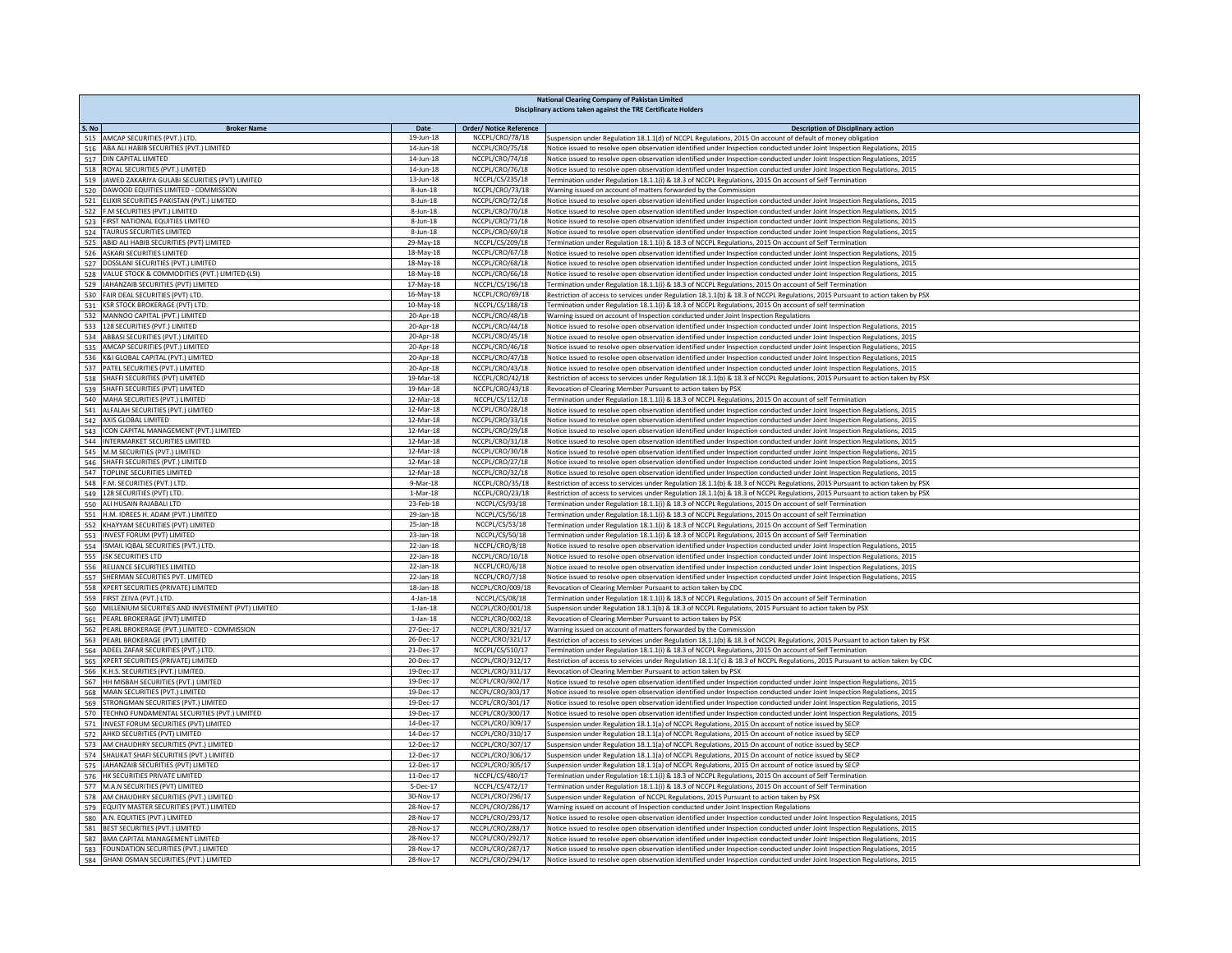| <b>National Clearing Company of Pakistan Limited</b><br>Disciplinary actions taken against the TRE Certificate Holders |                        |                                      |                                                                                                                                                                                                                                            |  |
|------------------------------------------------------------------------------------------------------------------------|------------------------|--------------------------------------|--------------------------------------------------------------------------------------------------------------------------------------------------------------------------------------------------------------------------------------------|--|
| S. No<br><b>Broker Name</b>                                                                                            | Date                   | <b>Order/ Notice Reference</b>       | <b>Description of Disciplinary action</b>                                                                                                                                                                                                  |  |
| 585 DIN CAPITAL LTD.                                                                                                   | 23-Nov-17              | NCCPL/CRO/290/17                     | Revocation of Clearing Member On account of notice issued by SECP                                                                                                                                                                          |  |
| 586 DIN CAPITAL LTD.                                                                                                   | 17-Nov-17<br>16-Nov-17 | NCCPL/CRO/289/17<br>NCCPL/CS/433/17  | Suspension under Regulation 18.1.1(a) of NCCPL Regulations, 2015 On account of notice issued by SECP                                                                                                                                       |  |
| 587 NAVEED HM IDREES (PVT) LIMITED<br>588 MILLENIUM SECURITIES AND INVESTMENT (PVT) LIMITED                            | 7-Nov-17               | NCCPL/CRO/281/17                     | Fermination under Regulation 18.1.1(i) & 18.3 of NCCPL Regulations, 2015 On account of Self Termination<br>Restriction of access to services under Regulation 18.1.1('c) & 18.3 of NCCPL Regulations, 2015 Pursuant to action taken by CDC |  |
| 589 WISDOM SECURITIES (PVT) LIMITED                                                                                    | 7-Nov-17               | NCCPL/CS/410/17                      | Fermination under Regulation 18.1.1(i) & 18.3 of NCCPL Regulations, 2015 On account of Self Termination                                                                                                                                    |  |
| 590 DIN CAPITAL LTD.                                                                                                   | 7-Nov-17               | NCCPL/CRO/279/17                     | Restriction of access to services under Regulation 18.1.1(b) & 18.3 of NCCPL Regulations, 2015 Pursuant to action taken by PSX                                                                                                             |  |
| 591 SHAUKAT SHAFI SECURITIES (PVT.) LIMITED                                                                            | $1-Nov-17$             | NCCPL/CRO/277/17                     | Restriction of access to services under Regulation 18.1.1(b) & 18.3 of NCCPL Regulations, 2015 Pursuant to action taken by PSX                                                                                                             |  |
| 592 SCHON CAPITAL MARKETS LIMITED                                                                                      | 1-Nov-17               | NCCPL/CS/405/17                      | Termination under Regulation 18.1.1(i) & 18.3 of NCCPL Regulations, 2015 On account of Self Termination                                                                                                                                    |  |
| 593 LUXOR SECURITIES (SMC-PVT) LIMITED                                                                                 | $1-Nov-17$             | NCCPL/CS/402/17                      | Termination under Regulation 18.1.1(i) & 18.3 of NCCPL Regulations, 2015 On account of Self Termination                                                                                                                                    |  |
| 594 K.H.S. SECURITIES (PVT.) LIMITED.                                                                                  | 31-Oct-17              | NCCPL/CRO/276/17                     | Restriction of access to services under Regulation 18.1.1(b) & 18.3 of NCCPL Regulations, 2015 Pursuant to action taken by PSX                                                                                                             |  |
| 595 SAFE SECURITIES (PVT) LIMITED                                                                                      | 25-Oct-17              | NCCPL/CS/394/17                      | Termination under Regulation 18.1.1(i) & 18.3 of NCCPL Regulations, 2015 On account of Self Termination                                                                                                                                    |  |
| 596 PAK MEEZAN SECURITIES (PVT) LIMITED                                                                                | 20-Oct-17              | NCCPL/CRO/267/17                     | Termination under Regulation 18.1.1(a) of NCCPL Regulations, 2015 On account of notice issued by SECP                                                                                                                                      |  |
| 597 SUNRISE CAPITAL (PRIVATE) LIMITED                                                                                  | 20-Oct-17              | NCCPL/CRO/268/17                     | Further Suspension under Regulation 18.1.1(a) of NCCPL Regulations, 2015 On account of notice issued by SECP                                                                                                                               |  |
| 598 STOCKS VISION (PVT) LIMITED<br>599 FAITH SECURITIES (PVT) LIMITED                                                  | 20-Oct-17<br>20-Oct-17 | NCCPL/CRO/266/17<br>NCCPL/CRO/265/17 | Termination under Regulation 18.1.1(a) of NCCPL Regulations, 2015 On account of notice issued by SECP<br>Termination under Regulation 18.1.1(a) of NCCPL Regulations, 2015 On account of notice issued by SECP                             |  |
| 600 KAYZONE CAPITAL MARKETS (SMC-PVT) LIMITED                                                                          | 20-Oct-17              | NCCPL/CRO/264/17                     | Termination under Regulation 18.1.1(a) of NCCPL Regulations, 2015 On account of notice issued by SECP                                                                                                                                      |  |
| 601 SWITCH SECURITIES (PVT) LIMITED                                                                                    | 13-Oct-17              | NCCPL/CRO/262/17                     | Suspension under Regulation 18.1.1(a) of NCCPL Regulations, 2015 On account of notice issued by SECP                                                                                                                                       |  |
| 602 ADAM SECURITIES LIMITED                                                                                            | 13-Oct-17              | NCCPL/CRO/261/17                     | Warning issued on account of Inspection conducted under Joint Inspection Regulations                                                                                                                                                       |  |
| 603 NETWORTH SECURITIES LIMITED                                                                                        | 13-Oct-17              | NCCPL/CRO/253/17                     | Warning issued on account of Inspection conducted under Joint Inspection Regulations                                                                                                                                                       |  |
| 604 ADEEL & NADEEM SECURITIES (PVT.) LIMITED                                                                           | 13-Oct-17              | NCCPL/CRO/252/17                     | Notice issued to resolve open observation identified under Inspection conducted under Joint Inspection Regulations, 2015                                                                                                                   |  |
| 605 BAWA SECURITIES(PVT.) LIMITED                                                                                      | 13-Oct-17              | NCCPL/CRO/259/17                     | Notice issued to resolve open observation identified under Inspection conducted under Joint Inspection Regulations, 2015                                                                                                                   |  |
| 606 KHAWAJA SECURITIES (PVT.) LIMITED                                                                                  | 13-Oct-17              | NCCPL/CRO/87/17                      | Notice issued to resolve open observation identified under Inspection conducted under Joint Inspection Regulations, 2015                                                                                                                   |  |
| 607 MRA SECURITIES LIMITED                                                                                             | 13-Oct-17              | NCCPL/CRO/257/17                     | Notice issued to resolve open observation identified under Inspection conducted under Joint Inspection Regulations, 2015                                                                                                                   |  |
| 608 NEXT CAPITAL LIMITED                                                                                               | 13-Oct-17              | NCCPL/CRO/255/17                     | Notice issued to resolve open observation identified under Inspection conducted under Joint Inspection Regulations, 2015                                                                                                                   |  |
| 609 NUA SECURITIES (PVT.) LIMITED                                                                                      | 13-Oct-17              | NCCPL/CRO/260/17                     | Notice issued to resolve open observation identified under Inspection conducted under Joint Inspection Regulations, 2015                                                                                                                   |  |
| 610 STANDARD CAPITAL (PVT.) LIMITED                                                                                    | 13-Oct-17              | NCCPL/CRO/256/17<br>NCCPL/CRO/254/17 | Notice issued to resolve open observation identified under Inspection conducted under Joint Inspection Regulations, 2015                                                                                                                   |  |
| 611 ZAFAR MOTI CAPITAL SECURITIES (PVT.) LIMITED<br>612 BLACKSTONE EQUITIES (PVT) LIMITED                              | 13-Oct-17<br>12-Oct-17 | NCCPL/CS/386/17                      | Notice issued to resolve open observation identified under Inspection conducted under Joint Inspection Regulations, 2015<br>Termination under Regulation 18.1.1(i) & 18.3 of NCCPL Regulations, 2015 On account of Self Termination        |  |
| 613 EARTH SECURITIES (PVT) LIMITED                                                                                     | 5-Oct-17               | NCCPL/CS/378/17                      | Termination under Regulation 18.1.1(i) & 18.3 of NCCPL Regulations, 2015 On account of Self Termination                                                                                                                                    |  |
| 614 FIRST ZEIVA (PVT.) LTD.                                                                                            | 22-Sep-17              | NCCPL/CRO/243/17                     | Revocation of Clearing Member Pursuant to action taken by PSX                                                                                                                                                                              |  |
| 615 AM CHAUDHRY SECURITIES (PVT.) LIMITED                                                                              | 21-Sep-17              | NCCPL/CRO/241/17                     | Restriction of access to services under Regulation 18.1.1(b) & 18.3 of NCCPL Regulations, 2015 Pursuant to action taken by PSX                                                                                                             |  |
| 616 FIRST ZEIVA (PVT.) LTD.                                                                                            | 21-Sep-17              | NCCPL/CRO/242/17                     | Restriction of access to services under Regulation 18.1.1(b) & 18.3 of NCCPL Regulations, 2015 Pursuant to action taken by PSX                                                                                                             |  |
| 617 INVEST CAPITAL MARKETS LIMITED                                                                                     | 15-Sep-17              | NCCPL/CRO/237/17                     | Restriction under Regulation 18.1.1('e), 18.2.2 & 18.3 of NCCPL Regulations, 2015, on account of matters identified under Joint Inspection                                                                                                 |  |
| 618 SMB SECURITIS (PVT) LIMITED                                                                                        | 25-Aug-17              | NCCPL/CRO/234/17                     | Termination under Regulation 18.1.1(a) of NCCPL Regulations, 2015 On account of notice issued by SECP                                                                                                                                      |  |
| 619 AKD ANALYTICS (PVT) LIMITED                                                                                        | 25-Aug-17              | NCCPL/CRO/233/17                     | Termination under Regulation 18.1.1(a) of NCCPL Regulations, 2015 On account of notice issued by SECP                                                                                                                                      |  |
| 620 STABLE SECURITIES (PVT) LIMITED                                                                                    | 25-Aug-17              | NCCPL/CRO/235/17                     | Termination under Regulation 18.1.1(a) of NCCPL Regulations, 2015 On account of notice issued by SECP                                                                                                                                      |  |
| 621 KAUSAR SECURITIES (PVT) LIMITED                                                                                    | 22-Aug-17              | NCCPL/CS/299/17                      | Fermination under Regulation 18.1.1(i) & 18.3 of NCCPL Regulations, 2015 On account of Self Termination                                                                                                                                    |  |
| 622 PACE INVESTMENT AND SECURITIES (PVT) LIMITED                                                                       | 15-Aug-17              | NCCPL/CS/292/17                      | Fermination under Regulation 18.1.1(i) & 18.3 of NCCPL Regulations, 2015 On account of Self Termination                                                                                                                                    |  |
| 623 128 SECURITIES (PVT) LTD.<br>624 BRIGHT INVESTMENT AND SECURITIES (PVT) LIMITED                                    | 9-Aug-17<br>7-Aug-17   | NCCPL/CRO/226/17<br>NCCPL/CS/284/17  | Revocation of Clearing Member Pursuant to action taken by PSX<br>Fermination under Regulation 18.1.1(i) & 18.3 of NCCPL Regulations, 2015 On account of Self Termination                                                                   |  |
| 625 128 SECURITIES (PVT) LTD.                                                                                          | $3-Aug-17$             | NCCPL/CRO/220/17                     | Restriction of access to services under Regulation 18.1.1(b) & 18.3 of NCCPL Regulations, 2015 Pursuant to action taken by PSX                                                                                                             |  |
| 626 JAVED OMER VOHRA AND COMPANY (PVT) LIMITED                                                                         | 31-Jul-17              | NCCPL/CS/273/17                      | Termination under Regulation 18.1.1(i) & 18.3 of NCCPL Regulations, 2015 On account of Self Termination                                                                                                                                    |  |
| 627 AZEE SECURITIES                                                                                                    | 25-Jul-17              | NCCPL/CRO/213/17                     | Warning issued under Regulation 18.1.1(e) of NCCPI Regulations, 2015 on account of matter pertaining to delay in payment of money obligation                                                                                               |  |
| 628 DAWOOD EQUITIES LIMITED                                                                                            | 25-Jul-17              | NCCPL/CRO/214/17                     | Warning issued under Regulation 18.1.1(e) of NCCPI Regulations, 2015 on account of matter pertaining to delay in payment of money obligation                                                                                               |  |
| 629 AMCAP SECURITIES (PVT.) LTD.                                                                                       | 24-Jul-17              | NCCPL/CRO/212/17                     | Restoration of Clearing Member Pursuant to action taken by PSX                                                                                                                                                                             |  |
| 630 S.Z SECURITIES (PVT) LIMITED                                                                                       | 18-Jul-17              | NCCPL/CRO/210/17                     | Termination under Regulation 18.1.1(b) & 18.3 of NCCPL Regulations, 2015 Pursuant to action taken by PSX                                                                                                                                   |  |
| 631 QUALITY ISLAMIC INVESTMENTS AND SECURITIES (PVT) LIMITED                                                           | $5 - 111 - 17$         | NCCPL/CS/248/17                      | Termination under Regulation 18.1.1(i) & 18.3 of NCCPL Regulations, 2015 On account of Self Termination                                                                                                                                    |  |
| 632 GLOBAL SECURITIES (PVT) LIMITED                                                                                    | $5 - 111 - 17$         | NCCPL/CS/250/17                      | Termination under Regulation 18.1.1(i) & 18.3 of NCCPL Regulations, 2015 On account of Self Termination                                                                                                                                    |  |
| 633 AZEE SECURITIES (PRIVATE) LIMITED.                                                                                 | 22-Jun-17              | NCCPL/CRO/200/17                     | Revocation of Clearing Member Pursuant to settlement of money obligation                                                                                                                                                                   |  |
| 634 MIAN PARVEZ ASLAM SECURITIES (PVT) LIMITED<br>635 AZEE SECURITIES (PRIVATE) LIMITED.                               | 22-Jun-17<br>22-Jun-17 | NCCPL/CS/240/17<br>NCCPL/CRO/199/17  | Termination under Regulation 18.1.1(i) & 18.3 of NCCPL Regulations, 2015 On account of Self Termination<br>Suspension under Regulation 18.1.1(d) of NCCPL Regulations, 2015 On account of default of money obligation                      |  |
| 636 SPINZER EQUITIES (PVT.) LIMITED                                                                                    | 19-Jun-17              | NCCPL/CRO/140/17                     | Warning issued on account of Inspection conducted under Joint Inspection Regulations                                                                                                                                                       |  |
| 637 ABBASI & COMPANY (PVT.) LIMITED                                                                                    | 19-Jun-17              | NCCPL/CRO/189/17                     | Notice issued to resolve open observation identified under Inspection conducted under Joint Inspection Regulations, 2015                                                                                                                   |  |
| 638 AKD SECURITIES LIMITED                                                                                             | 19-Jun-17              | NCCPL/CRO/190/17                     | Notice issued to resolve open observation identified under Inspection conducted under Joint Inspection Regulations, 2015                                                                                                                   |  |
| 639 FORTUNE SECURITIES LIMITED                                                                                         | 19-Jun-17              | NCCPL/CRO/192/17                     | Notice issued to resolve open observation identified under Inspection conducted under Joint Inspection Regulations, 2015                                                                                                                   |  |
| 640 IGI FINEX LIMITED                                                                                                  | 19-Jun-17              | NCCPL/CRO/191/17                     | Notice issued to resolve open observation identified under Inspection conducted under Joint Inspection Regulations, 2015                                                                                                                   |  |
| 641 TS SECURITIES (PVT.) LIMITED                                                                                       | 19-Jun-17              | NCCPL/CRO/193/17                     | Notice issued to resolve open observation identified under Inspection conducted under Joint Inspection Regulations, 2015                                                                                                                   |  |
| 642 AZIZ DAWOOD SECURITIES (PVT) LIMITED                                                                               | 16-Jun-17              | NCCPL/CRO/197/17                     | Suspension under Regulation 18.1.1(a) of NCCPL Regulations, 2015 On account of notice issued by SECP                                                                                                                                       |  |
| 643 TARIQ SAYEED SECURITIES (PVT) LIMITED                                                                              | 16-Jun-17              | NCCPL/CRO/195/17                     | Suspension under Regulation 18.1.1(a) of NCCPL Regulations, 2015 On account of notice issued by SECP                                                                                                                                       |  |
| 644 QASIM MAHMOOD SECURITIES (SMC-PVT) LIMITED                                                                         | 16-Jun-17              | NCCPL/CS/229/17                      | Termination under Regulation 18.1.1(i) & 18.3 of NCCPL Regulations, 2015 On account of Self Termination                                                                                                                                    |  |
| 645 MY SECURITIES (PVT) LIMITED                                                                                        | 16-Jun-17              | NCCPL/CS/228/17                      | Termination under Regulation 18.1.1(i) & 18.3 of NCCPL Regulations, 2015 On account of Self Termination                                                                                                                                    |  |
| 646 AB EQUITIES (PRIVATE) LIMITED<br>647 DAWOOD EQUITIES LTD.                                                          | 16-Jun-17<br>5-Jun-17  | NCCPL/CRO/196/17<br>NCCPL/CRO/188/17 | Suspension under Regulation 18.1.1(a) of NCCPL Regulations, 2015 On account of notice issued by SECP<br>Revocation of Clearing Member Pursuant to settlement of money obligation                                                           |  |
| 648 DAWOOD EQUITIES LTD.                                                                                               | 5-Jun-17               | NCCPL/CRO/187/17                     | Suspension under Regulation 18.1.1(d) & 18.3 of NCCPL Regulations, 2015 On account of default of money obligation                                                                                                                          |  |
| 649 VALUE STOCK AND COMMODITIES (PVT.) LTD.                                                                            | $1-Jun-17$             | NCCPL/CRO/186/17                     | Restriction of access to services on opening of new client accounts, pursuant to action taken by PSX                                                                                                                                       |  |
| 650 GLOBAL SECURITIES (PVT) LIMITED                                                                                    | $1-Jun-17$             | NCCPL/CS/204/17                      | Termination under Regulation 18.1.1(i) & 18.3 of NCCPL Regulations, 2015 On account of Self Termination                                                                                                                                    |  |
| S A SECURITIES (PVT) LIMITED<br>651                                                                                    | 30-May-17              | NCCPL/CRO/185/17                     | Suspension under Regulation 18.1.1('c) & 18.3 of NCCPL Regulations, 2015 Pursuant to action taken by CDC                                                                                                                                   |  |
| 652 AAU SECURITIES (PVT) LTD.                                                                                          | 29-May-17              | NCCPL/CRO/181/17                     | Suspension under Regulation 18.1.1('a) & 18.3 of NCCPL Regulations, 2015 On account of notice issued by SECP                                                                                                                               |  |
| 653 AHSAM SECURITIES (PVT.) LIMITED                                                                                    | 29-May-17              | NCCPL/CRO/183/17                     | Suspension under Regulation 18.1.1('a) & 18.3 of NCCPL Regulations, 2015 On account of notice issued by SECP                                                                                                                               |  |
| 654 ASHFAQ ASHRAF SECURITIES (PVT.) LTD.                                                                               | 29-May-17              | NCCPL/CRO/184/17                     | Suspension under Regulation 18.1.1('a) & 18.3 of NCCPL Regulations, 2015 On account of notice issued by SECP                                                                                                                               |  |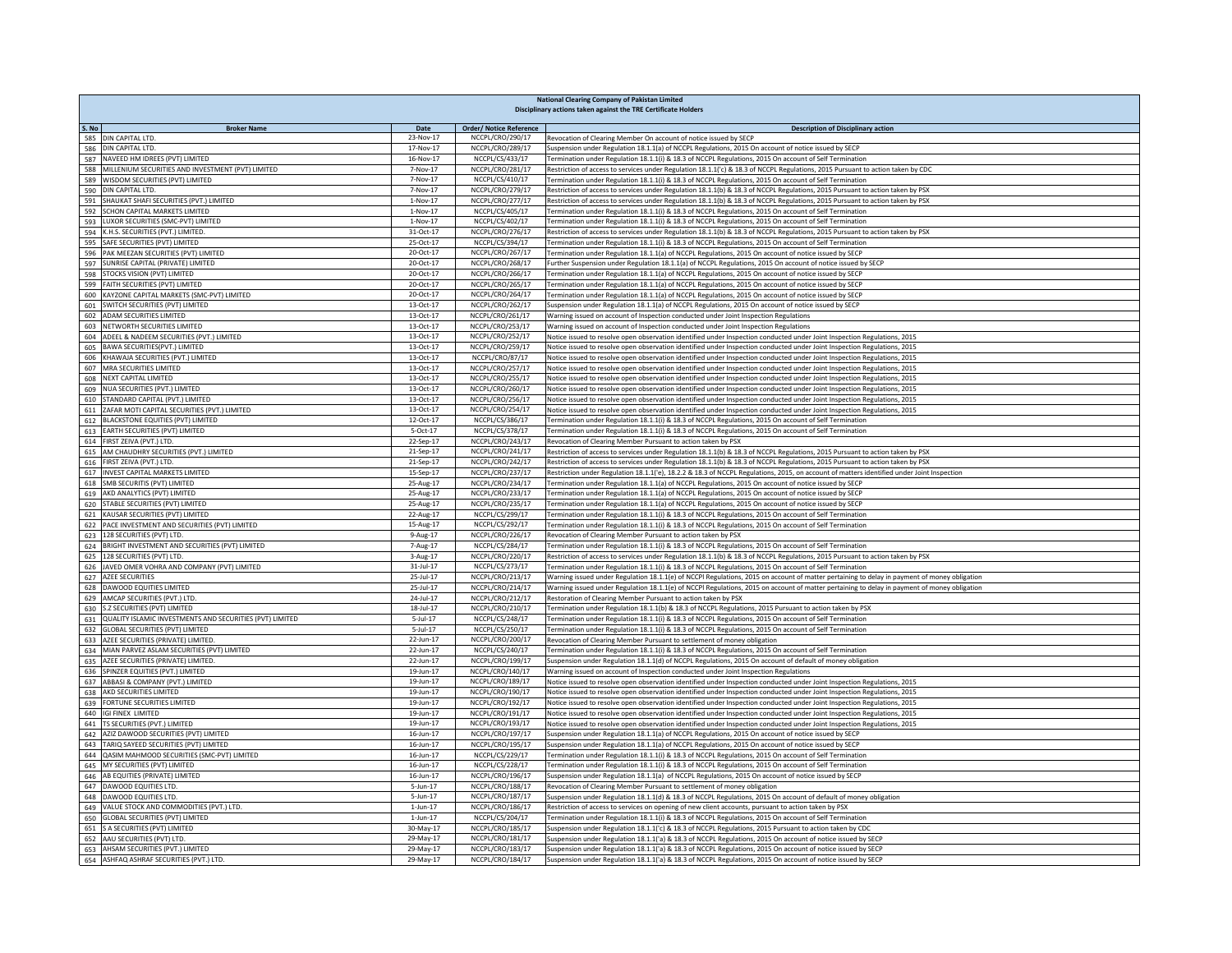| <b>National Clearing Company of Pakistan Limited</b><br>Disciplinary actions taken against the TRE Certificate Holders |                        |                                      |                                                                                                                                                                                                                                                      |  |
|------------------------------------------------------------------------------------------------------------------------|------------------------|--------------------------------------|------------------------------------------------------------------------------------------------------------------------------------------------------------------------------------------------------------------------------------------------------|--|
| S. No<br><b>Broker Name</b>                                                                                            | Date                   | <b>Order/ Notice Reference</b>       | <b>Description of Disciplinary action</b>                                                                                                                                                                                                            |  |
| 655 BMS CAPITAL (PVT) LTD.                                                                                             | 29-May-17              | NCCPL/CRO/174/17                     | Suspension under Regulation 18.1.1('a) & 18.3 of NCCPL Regulations, 2015 On account of notice issued by SECP                                                                                                                                         |  |
| 656 CHIPPA SECURITIES (PVT.) LTD.                                                                                      | $29$ -May-17           | NCCPL/CRO/175/17                     | Suspension under Regulation 18.1.1('a) & 18.3 of NCCPL Regulations, 2015 On account of notice issued by SECP                                                                                                                                         |  |
| 657 FORT SECURITIES (PVT) LTD.                                                                                         | 29-May-17              | NCCPL/CRO/172/17                     | Suspension under Regulation 18.1.1('a) & 18.3 of NCCPL Regulations, 2015 On account of notice issued by SECP                                                                                                                                         |  |
| 658 FORTRESS FINANCIAL SERVICES (PVT.) LIMITED                                                                         | 29-May-17              | NCCPL/CRO/171/17                     | Suspension under Regulation 18.1.1('a) & 18.3 of NCCPL Regulations, 2015 On account of notice issued by SECP                                                                                                                                         |  |
| 659 H.H.K. SECURITIES (PVT) LTD.<br>660 INTERACTIVE SECURITIES (PVT.) LIMITED                                          | 29-May-17<br>29-May-17 | NCCPL/CRO/170/17<br>NCCPL/CRO/156/17 | Suspension under Regulation 18.1.1('a) & 18.3 of NCCPL Regulations, 2015 On account of notice issued by SECP                                                                                                                                         |  |
| 661 MAC SECURITIES (PRIVATE) LIMITED                                                                                   | 29-May-17              | NCCPL/CRO/178/17                     | Suspension under Regulation 18.1.1('a) & 18.3 of NCCPL Regulations, 2015 On account of notice issued by SECP<br>Suspension under Regulation 18.1.1('a) & 18.3 of NCCPL Regulations, 2015 On account of notice issued by SECP                         |  |
| 662 MAS CAPITAL SECURITIES (PVT.) LIMITED                                                                              | 29-May-17              | NCCPL/CRO/157/17                     | Suspension under Regulation 18.1.1('a) & 18.3 of NCCPL Regulations, 2015 On account of notice issued by SECP                                                                                                                                         |  |
| 663 MOTIWALA SECURITIES (PVT.) LTD.                                                                                    | 29-May-17              | NCCPL/CRO/179/17                     | Suspension under Regulation 18.1.1('a) & 18.3 of NCCPL Regulations, 2015 On account of notice issued by SECP                                                                                                                                         |  |
| 664 PRIME CAPITAL MANAGEMENT (PRIVATE) LIMITED                                                                         | 29-May-17              | NCCPL/CRO/168/17                     | Suspension under Regulation 18.1.1('a) & 18.3 of NCCPL Regulations, 2015 On account of notice issued by SECP                                                                                                                                         |  |
| 665 R.A. SECURITIES (PVT.) LIMITED                                                                                     | 29-May-17              | NCCPL/CRO/158/17                     | Suspension under Regulation 18.1.1('a) & 18.3 of NCCPL Regulations, 2015 On account of notice issued by SECP                                                                                                                                         |  |
| 666 R.F.J. EQUITY (PRIVATE) LIMITED                                                                                    | 29-May-17              | NCCPL/CRO/167/17                     | Suspension under Regulation 18.1.1('a) & 18.3 of NCCPL Regulations, 2015 On account of notice issued by SECP                                                                                                                                         |  |
| 667 S M SECURITIES (PRIVATE) LIMITED<br>668 SHER CAPITAL EQUITIES (PVT.) LTD.                                          | 29-May-17<br>29-May-17 | NCCPL/CRO/166/17<br>NCCPL/CRO/164/17 | Suspension under Regulation 18.1.1('a) & 18.3 of NCCPL Regulations, 2015 On account of notice issued by SECP<br>Suspension under Regulation 18.1.1('a) & 18.3 of NCCPL Regulations, 2015 On account of notice issued by SECP                         |  |
| 669 SMAC INVESTMENTS (SMC-PVT) LTD.                                                                                    | 29-May-17              | NCCPL/CRO/163/17                     | Suspension under Regulation 18.1.1('a) & 18.3 of NCCPL Regulations, 2015 On account of notice issued by SECP                                                                                                                                         |  |
| 670 SOUTH ASIAN SECURITIES (PRIVATE) LIMITED                                                                           | 29-May-17              | NCCPL/CRO/162/17                     | Suspension under Regulation 18.1.1('a) & 18.3 of NCCPL Regulations, 2015 On account of notice issued by SECP                                                                                                                                         |  |
| 671 UNION SECURITIES (PVT) LTD.                                                                                        | 29-May-17              | NCCPL/CRO/161/17                     | Suspension under Regulation 18.1.1('a) & 18.3 of NCCPL Regulations, 2015 On account of notice issued by SECP                                                                                                                                         |  |
| 672 VENUS SECURITIES (PVT.) LIMITED                                                                                    | 29-May-17              | NCCPL/CRO/160/17                     | Suspension under Regulation 18.1.1('a) & 18.3 of NCCPL Regulations, 2015 On account of notice issued by SECP                                                                                                                                         |  |
| 673 KHAYYAM SECURITIES (PVT) LIMITED                                                                                   | 29-May-17              | NCCPL/CRO/169/17                     | Suspension under Regulation 18.1.1('a) & 18.3 of NCCPL Regulations, 2015 On account of notice issued by SECP                                                                                                                                         |  |
| 674 ZM CAPITAL (PVT) LIMITED                                                                                           | 29-May-17              | NCCPL/CRO/159/17                     | Suspension under Regulation 18.1.1('a) & 18.3 of NCCPL Regulations, 2015 On account of notice issued by SECP                                                                                                                                         |  |
| 675 MY SECURITIES (PVT) LIMITED<br>676 ABID ALI HABIB SECURITIES (PVT) LIMITED                                         | 29-May-17<br>29-May-17 | NCCPL/CRO/180/17<br>NCCPL/CRO/182/17 | Suspension under Regulation 18.1.1('a) & 18.3 of NCCPL Regulations, 2015 On account of notice issued by SECP<br>Suspension under Regulation 18.1.1('a) & 18.3 of NCCPL Regulations, 2015 On account of notice issued by SECP                         |  |
| 677 JAWED ZAKARIYA GULABI SECURITIES (PVT) LIMITED                                                                     | 29-May-17              | NCCPL/CRO/177/17                     | Suspension under Regulation 18.1.1('a) & 18.3 of NCCPL Regulations, 2015 On account of notice issued by SECP                                                                                                                                         |  |
| 678 BRIGHT INVESTMENT AND SECURITIES (PVT) LIMITED                                                                     | 29-May-17              | NCCPL/CRO/173/17                     | Suspension under Regulation 18.1.1('a) & 18.3 of NCCPL Regulations, 2015 On account of notice issued by SECP                                                                                                                                         |  |
| 679 MAN SECURITIES (PVT) LIMITED                                                                                       | 29-May-17              | NCCPL/CRO/176/17                     | Suspension under Regulation 18.1.1('a) & 18.3 of NCCPL Regulations, 2015 On account of notice issued by SECP                                                                                                                                         |  |
| 680 SCHON CAPITAL MARKETS LIMITED                                                                                      | 29-May-17              | NCCPL/CRO/165/17                     | Suspension under Regulation 18.1.1('a) & 18.3 of NCCPL Regulations, 2015 On account of notice issued by SECP                                                                                                                                         |  |
| FINE SECURITIES (SMC-PVT) LIMITED<br>681                                                                               | 26-May-17              | NCCPL/CRO/153/17                     | Suspension under Regulation 18.1.1(b) & 18.3 of NCCPL Regulations, 2015 Pursuant to action taken by PSX                                                                                                                                              |  |
| 682 LUXOR SECURITIES (SMC-PVT) LIMITED                                                                                 | 26-May-17              | NCCPL/CRO/154/17                     | Suspension under Regulation 18.1.1(b) & 18.3 of NCCPL Regulations, 2015 Pursuant to action taken by PSX                                                                                                                                              |  |
| 683 TUMBI SECURITIES (PVT) LIMITED                                                                                     | 25-May-17              | NCCPL/CS/198/17                      | Termination under Regulation 18.1.1(i) & 18.3 of NCCPL Regulations, 2015 On account of Self Termination                                                                                                                                              |  |
| 684 LIVE SECURITIES LIMITED<br>685 FIRST PAKISTAN SECURITIES LIMITED                                                   | 25-May-17<br>24-May-17 | NCCPL/CS/200/17<br>NCCPL/CS/184/17   | Termination under Regulation 18.1.1(i) & 18.3 of NCCPL Regulations, 2015 On account of Self Termination<br>Termination under Regulation 18.1.1(i) & 18.3 of NCCPL Regulations, 2015 On account of Self Termination                                   |  |
| 686 MIAN PARVEZ ASLAM SECURITIES (PVT) LIMITED                                                                         | 23-May-17              | NCCPL/CRO/152/17                     | Suspension under Regulation 18.1.1(b) & 18.3 of NCCPL Regulations, 2015 Pursuant to action taken by PSX                                                                                                                                              |  |
| 687 INFINITE SECURITIES LIMITED                                                                                        | 23-May-17              | NCCPL/CRO/141/17                     | Warning issued on account of Inspection conducted under Joint Inspection Regulations                                                                                                                                                                 |  |
| 688 AMER RIAZ SECURITIES (PVT.) LIMITED                                                                                | 23-May-17              | NCCPL/CRO/139/17                     | Notice issued to resolve open observation identified under Inspection conducted under Joint Inspection Regulations, 2015                                                                                                                             |  |
| 689 AZEE SECURITIES PVT LIMITED                                                                                        | 23-May-17              | NCCPL/CRO/142/17                     | Notice issued to resolve open observation identified under Inspection conducted under Joint Inspection Regulations, 2015                                                                                                                             |  |
| 690 JAMSHAID AND HASAN SECURITIES (PVT.) LIMITED                                                                       | 23-May-17              | NCCPL/CRO/143/17                     | Notice issued to resolve open observation identified under Inspection conducted under Joint Inspection Regulations, 2015                                                                                                                             |  |
| 691 PINE SECURITIES (PVT.) LIMITED                                                                                     | 23-May-17              | NCCPL/CRO/144/17                     | Notice issued to resolve open observation identified under Inspection conducted under Joint Inspection Regulations, 2015                                                                                                                             |  |
| 692 PROGRESSIVE SECURITIES (PVT.) LIMITED<br>693 MUHAMMAD ANAF KAPADIA SECURITIES (SMC-PVT) LIMITED                    | 23-May-17<br>22-May-17 | NCCPL/CRO/145/17<br>NCCPL/CS/181/17  | Notice issued to resolve open observation identified under Inspection conducted under Joint Inspection Regulations, 2015<br>Fermination under Regulation 18.1.1(i) & 18.3 of NCCPL Regulations, 2015 On account of Self Termination                  |  |
| 694 LIVE SECURITIES LIMITED                                                                                            | 12-May-17              | NCCPL/CRO/137/17                     | Restriction of access to services under Regulation 18.1.1(b) & 18.3 of NCCPL Regulations, 2015 Pursuant to action taken by PSX                                                                                                                       |  |
| 695 MSD CAPITAL EQUITIES (PVT) LTD.                                                                                    | 10-May-17              | NCCPL/CRO/134/17                     | Revocation of Clearing Member Pursuant to action taken by PSX                                                                                                                                                                                        |  |
| 696 MAM SECURITIES (PVT) LIMITED                                                                                       | 10-May-17              | NCCPL/CRO/135/17                     | Termination under Regulation 18.1.1(b) & 18.3 of NCCPL Regulations, 2015 Pursuant to action taken by PSX and NCCPL                                                                                                                                   |  |
| 697 TARIO SAYEED SECURITIES (PVT) LIMITED                                                                              | $8-May-17$             | NCCPL/CRO/132/17                     | Revocation of Clearing Member Pursuant to action taken by CDC & PSX                                                                                                                                                                                  |  |
| 698 MSD CAPITAL EQUITIES (PVT) LTD.                                                                                    | 27-Apr-17              | NCCPL/CRO/112/17                     | Restriction of access to services under Regulation 18.1.1('c), 18.1.1(k) & 18.3 of NCCPL Regulations, 2015 Pursuant to action taken by CDC                                                                                                           |  |
| 699 AMCAP SECURITIES (PVT.) LTD.                                                                                       | 25-Apr-17<br>5-Apr-17  | NCCPL/CRO/111/17<br>NCCPL/CRO/97/17  | Restoration of sale side transactions of Clearing Member Pursuant to action taken by PSX                                                                                                                                                             |  |
| 700 AMCAP SECURITIES (PVT.) LTD.<br>701 AL HAQ SECURITIES (PVT.) LIMITED                                               | 24-Mar-17              | NCCPL/CRO/88/17                      | Restriction of access to services under Regulation 18.1.1('c) & 18.3 of NCCPL Regulations, 2015 Pursuant to action taken by CDC<br>Warning issued on account of Inspection conducted under Joint Inspection Regulations                              |  |
| 702 PEARL SECURITIES LIMITED                                                                                           | 24-Mar-17              | NCCPL/CRO/89/17                      | Warning issued on account of Inspection conducted under Joint Inspection Regulations                                                                                                                                                                 |  |
| 703 ZAFAR SECURITIES (PVT.) LIMITED                                                                                    | 24-Mar-17              | NCCPL/CRO/81/17                      | Warning issued on account of Inspection conducted under Joint Inspection Regulations                                                                                                                                                                 |  |
| 704 BIPL SECURITIES (PVT.) LIMITED                                                                                     | 24-Mar-17              | NCCPL/CRO/86/17                      | Notice issued to resolve open observation identified under Inspection conducted under Joint Inspection Regulations, 2015                                                                                                                             |  |
| 705 HMC STOCKS (SMC-PRIVATE) LIMITED                                                                                   | 24-Mar-17              | NCCPL/CRO/87/17                      | Notice issued to resolve open observation identified under Inspection conducted under Joint Inspection Regulations, 2015                                                                                                                             |  |
| 706 JAVED IQBAL SECURITIES (PVT.) LIMITED                                                                              | 24-Mar-17              | NCCPL/CRO/91/17                      | Notice issued to resolve open observation identified under Inspection conducted under Joint Inspection Regulations, 2015                                                                                                                             |  |
| 707 MUHAMMAD MUNIR MOHAMMAD AHMED KHANANI SECURITIES (PVT.) LIMITED                                                    | 24-Mar-17              | NCCPL/CRO/84/17                      | Notice issued to resolve open observation identified under Inspection conducted under Joint Inspection Regulations, 2015                                                                                                                             |  |
| 708 NEW PEAK SECURITIES (PVT.) LIMITED<br>709 PASHA SECURITIES (PVT.) LIMITED                                          | 24-Mar-17<br>24-Mar-17 | NCCPL/CRO/83/17<br>NCCPL/CRO/82/17   | Notice issued to resolve open observation identified under Inspection conducted under Joint Inspection Regulations, 2015<br>Notice issued to resolve open observation identified under Inspection conducted under Joint Inspection Regulations, 2015 |  |
| 710 INVEST FORUM (PVT) LIMITED                                                                                         | 17-Mar-17              | NCCPL/CRO/72/17                      | Suspension under Regulation 18.1.1(b) & 18.3 of NCCPL Regulations, 2015 Pursuant to action taken by PSX                                                                                                                                              |  |
| 711 HK SECURITIES PRIVATE LIMITED                                                                                      | 17-Mar-17              | NCCPL/CRO/73/17                      | Suspension under Regulation 18.1.1(b) & 18.3 of NCCPL Regulations, 2015 Pursuant to action taken by PSX                                                                                                                                              |  |
| 712 S.Z SECURITIES (PVT) LIMITED                                                                                       | 14-Mar-17              | NCCPL/CRO/66/17                      | Suspension under Regulation 18.1.1('c) & 18.3 of NCCPL Regulations, 2015 Pursuant to action taken by CDC                                                                                                                                             |  |
| 713 TARIQ SAYEED SECURITIES (PVT) LIMITED                                                                              | 7-Mar-17               | NCCPL/CRO/64/17                      | Restriction of access to services under Regulation 18.1.1('c) & 18.3 of NCCPL Regulations, 2015 Pursuant to action taken by CDC                                                                                                                      |  |
| 714 AMER SECURITIES (PVT.) LIMITED                                                                                     | 3-Mar-17               | NCCPL/CRO/50/17                      | Warning issued on account of Inspection conducted under Joint Inspection Regulations                                                                                                                                                                 |  |
| 715 ARIF HABIB LIMITED                                                                                                 | 3-Mar-17               | NCCPL/CRO/48/17                      | Warning issued on account of Inspection conducted under Joint Inspection Regulations                                                                                                                                                                 |  |
| 716 GENERAL INVESTMENT & SECURITIES (PVT.) LIMITED<br>717 GPH SECURITIES (PVT.) LIMITED                                | 3-Mar-17<br>3-Mar-17   | NCCPL/CRO/49/17<br>NCCPL/CRO/51/17   | Warning issued on account of Inspection conducted under Joint Inspection Regulations<br>Warning issued on account of Inspection conducted under Joint Inspection Regulations                                                                         |  |
| 718 KHS SECURITIES (PVT.) LIMITED                                                                                      | 3-Mar-17               | NCCPL/CRO/47/17                      | Warning issued on account of Inspection conducted under Joint Inspection Regulations                                                                                                                                                                 |  |
| 719 M. R. SECURITIES (SMC-PVT) LIMITED                                                                                 | $1-Mar-17$             | NCCPL/CRO/70/17                      | Termination under Regulation 18.1.1(b) & 18.3 of NCCPL Regulations, 2015 Pursuant to action taken by PSX and NCCPL                                                                                                                                   |  |
| 720 AWJ SECURITIES (PVT) LIMITED                                                                                       | 28-Feb-17              | NCCPL/CRO/58/17                      | Termination under Regulation 18.1.1(b) & 18.3 of NCCPL Regulations, 2015 Pursuant to action taken by PSX and NCCPL                                                                                                                                   |  |
| UNIVERSAL EQUITES (PVT) LIMITED<br>721                                                                                 | 27-Feb-17              | NCCPL/CRO/42/17                      | Termination under Regulation 18.1.1(i) & 18.3 of NCCPL Regulations, 2015 On account of Self Termination                                                                                                                                              |  |
| 722 MAM SECURITIES (PVT) LIMITED                                                                                       | 20-Feb-17              | NCCPL/CRO/44/17                      | Suspension under Regulation 18.1.1('c) & 18.3 of NCCPL Regulations, 2015 Pursuant to action taken by CDC                                                                                                                                             |  |
| 723 SONIA SHAHZAD SECURITIES (PVT) LIMITED                                                                             | 2-Feb-17               | NCCPL/CRO/21/17                      | Termination under Regulation 18.1.1(i) & 18.3 of NCCPL Regulations, 2015 On account of Self Termination                                                                                                                                              |  |
| 724 M. R. SECURITIES (SMC-PVT) LIMITED                                                                                 | 1-Feb-17               | NCCPL/CRO/20/17                      | Suspension under Regulation 18.1.1(d) of NCCPL Regulations, 2015 On account of default of money obligation                                                                                                                                           |  |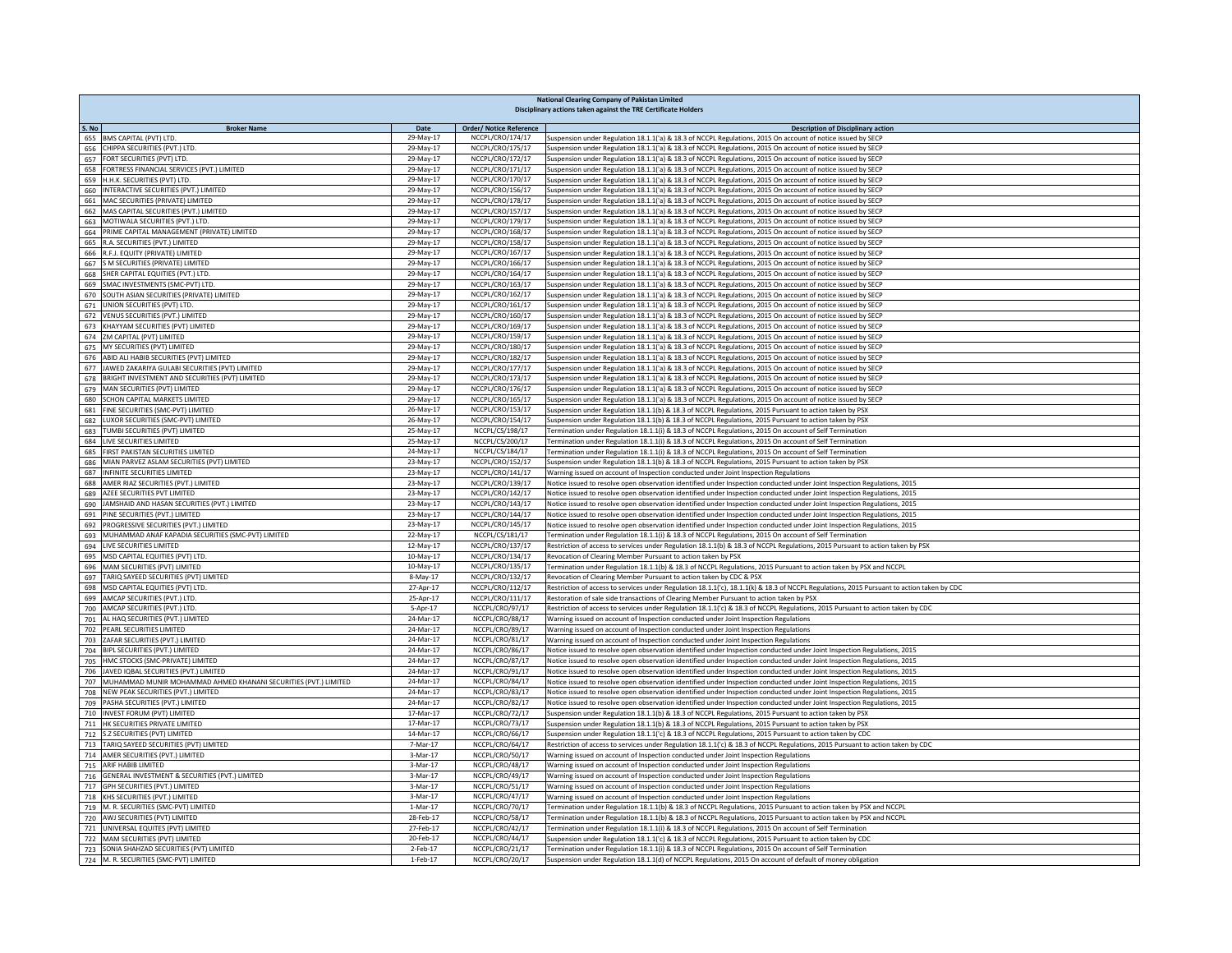|       | National Clearing Company of Pakistan Limited<br>Disciplinary actions taken against the TRE Certificate Holders |                              |                                    |                                                                                                                                                                                                                    |  |  |
|-------|-----------------------------------------------------------------------------------------------------------------|------------------------------|------------------------------------|--------------------------------------------------------------------------------------------------------------------------------------------------------------------------------------------------------------------|--|--|
|       |                                                                                                                 |                              |                                    |                                                                                                                                                                                                                    |  |  |
| S. No | <b>Broker Name</b>                                                                                              | Date                         | <b>Order/ Notice Reference</b>     | <b>Description of Disciplinary action</b>                                                                                                                                                                          |  |  |
| 726   | 725 SUNRISE CAPITAL (PRIVATE) LIMITED<br>ZAFAR SECURITIES (PVT) LTD.                                            | 30-Jan-17<br>30-Jan-17       | NCCPL/CS/52/17<br>NCCPL/CS/16/17   | Suspension under Regulation 18.1.1('c) & 18.3 of NCCPL Regulations, 2015 Pursuant to action taken by CDC<br>Revocation of Clearing Member Pursuant to action taken by CDC                                          |  |  |
|       | 727 ZAFAR SECURITIES (PVT) LTD.                                                                                 | 30-Jan-17                    | NCCPL/CRO/15/17                    | Restriction of access to services under Regulation 18.1.1('c) & 18.3 of NCCPL Regulations, 2015 Pursuant to action taken by CDC                                                                                    |  |  |
|       | 728 AWJ SECURITIES (PVT) LIMITED                                                                                | 30-Jan-17                    | NCCPL/CRO/17/17                    | Suspension under Regulation 18.1.1('c) of NCCPL Regulations, 2015 Pursuant to action taken by CDC                                                                                                                  |  |  |
| 729   | ZAFAR MOTI CAPITAL SECURITIES (PVT) LTD.                                                                        | 18-Jan-17                    | NCCPL/CS/37/17                     | Revocation of Clearing Member Pursuant to settlement of money obligation                                                                                                                                           |  |  |
| 730   | ZAFAR MOTI CAPITAL SECURITIES (PVT) LTD.                                                                        | 17-Jan-17                    | NCCPL/CS/36/17                     | Suspension under Regulation 18.1.1(d) & 18.3 of NCCPL Regulations, 2015 On account of default of money obligation                                                                                                  |  |  |
|       | 731 MASHHADI SECURITIES (PVT) LIMITED                                                                           | 13-Jan-17                    | NCCPL/CS/33/17                     | Termination under Regulation 18.1.1(i) & 18.3 of NCCPL Regulations, 2015 On account of Self Termination                                                                                                            |  |  |
|       | 732 AM CHAUDHRY SECURITIES (PVT.) LIMITED<br>733 AWJ SECURITIES (PVT) LIMITED                                   | 13-Jan-17<br>$13$ -Jan- $17$ | NCCPL/CS/34/17<br>NCCPL/CS/31/17   | Revocation of Clearing Member Pursuant to action taken by CDC<br>Revocation of Clearing Member Pursuant to settlement of money obligation                                                                          |  |  |
|       | 734 AWJ SECURITIES (PVT) LIMITED                                                                                | 12-Jan-17                    | NCCPL/CS/26/17                     | Suspension under Regulation 18.1.1(d) of NCCPL Regulations, 2015 On account of default of money obligation                                                                                                         |  |  |
|       | 735 R.T SECURITIES (PVT.) LIMITED                                                                               | $9$ -Jan-17                  | NCCPL/CS/19/17,                    | Warning issued on account of Inspection conducted under Joint Inspection Regulations                                                                                                                               |  |  |
|       | 736 CONCORDIA SECURITIES (PVT.) LIMITED                                                                         | $9-1an-17$                   | NCCPL/CS/22/17,                    | Warning issued on account of Inspection conducted under Joint Inspection Regulations                                                                                                                               |  |  |
|       | 737 HAMZA FARHAD SECURITIES (PVT.) LIMITED                                                                      | $9 - 1an - 17$               | NCCPL/CS/20/17,                    | Warning issued on account of Inspection conducted under Joint Inspection Regulations                                                                                                                               |  |  |
|       | 738 ZAHID LATIF KHAN SECURITIES (PVT.) LIMITED                                                                  | $9$ -Jan-17                  | NCCPL/CS/21/17,                    | Warning issued on account of Inspection conducted under Joint Inspection Regulations                                                                                                                               |  |  |
|       | 739 HORIZON SECURITIES (PVT.) LIMITED                                                                           | 9-Jan-17<br>$9 - 1an - 17$   | NCCPL/CS/18/17,<br>NCCPL/CS/16/17  | Notice issued to resolve open observation identified under Inspection conducted under Joint Inspection Regulations, 2015                                                                                           |  |  |
|       | 740 FIRST STREET CAPITAL (PVT.) LIMITED<br>741   DIYANAH ISLAMIC FINANCIAL SERVICES (PRIVATE) LIMITED           | $6$ -Jan-17                  | NCCPL/CS/16/17                     | Warning issued on account of Inspection conducted under Joint Inspection Regulations<br>Revocation of Clearing Member Pursuant to action taken by CDC                                                              |  |  |
|       | 742 S A SECURITIES (PVT) LIMITED                                                                                | 6-Jan-17                     | NCCPL/CS/15/17                     | Revocation of Clearing Member Pursuant to action taken by CDC                                                                                                                                                      |  |  |
|       | 743 ALLIED SECURITIES (PVT.) LIMITED                                                                            | 2-Jan-17                     | NCCPL/CS/06/17                     | Restriction of access to services under Regulation 18.1.1('c) & 18.3 of NCCPL Regulations, 2015 Pursuant to action taken by CDC                                                                                    |  |  |
|       | 744 AB EQUITIES (PRIVATE) LIMITED                                                                               | 2-Jan-17                     | NCCPL/CS/08/17                     | Restriction of access to services under Regulation 18.1.1('c) & 18.3 of NCCPL Regulations, 2015 Pursuant to action taken by CDC                                                                                    |  |  |
|       | 745 AKD ANALYTICS (PVT) LIMITED                                                                                 | $2$ -Jan-17                  | NCCPL/CS/09/17                     | Restriction of access to services under Regulation 18.1.1('c) & 18.3 of NCCPL Regulations, 2015 Pursuant to action taken by CDC                                                                                    |  |  |
|       | 746 S A SECURITIES (PVT) LIMITED                                                                                | $2$ -Jan-17                  | NCCPL/CS/10/17                     | Restriction of access to services under Regulation 18.1.1('c) & 18.3 of NCCPL Regulations, 2015 Pursuant to action taken by CDC                                                                                    |  |  |
|       | 747 AM CHAUDHRY SECURITIES (PVT.) LIMITED                                                                       | $2$ -Jan-17                  | NCCPL/CS/07/17                     | Restriction of access to services under Regulation 18.1.1('c) & 18.3 of NCCPL Regulations, 2015 Pursuant to action taken by CDC                                                                                    |  |  |
|       | 748 JS GLOBAL CAPITAL LIMITED<br>749 MND INVESTMENT (PVT.) LIMITED                                              | $2$ -Jan-17<br>$2$ -Jan-17   | NCCPL/CS/5/17,<br>NCCPL/CS/3/17,   | Warning issued on account of Inspection conducted under Joint Inspection Regulations<br>Warning issued on account of Inspection conducted under Joint Inspection Regulations                                       |  |  |
|       | 750 SD MIRZA SECURITIES (PVT.) LIMITED                                                                          | $2$ -Jan- $17$               | NCCPL/CS/4/17,                     | Warning issued on account of Inspection conducted under Joint Inspection Regulations                                                                                                                               |  |  |
| 751   | DAWOOD EQUITIES LTD.                                                                                            | 20-Dec-16                    | NCCPL/CS/738/16                    | Revocation of Clearing Member Pursuant to settlement of money obligation                                                                                                                                           |  |  |
|       | 752 DAWOOD EQUITIES LTD.                                                                                        | 19-Dec-16                    | NCCPL/CS/737/16                    | Suspension under Regulation 18.1.1(d) of NCCPL Regulations, 2015 On account of default of money obligation                                                                                                         |  |  |
|       | 753 DAWOOD EQUITIES LTD.                                                                                        | 14-Dec-16                    | NCCPL/CS/725/16                    | Revocation of Clearing Member Pursuant to settlement of money obligation                                                                                                                                           |  |  |
|       | 754 DAWOOD EQUITIES LTD.                                                                                        | 14-Dec-16                    | NCCPL/CS/724/16                    | Suspension under Regulation 18.1.1(d) of NCCPL Regulations, 2015 On account of default of money obligation                                                                                                         |  |  |
| 755   | AM CHAUDHRY SECURITIES (PVT.) LIMITED                                                                           | 7-Dec-16                     | NCCPL/CS/715/16                    | Revocation of Clearing Member Pursuant to action taken by PSX                                                                                                                                                      |  |  |
| 756   | AM CHAUDHRY SECURITIES (PVT.) LIMITED<br>PARAMOUNT SECURITIES (PVT) LIMITED                                     | 30-Nov-16<br>28-Nov-16       | NCCPL/CS/702/16<br>NCCPL/CS/697/16 | Suspension under Regulation 18.1.1(b) & 18.3 of NCCPL Regulations, 2015 Pursuant to action taken by PSX                                                                                                            |  |  |
| 757   | 758 MALIK SECURITIES (PVT) LIMITED                                                                              | 28-Nov-16                    | NCCPL/CS/696/16                    | Termination under Regulation 18.1.1(i) & 18.3 of NCCPL Regulations, 2015 On account of Self Termination<br>Termination under Regulation 18.1.1(i) & 18.3 of NCCPL Regulations, 2015 On account of Self Termination |  |  |
|       | 759 INVEST FORUM (SMC-PVT) LIMITED                                                                              | 17-Nov-16                    | NCCPL/CS/681/16                    | Revocation of Clearing Member Pursuant to action taken by PSX                                                                                                                                                      |  |  |
|       | 760 FIRST PUNJAB MODARBA                                                                                        | 14-Nov-16                    | NCCPL/CS/668/16                    | Termination under Regulation 18.1.1('c) & 18.3 of NCCPL Regulations, 2015 Pursuant to action taken by CDC                                                                                                          |  |  |
|       | 761 TAHA SECURITIES (PVT) LIMITED                                                                               | 3-Nov-16                     | NCCPL/CS/628/16                    | Termination under Regulation 18.1.1(i) of NCCPL Regulations, 2015 On account of Self Termination                                                                                                                   |  |  |
|       | 762 ABID INVESTMENTS (PVT) LIMITED                                                                              | $3-Nov-16$                   | NCCPL/CS/626/16                    | Termination under Regulation 18.1.1(i) & 18.3 of NCCPL Regulations, 2015 On account of Self Termination                                                                                                            |  |  |
|       | 763 FORT INVESTMENT (PVT) LIMITED                                                                               | $3-Nov-16$                   | NCCPL/CS/629/16                    | Termination under Regulation 18.1.1(i) & 18.3 of NCCPL Regulations, 2015 On account of Self Termination                                                                                                            |  |  |
|       | 764 MYM EQUITIES (PVT) LIMITED<br>765 JCR CAPITAL SECURITIES (PVT) LTD.                                         | $3-Nov-16$<br>1-Nov-16       | NCCPL/CS/627/16<br>NCCPL/CS/624/16 | Termination under Regulation 18.1.1(i) & 18.3 of NCCPL Regulations, 2015 On account of Self Termination<br>Suspension under Regulation 18.1.1(b) & 18.3 of NCCPL Regulations, 2015 pursuant to action taken by PSX |  |  |
| 766   | SIS SECURITIES (PVT) LIMITED                                                                                    | 26-Oct-16                    | NCCPL/CS/582/16                    | Termination under Regulation 18.1.1(i) & 18.3 of NCCPL Regulations, 2015 On account of Self Termination                                                                                                            |  |  |
|       | 767 H. P. BYRAMJI & CO. (PVT) LIMITED                                                                           | 18-Oct-16                    | NCCPL/CS/547/16                    | Revocation of Clearing Member Pursuant to action taken by CDC                                                                                                                                                      |  |  |
|       | 768 H. P. BYRAMJI & CO. (PVT) LIMITED                                                                           | 14-Oct-16                    | NCCPL/CS/533/16                    | Restriction of access to services under Regulation 18.1.1('c) & 18.3 of NCCPL Regulations, 2015 Pursuant to action taken by CDC                                                                                    |  |  |
|       | 769 AZIZ DAWOOD SECURITIES (PVT) LIMITED                                                                        | 13-Oct-16                    | NCCPL/CS/528/16                    | Suspension under Regulation 18.1.1(b) & 18.3 of NCCPL Regulations, 2015 Pursuant to action taken by PSX                                                                                                            |  |  |
|       | 770 ESCORTS CAPITAL LIMITED                                                                                     | 13-Oct-16                    | NCCPL/CS/525/16                    | Suspension under Regulation 18.1.1(b) & 18.3 of NCCPL Regulations, 2015 Pursuant to action taken by PSX                                                                                                            |  |  |
|       | 771 OMNI CAPITAL MANAGEMENT (PRIVATE) LIMITED<br>772 PAK MEEZAN SECURITIES (PVT) LIMITED                        | 13-Oct-16<br>13-Oct-16       | NCCPL/CS/526/16<br>NCCPL/CS/527/16 | Suspension under Regulation 18.1.1(b) & 18.3 of NCCPL Regulations, 2015 Pursuant to action taken by PSX<br>Suspension under Regulation 18.1.1(b) & 18.3 of NCCPL Regulations, 2015 Pursuant to action taken by PSX |  |  |
|       | 773 STOCKS VISION (PVT) LIMITED                                                                                 | 13-Oct-16                    | NCCPL/CS/529/16                    | Suspension under Regulation 18.1.1(b) & 18.3 of NCCPL Regulations, 2015 Pursuant to action taken by PSX                                                                                                            |  |  |
|       | 774 PROSPERITY SECURITIES (SMC-PVT) LIMITED                                                                     | 7-Oct-16                     | NCCPL/CS/523/16                    | Termination under Regulation 18.1.1(a) & 18.1.1(b) of NCCPL Regulations, 2015 On account of notice issued by SECP                                                                                                  |  |  |
|       | 775 STAR SECURITIES (PVT) LIMITED                                                                               | 6-Oct-16                     | NCCPL/CS/519/16                    | Termination under Regulation 18.1.1(i) & 18.3 of NCCPL Regulations, 2015 On account of Self Termination                                                                                                            |  |  |
|       | 776 BEAMING INVESTMENT & SECURITIES (PVT)LTD                                                                    | 30-Sep-16                    | NCCPL/CS/509/16                    | Suspension under Regulation 18.1.1(b) & 18.3 of NCCPL Regulations, 2015 Pursuant to action taken by PSX                                                                                                            |  |  |
|       | 777 MBJ SECURITIES (PVT) LIMITED                                                                                | 30-Sep-16                    | NCCPL/CS/508/16                    | Termination under Regulation 18.1.1('c) & 18.3 of NCCPL Regulations, 2015 Pursuant to action taken by CDC                                                                                                          |  |  |
|       | 778 FAITH SECURITIES (PVT) LIMITED                                                                              | 26-Sep-16                    | NCCPL/CS/484/16                    | Suspension under Regulation 18.1.1(b) & 18.3 of NCCPL Regulations, 2015 Pursuant to action taken by PSX                                                                                                            |  |  |
|       | 779 TAHA SECURITIES (PVT) LIMITED<br>780 PACE INVESTMENT AND SECURITIES (PVT) LIMITED                           | 21-Sep-16<br>7-Sep-16        | NCCPL/CS/470/16<br>NCCPL/CS/446/16 | Suspension under Regulation 18.1.1(b) & 18.3 of NCCPL Regulations, 2015 Pursuant to action taken by PSX<br>Revocation of Clearing Member Pursuant to settlement of money obligation                                |  |  |
|       | 781 PACE INVESTMENT AND SECURITIES (PVT) LIMITED                                                                | 6-Sep-16                     | NCCPL/CS/445/16                    | Suspension under Regulation 18.1.1(d) of NCCPL Regulations, 2015 On account of default of money obligation                                                                                                         |  |  |
|       | 782 AKHBANI SECURITIES (SMC-PVT) LIMITED                                                                        | 6-Sep-16                     | NCCPL/CS/443/16                    | Termination under Regulation 18.1.1(i) & 18.3 of NCCPL Regulations, 2015 On account of Self Termination                                                                                                            |  |  |
|       | 783 GHORYS SECURITIES (PVT) LIMITED                                                                             | 1-Sep-16                     | NCCPL/CS/435/16                    | Termination under Regulation 18.1.1(i) & 18.3 of NCCPL Regulations, 2015 On account of Self Termination                                                                                                            |  |  |
|       | 784 SNM SECURITIES (PVT) LTD.                                                                                   | 31-Aug-16                    | NCCPL/CS/430/16                    | Restriction of access to services under Regulation 18.1.1(b) & 18.3 of NCCPL Regulations, 2015 Pursuant to action taken by PSX                                                                                     |  |  |
| 785   | AB EQUITIES (PRIVATE) LIMITED                                                                                   | 26-Aug-16                    | NCCPL/CS/428/16                    | Revocation of Clearing Member Pursuant to action taken by CDC                                                                                                                                                      |  |  |
|       | 786 STABLE SECURITIES (PVT) LIMITED                                                                             | 26-Aug-16                    | NCCPL/CS/426/16                    | Suspension under Regulation 18.1.1(b) & 18.3 of NCCPL Regulations, 2015 Pursuant to action taken by PSX                                                                                                            |  |  |
| 787   | A.H.K.D. SECURITES (PVT) LTD.<br>788 MASHHADI SECURITIES (PVT) LIMITED                                          | 26-Aug-16<br>26-Aug-16       | NCCPL/CS/425/16<br>NCCPL/CS/424/16 | Suspension under Regulation 18.1.1(b) & 18.3 of NCCPL Regulations, 2015 Pursuant to action taken by PSX<br>Suspension under Regulation 18.1.1(b) & 18.3 of NCCPL Regulations, 2015 Pursuant to action taken by PSX |  |  |
|       | 789 QASIM MAHMOOD SECURITIES (SMC-PVT) LIMITED                                                                  | 26-Aug-16                    | NCCPL/CS/427/16                    | Suspension under Regulation 18.1.1(b) & 18.3 of NCCPL Regulations, 2015 Pursuant to action taken by PSX                                                                                                            |  |  |
|       | 790 QUALITY ISLAMIC INVESTMENTS AND SECURITIES (PVT) LIMITED                                                    | 26-Aug-16                    | NCCPL/CS/423/16                    | Suspension under Regulation 18.1.1(b) & 18.3 of NCCPL Regulations, 2015 Pursuant to action taken by PSX                                                                                                            |  |  |
| 791   | SMB SECURITIS (PVT) LIMITED                                                                                     | 26-Aug-16                    | NCCPL/CS/422/16                    | Suspension under Regulation 18.1.1(b) & 18.3 of NCCPL Regulations, 2015 Pursuant to action taken by PSX                                                                                                            |  |  |
| 792   | Y.S STOCKS (PVT) LIMITED                                                                                        | 19-Aug-16                    | NCCPL/CS/414/16                    | Termination under Regulation 18.1.1(i) & 18.3 of NCCPL Regulations, 2015 On account of Self Termination                                                                                                            |  |  |
| 793   | SAIMA QAISER SECURITIES (PVT) LIMITED                                                                           | 17-Aug-16                    | NCCPL/CS/411/16                    | Revocation of Clearing Member Pursuant to settlement of money obligation                                                                                                                                           |  |  |
| 794   | SAIMA QAISER SECURITIES (PVT) LIMITED                                                                           | 17-Aug-16                    | NCCPL/CS/410/16                    | Suspension under Regulation 18.1.1(d) of NCCPL Regulations, 2015 On account of default of money obligation                                                                                                         |  |  |